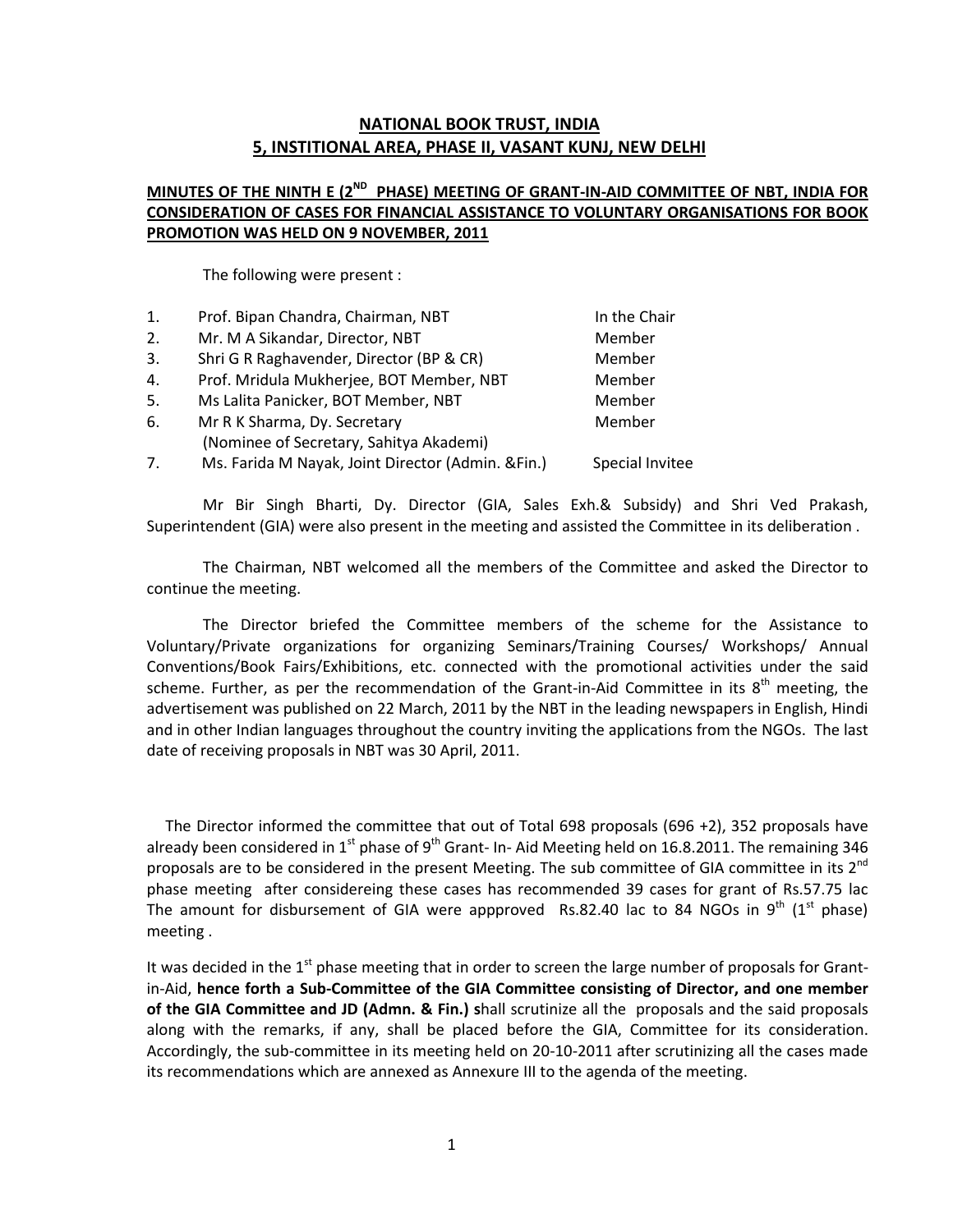I. The Committee after detailed deliberation, approved for the sanction of Grant-in-Aid of Rs 72.00 lacs to 41 organization (State Wise ) as detailed below:

| S.N            | Prop        | Name of the NGO's                                                                                                                                                                            | Activity with Date &                                                                                                                                                                                   | <b>Budget</b> | <b>Amount</b><br>of l | Remarks                                                                                            |
|----------------|-------------|----------------------------------------------------------------------------------------------------------------------------------------------------------------------------------------------|--------------------------------------------------------------------------------------------------------------------------------------------------------------------------------------------------------|---------------|-----------------------|----------------------------------------------------------------------------------------------------|
| о.             | osal<br>No. |                                                                                                                                                                                              | Venue                                                                                                                                                                                                  | requested     | Grant                 |                                                                                                    |
| $\mathbf{1}$   | 486         | <b>Sahridaya Physically</b><br><b>Handicapped Seva</b><br>Samaj<br>Main Road, Udayagiri,<br>Udayagiri Mandal,<br><b>SPSR Nellore Dist.</b><br>Andhra Pradesh                                 | Three-Days<br><b>Books Fair</b><br>Venue at: SPSR Nellore<br>Distt., A.P.<br>Dates: 01.08.2001 to<br>03.08.2011                                                                                        | 1,38,750/-    | Nil                   | Not<br>approved<br>because<br>for<br>proposal<br>three<br>days<br>Book Fair not<br>found suitable. |
| $\overline{2}$ | 547         | Janavikasa Samastha<br>$D/No.1-154(4)$ ,<br>3 <sup>rd</sup> Line Extention<br>Gopal Nagar,<br>P.O. Ongole<br>Dist Prakasam 523 001<br>Andhra Pradesh                                         | Seminar of Indian<br>Author Publisher &<br>Book Seller on Book<br><b>Promotional Activity</b><br>Venue at: Ongole, A.P.<br><b>Dates:</b> $11^{th}$ to $15^{th}$ 20-<br>08-2011 to<br>$24 -$<br>08-2011 | 4,28,250/-    | Nil                   | Not<br>approved<br>because<br>for<br>proposal<br>Seminar<br>not<br>found suitable.                 |
| 3              | 620         | Pragathi Mahila<br>Mandali<br>H.No.10-99<br>Cumbum -523 333<br>Dist. - Prakasam<br>Andhra Pradesh                                                                                            | Five-Days Seminar<br>On Indian authors.<br>Publishers and book<br>sellers<br>Venue at: Markapur<br>Dates: Not intimated                                                                                | $5,20,125/-$  | Nil                   | Not<br>approved<br>because<br>for<br>proposal<br>Five<br>daysSeminar<br>not<br>found<br>suitable.  |
| 4              | 641         | <b>Schedule Tribe and</b><br><b>Backward Classes</b><br><b>Forming Society</b><br>Bhupathipalli,<br>B.O. Bhupathipalli (PO)<br>Markapur Mandal,<br>Dist. Prakasam- 523 332<br>Andhra Pradesh | Five - Days Seminar On<br>Book Fair & Telgu<br>Literature<br>Venue at:<br>Markapur, A.P.<br>Dates: $5^{th}$ to $10^{th}$<br>December 2011                                                              | $5,05,500/-$  | Nil                   | Not<br>approved<br>because<br>for<br>proposal<br>Five<br>days<br>Seminar<br>not<br>found suitable. |
| 5              | 650         | <b>Padmapani Society</b><br>H.NO. 5-6-32, NGO<br>Colony<br>R.K.Lodge Road,<br>Kamareddy,<br>Dist. Nizamabad-503<br>111<br>Andhra Pradesh                                                     | Five & Three-Days<br>Telugu Writers and<br><b>Publishers Conference</b><br>/ Workshop for<br>children/parents on<br>how to improvising<br>reading habits from<br>early age<br>Venue at:                | $1,72,500/-$  | Nil                   | approved<br>Not<br>as proposal not<br>found suitable.                                              |

#### Andhra Pradesh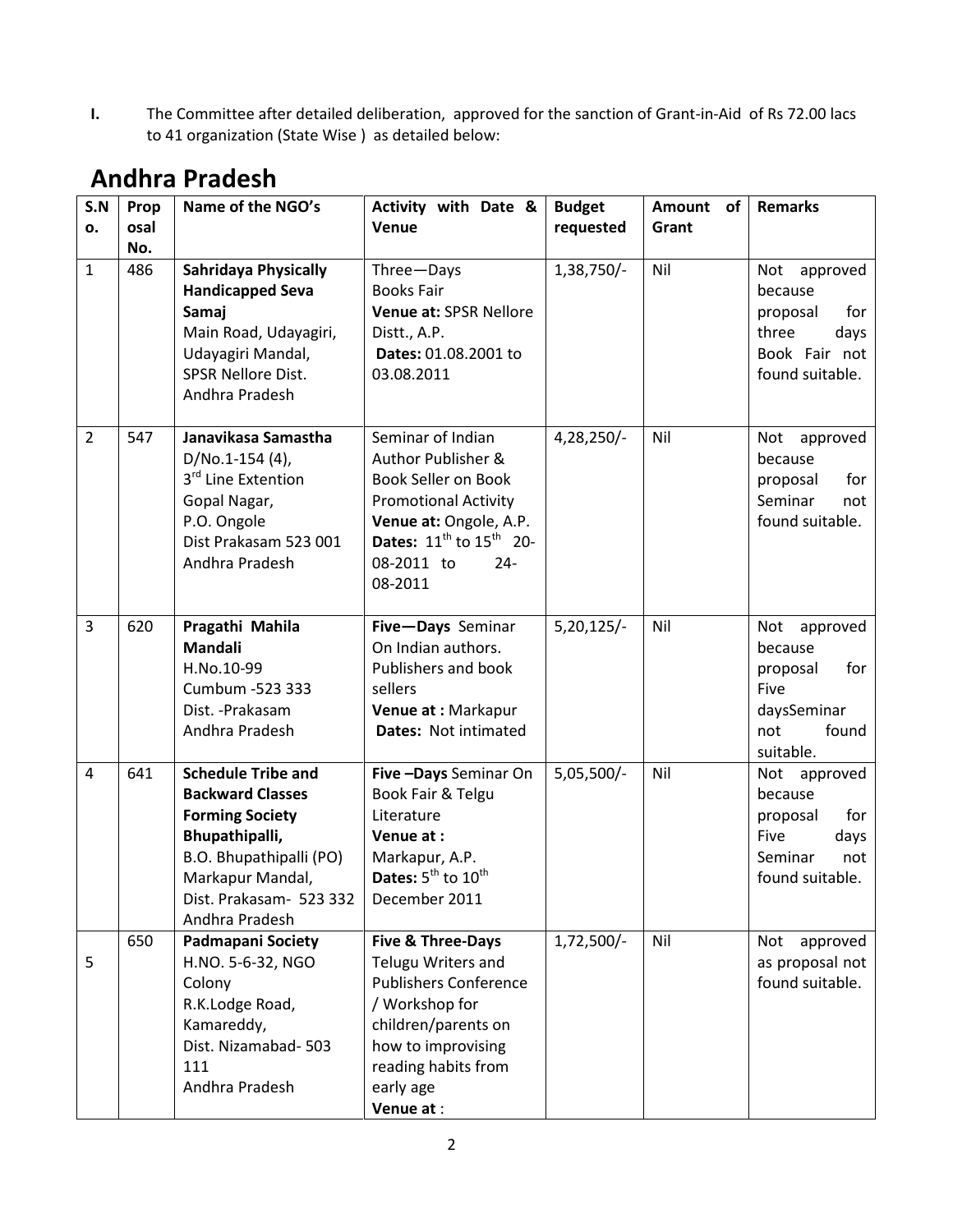|                |     |                                                                                                                                                                                                                  | <b>Dates: Not intimated</b>                                                                                                                                                                                                                   |            |     |                                                                                                                     |
|----------------|-----|------------------------------------------------------------------------------------------------------------------------------------------------------------------------------------------------------------------|-----------------------------------------------------------------------------------------------------------------------------------------------------------------------------------------------------------------------------------------------|------------|-----|---------------------------------------------------------------------------------------------------------------------|
| 6              | 657 | <b>Vijaya Educational</b><br><b>Society</b><br>Door No.11-3-33,<br>Chinthmvari Street<br>Kavali- 524 201,<br>Dist. Nellore, A.P                                                                                  | Five-Days Book Fair<br>Venue at : Kavali,<br>Distt. Nellore, A.P.<br>Dates: $24^{th}$ to $28^{th}$<br>Dec.2011                                                                                                                                | 79,000/-   | Nil | Not approved                                                                                                        |
| $\overline{7}$ | 662 | <b>Bharathi Mahila</b><br><b>Voluntary Service</b><br>Organisation<br>Door No. 11-3-33A,<br>Swayampakula<br>Vari, Street,<br>Kavalai,<br><b>Dist Nellore</b><br>Andhra Pradesh                                   | Five-Days Book fair<br>Venue at : Sulur Pet,<br>Nellore District,<br>Andhra Pradesh<br>Dates: Intimated as<br>soon as it is sanction                                                                                                          | 80,000/-   | Nil | Not approved<br>because<br>budget of the<br>Book Fair<br>is<br>found<br>not<br>suitable.                            |
| 8              | 666 | <b>Social Educational and</b><br><b>Economic Development</b><br><b>Society</b><br>H.NO. 4-46/C,<br>Ambedkar Nagar,<br>Gandhari,<br>Dist. - Nizamabad- 503<br>114,<br>Andhra Pradesh                              | Two-Days Seminar on<br>Indian Authors,<br>Publishers and<br><b>Booksellers promotion</b><br>Venue at:<br>Not intimated<br><b>Dates: Not intimated</b>                                                                                         | 1,58,250/- | Nil | Not<br>approved<br>because<br>proposal<br>without<br>topic<br>for Two<br>days<br>Seminar<br>not<br>found suitable.  |
| 9              | 673 | <b>Gowri Rural Active</b><br><b>Social Service Society</b><br>D.NO. 2-1-27,<br>Adusumalli Nilayam,<br>Near Nehru Bomma<br>Street,<br>Gaddalagunta Palem,<br>Ongole - 523 001<br>Dist. Prakasam<br>Andhra Pradesh | Five - D a.ys Seminars<br>Indian Authors,<br>publishers and<br><b>Booksellers</b><br>On subjects which have<br>direct bearing on book<br>promotion in India<br>Venue at:<br>Markapur(Division)<br>Dates: $5^{th}$ to $10^{th}$<br>August 2011 | 4,99,125/- | Nil | Not<br>approved<br>because<br>proposal<br>without<br>topic<br>for five<br>days<br>Seminar<br>not<br>found suitable. |
| 10             | 677 | Awake<br>D.No. $42-1-166$ (A),<br>East Kamma Palem,<br>Ongole 523 001<br>Dist. Prakasam,<br>Andhra Pradesh                                                                                                       | Three--Day<br>Seminars on Authors,<br>Publishers and<br><b>Booksellers for book</b><br>promotional awareness<br>Program.<br>Venue at:<br>Prakasam<br>Andhra Pradesh<br>Dates: Not intimated                                                   | 2,38,800/- | Nil | Not<br>approved<br>because<br>proposal<br>without<br>topic<br>for three days<br>Seminar<br>not<br>found suitable.   |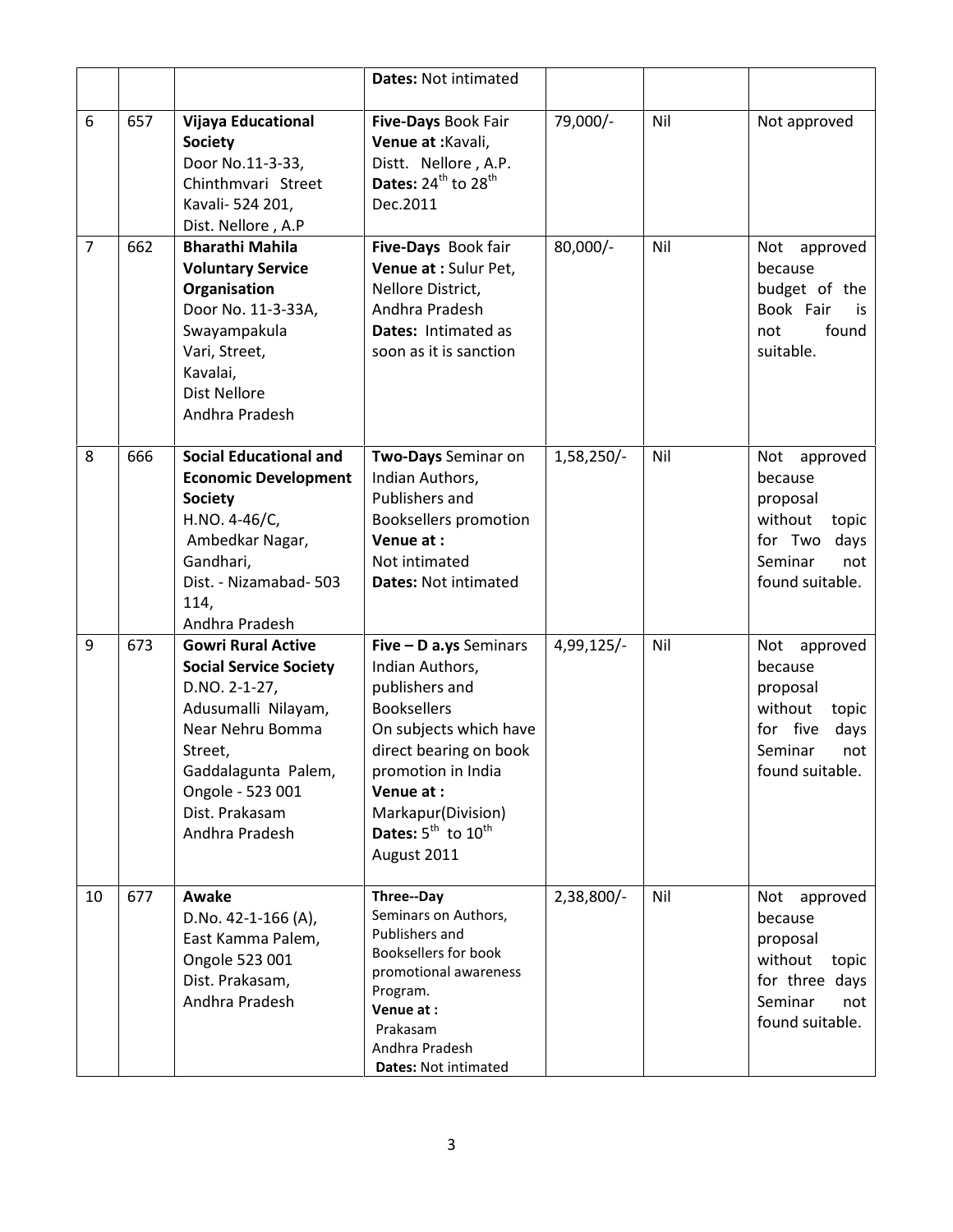# Bihar

| $\mathbf 1$    | 373 | <b>Badhte Kadam</b><br>Campus of Capital<br>Coaching Institute,<br>Ashok Rajpath,<br>Mahendru,<br>Patna 6, Bihar                                                                                                           | Seven-Days Book<br>Exhibition cum<br>Seminar & Children's<br>Activities<br>Venue at: Arwal, Bihar<br><b>Dates: Not intimated</b>                                                        | $7,15,275/-$ | Nil | Not found<br>suitable.                                                                                       |
|----------------|-----|----------------------------------------------------------------------------------------------------------------------------------------------------------------------------------------------------------------------------|-----------------------------------------------------------------------------------------------------------------------------------------------------------------------------------------|--------------|-----|--------------------------------------------------------------------------------------------------------------|
| $\overline{2}$ | 375 | Anumandaliya Khadi<br>Gramodyog Samiti,<br>Vill+P.O. Bara,<br>P.S. Khurtha,<br>Dist. Arwal<br><b>Bihar</b>                                                                                                                 | Five-Days<br>Seminar cum<br><b>Children's Activities</b><br>Venue at: Aurangabad<br><b>Bihar</b><br>Dates: Not intimated                                                                | 5,20,275/-   | Nil | Not approved<br>because<br>proposal<br>without topic<br>for five days<br>Seminar not<br>found suitable.      |
| 3              | 376 | <b>Rational Activities</b><br>Development and<br><b>Research Center</b><br>Flat No. 303,<br>Nutan Uma Vihar<br>Apartment,<br><b>Mulchand Path New</b><br>Chitragupta Nagar<br>Kankarbagh,<br>Patna-800 020<br><b>Bihar</b> | Eight-Days<br>Book Fair cum<br>Seminar & Children<br>Activities<br>Venue at<br>Ara Distt. Bhojpur<br><b>Bihar</b><br><b>Dates: Not intimated</b>                                        | 8,39,512/-   | Nil | Not found<br>suitable                                                                                        |
| 4              | 442 | Sawan (Rural<br><b>Employment &amp;</b><br><b>Research Institutes)</b><br>Vill. & P O Noneya Patti<br>Block, Siwan,<br>Dist. Siwan<br>Bihar 841 210                                                                        | <b>Three-Days</b><br><b>Book Fair and Seminar</b><br>Connected with book<br>Promotion activities<br>Venue at: Siwan-Distt.<br><b>Bihar</b><br><b>Dates: Not intimated</b>               | 4,58,250/-   | Nil | Not approved<br>because<br>proposal for<br>total three<br>days book fair<br>& Seminar not<br>found suitable. |
| 5              | 549 | Sarvoday Seva Samiti<br><b>Bedaulia</b><br>At. PO Bedaulia<br>P.S. Jandaha,<br>Dist. Vaishali 844505<br><b>Bihar</b>                                                                                                       | Five-Days Seminar-<br>cum Book Fair on<br><b>Indian Authors</b><br><b>Publishers and Book</b><br>sellers Promotional<br><b>Activities</b><br><b>Venue &amp; Dates:</b><br>Not intimated | 2,91,750/-   | Nil | Not found<br>suitable.                                                                                       |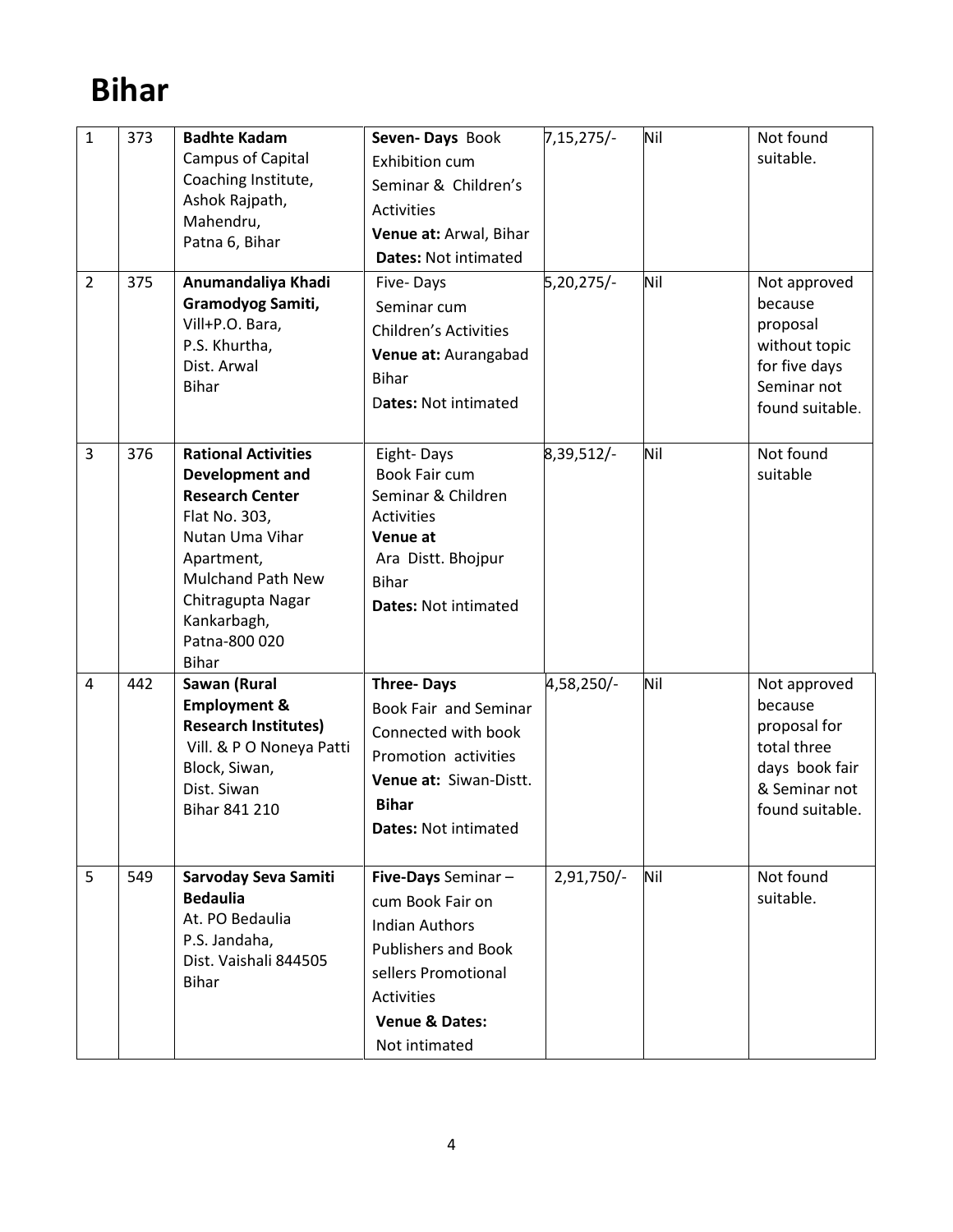| $\sqrt{6}$     | 552 | Astha Samajik Sanstha<br>Vill. Sundarvan, Navtolia<br>P O Laheriasarai<br>Distt. - Darbhanga - 846<br>001<br><b>Bihar</b>                                             | Five-Days Seminar-<br>cum Book Fair on<br><b>Indian Authors</b><br><b>Publishers and Book</b><br>sellers Promotional<br>Activities<br>Venue at:<br>Darbhanga-Distt.<br><b>Bihar</b><br><b>Dates: Not intimated</b> | 2,86,500/- | Nil         | Registration<br>has not<br>completed<br>three years |
|----------------|-----|-----------------------------------------------------------------------------------------------------------------------------------------------------------------------|--------------------------------------------------------------------------------------------------------------------------------------------------------------------------------------------------------------------|------------|-------------|-----------------------------------------------------|
| $\overline{7}$ | 623 | <b>Vikas Ashram Muriya</b><br>Vill.+P.O.Muriya<br>Block & Taluk - sadar<br>Dist. Darbhanga<br><b>Bihar</b>                                                            | Five-Days Seminar cum<br>Book Fair On Indian<br>authors. Publishers and<br>book sellers.<br>Venue at:<br>Darbhanga - Distt.<br><b>Bihar</b><br><b>Dates: Not intimated</b>                                         | 2,92,125/- | Nil         | Not found<br>suitable                               |
| 8              | 653 | <b>Sidharth Seva Sansthan</b><br>Moh.- Pokhara,<br>Ramanuj Palace,<br>Town Thana Road,<br>Hajipur, Block & Taluk -<br>Sadar<br>Dist. Vaishali<br><b>Bihar</b>         | Five-Days Seminar cum<br>Book Fair On Indian<br>authors. Publishers and<br>book seller's<br>promotional activities.<br>Venue at:<br>Vaishali (Bihar)<br>Dates: 21st to 25 <sup>th</sup><br>September2011           | 2,86,875/- | Nil         | Not found<br>suitable                               |
| 9              | 661 | Rabeya Izhar<br><b>Educational Society</b><br>H.No.21/284,<br>Near Sanskrit School<br>Jaldhari Chowk,<br>Hospital Road,<br>Dist. Madhubani 847<br>211<br><b>Bihar</b> | Five-Days Book Fair<br>and a Seminar on<br>promotion of Urdu<br>Literature<br>Venue at : Rahika,<br>Madhubani distt.<br><b>Bihar</b><br><b>Dates: Not intimated</b>                                                | 3,93,750/- | Rs.75,000/- | Approved for<br>Book Fair only.                     |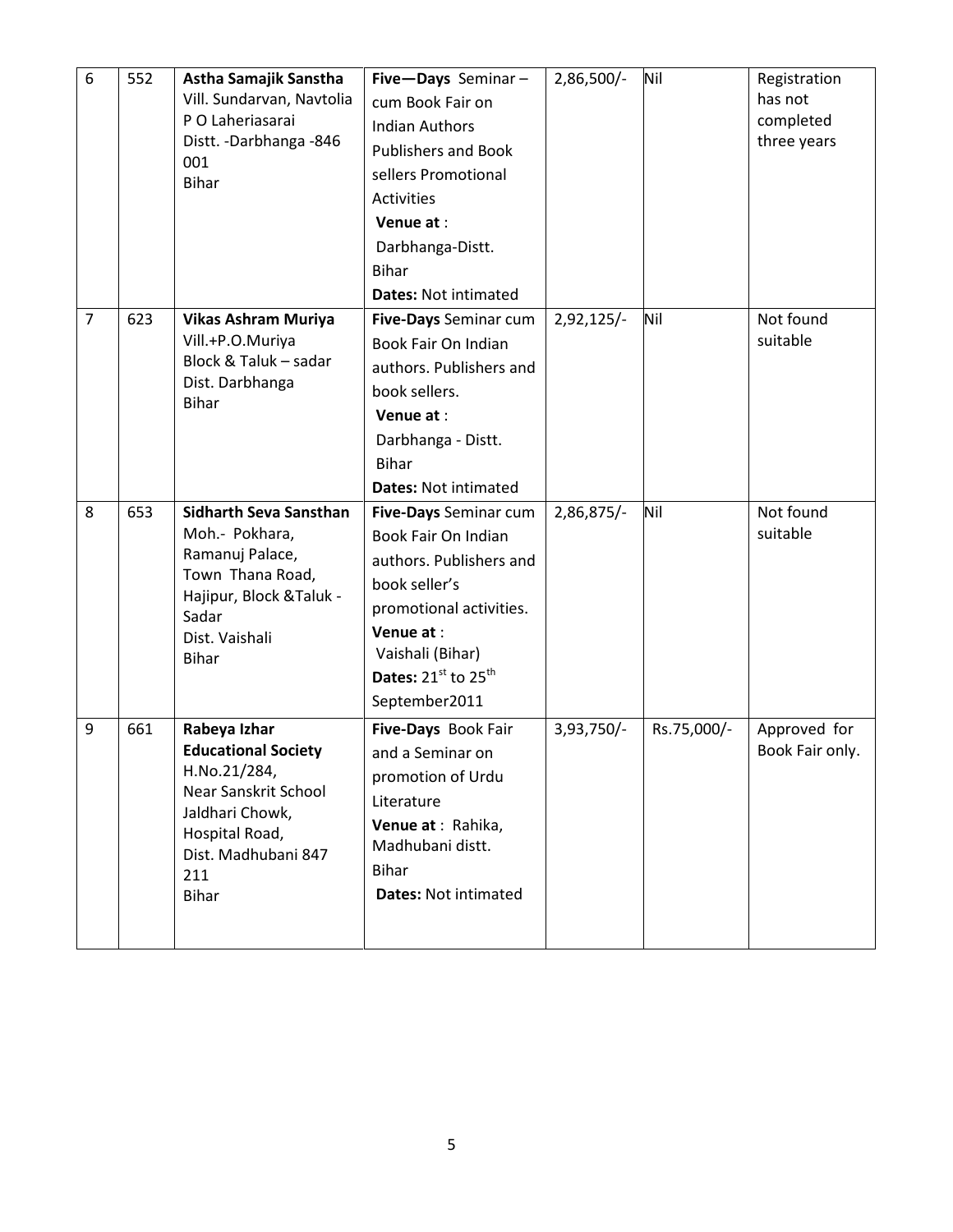# Chattisgarh

| 1 | 624 | <b>Topper Educational</b> | Ten-Days                            | $5,91,000/-$ | Rs.2,00,000/- | Space for stall        |
|---|-----|---------------------------|-------------------------------------|--------------|---------------|------------------------|
|   |     | <b>Society</b>            | 14 <sup>th</sup> National Book Fair |              |               | will be                |
|   |     | 272, Sector 3, Devendra   | Venue at :                          |              |               | provided free          |
|   |     | Nagar,                    | Bilaspur-Distt.                     |              |               | of cost by the         |
|   |     | Raipur                    | Chhattisgarh                        |              |               | NGO for                |
|   |     | Chhattisgarh-492001       | Dates:                              |              |               | participation          |
|   |     |                           | 11 Nov. to 20 Nov.                  |              |               | by the NBT             |
|   |     |                           | 2011                                |              |               | through                |
|   |     |                           |                                     |              |               | Northern               |
|   |     |                           |                                     |              |               | <b>Regional Office</b> |

### Delhi

| $\mathbf{1}$   | 371 | I.P. Arts Society<br>17/99, Gali No. 3,<br>Than Singh Nagar,<br>Anand Parbat,<br>Karol Bagh,<br>New Delhi - 110 005,                                                                                       | <b>Five-Days</b><br><b>Book Fair and</b><br><b>Children's Activities</b><br>Venue at:<br>Dehradun / Roorkee<br>Dates:<br>$12^{\text{th}}$ to $16^{\text{th}}$<br>Setember, 2011                                                                               | 5,85,000/-               | Rs.1,75,000/- | for<br>Approved<br>Book Fair<br>at<br>Roorkee<br>only<br>subject<br>to<br>intimation<br>of<br>fresh dates of<br>the event. |
|----------------|-----|------------------------------------------------------------------------------------------------------------------------------------------------------------------------------------------------------------|---------------------------------------------------------------------------------------------------------------------------------------------------------------------------------------------------------------------------------------------------------------|--------------------------|---------------|----------------------------------------------------------------------------------------------------------------------------|
| $\overline{2}$ | 382 | <b>Socio Economic Culture</b><br><b>Upliftment</b><br><b>Rehabilattation &amp;</b><br><b>Environment</b><br><b>Development Society</b><br>41-D, S.F.S. Flats Sector<br>7,<br>Pocket 1, Dwarka<br>New Delhi | Four -Days<br>Book Seminar /<br>Workshop etc.<br>Venue at:<br>Lucknow, U.P.<br>Dates:<br>Not intimated                                                                                                                                                        | $3,72,750/-$             | Nil           | Not approved<br>because<br>proposal<br>without topic<br>for four days<br><b>Book Seminar</b><br>not found<br>suitable.     |
| 3              | 400 | Arya Yuva Kendra<br>103, Khera Khurd<br>Delhi 110 082                                                                                                                                                      | <b>Four-Days</b><br><b>Book Exhibition and</b><br>one day Seminar<br>Venue at:<br>1) Mela ground<br>Kangra-Distt.H.P<br>Dates: 1)22th Jun to<br>25th Jun, 2011<br>Venue at:<br>Shiv Mandir Village<br>Alipur, Delhi<br>Dates: 2)15th Nov. to<br>18th Nov.2011 | 1,93,320/-<br>1,93,320/- | Nil           | Not Approved<br>Not found<br>suitable                                                                                      |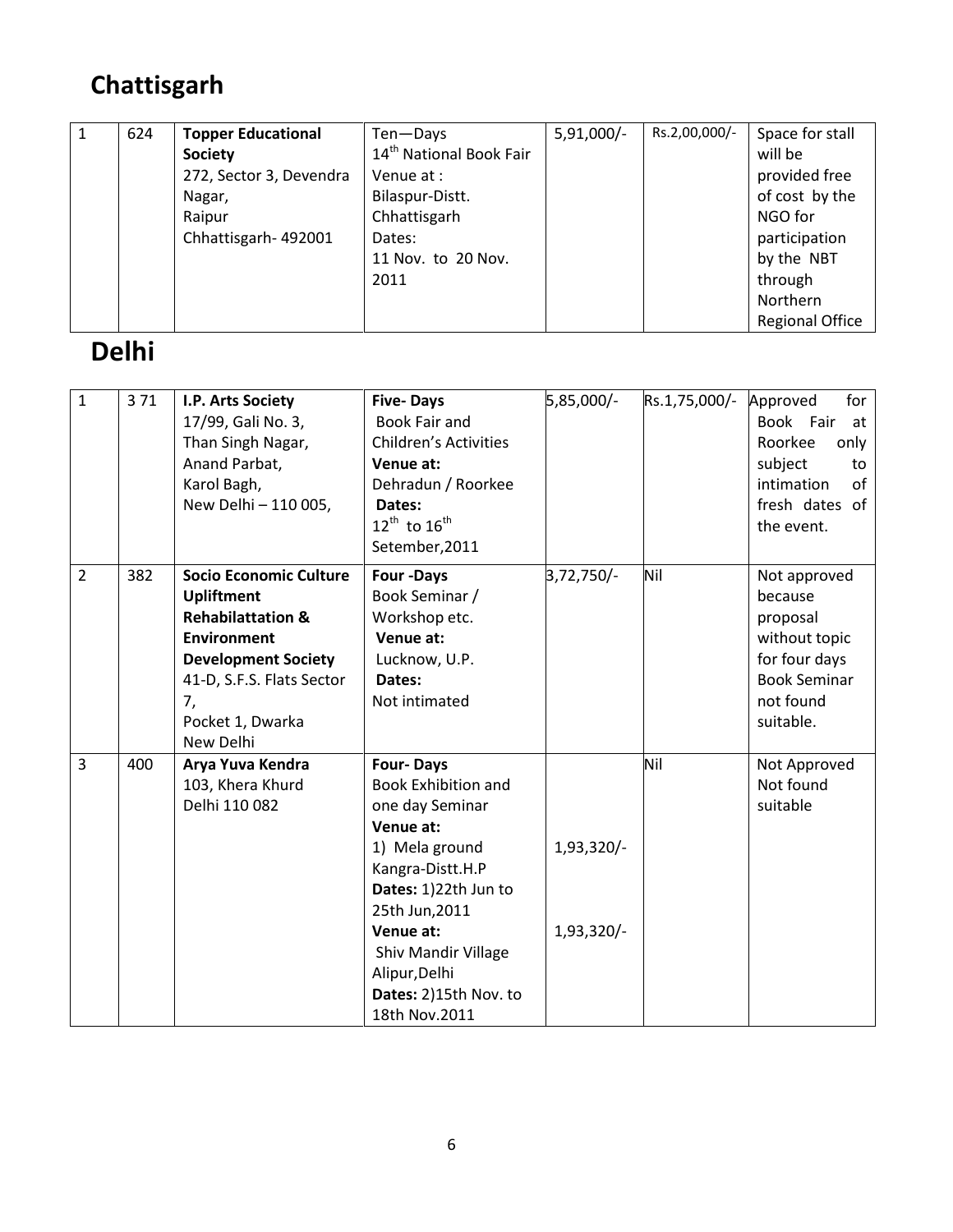| $\overline{4}$ | 451 | Sehyog Vikas Samiti,<br>Harsh Vihar<br>Hari Nagar - III,<br>Meethapur<br>Tanki Road Badarpur<br>New Delhi-44                          | <b>Five -Days</b><br><b>Books Fair</b><br>Venue at:<br>Ekaunai U.P.<br>Dates:<br>Not intimated                                                                                                                                     | 9,23,250/-   | Nil | Not Approved<br>Not found<br>suitable                                                                                     |
|----------------|-----|---------------------------------------------------------------------------------------------------------------------------------------|------------------------------------------------------------------------------------------------------------------------------------------------------------------------------------------------------------------------------------|--------------|-----|---------------------------------------------------------------------------------------------------------------------------|
| 5              | 452 | R.M.E. Samudai Bal<br><b>Vikas Society</b><br>Basti Vikas Kender,<br>M.C.D. B.I.W. Colony,<br>Badarpur<br>New Delhi - 110 044         | <b>Five -Days</b><br>Books Fair & Seminar<br>Venue at:<br>Bisheswarganj<br>Bahraich (U.P.)<br>Dates:<br>$01^{\text{st}}$ to $05^{\text{th}}$<br>December, 2011                                                                     | $7,20,225/-$ | Nil | Not Approved<br>Not found<br>suitable                                                                                     |
| 6              | 459 | Bhartiya Krishak Aur<br>Udhyog Sudhar Kendra<br>$H-23/301,$<br>Shivam Apartment,<br>IInd Floor,<br>West Jyoti Nagar,<br>Delhi 110 094 | Three-Days<br>Seminar Promotion of<br><b>Books and Protection</b><br>of Indian Language<br>Venue at:<br>Dates:<br>23rd - 25 <sup>th</sup> Sep. 2011                                                                                | 3,09,480/-   | Nil | Not Approved<br>because<br>proposal<br>without topic<br>for three days<br>Seminar not<br>found suitable.                  |
| $\overline{7}$ | 470 | <b>Adhaar</b><br>E-388, New Ashok Nagar<br>Vasundhara Enclave<br>Delhi 110 096                                                        | <b>Three-Days</b><br>Book Fair/ Seminar of<br>India Authors.<br>Publishers and<br>Booksellers on sub.<br>which have direct<br>bearing on Book<br>Promotion<br>Venue at:<br>Dates:<br>12 <sup>th</sup> to 16 <sup>th</sup> Feb.2012 | 2,47,000     | Nil | Not Approved<br>because<br>proposal<br>without topic<br>for three days<br>Seminar and<br>book fair not<br>found suitable. |
| 8              | 528 | Priyanka Welfare<br><b>Society</b><br>D-124, MCD Flats,<br>New Usmanpur<br>Delhi -110 053                                             | Five -Days<br>National Level Seminar<br>of India Authors,<br>Publishers and<br><b>Booksellers on Book</b><br>Promotion.<br>Venue at:<br>Not intimated<br>Dates:<br>21th June to 25th<br>June2011                                   | $3,14,250/-$ | Nil | Not Approved<br>because<br>proposal<br>without topic<br>for five days<br>Seminar not<br>found suitable.                   |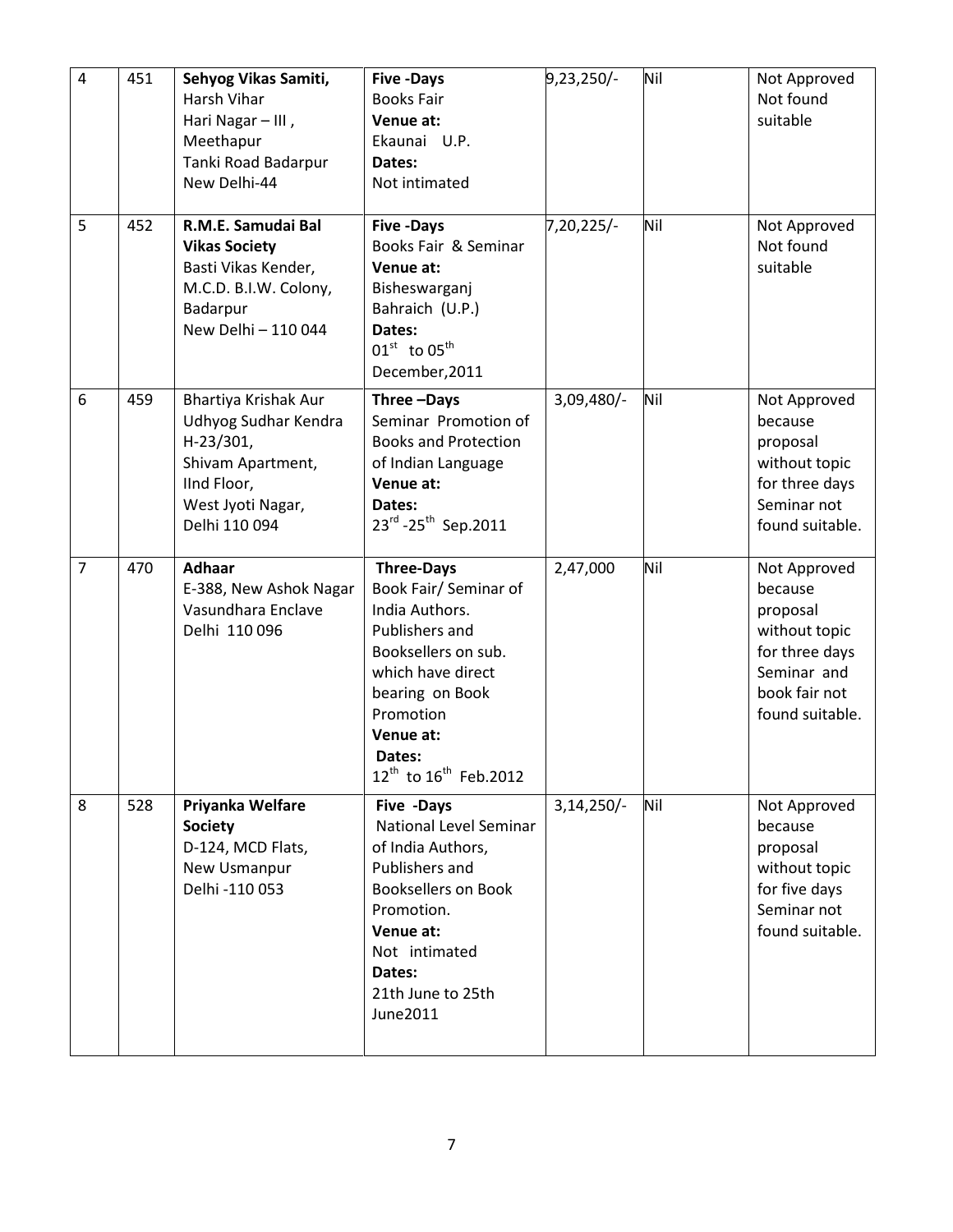| 9  | 532 | All India Saraswati<br><b>Educational &amp; Welfare</b><br><b>Society</b><br>Plot No. 745,<br>Near State Bank of India<br>Tikri Kalan<br>West Dist.<br>Delhi 41 | <b>Five-Days</b><br>Book Fair, Seminar and<br>Workshop<br>Venue at:<br>Dates:<br>Not intimated                                                                  | 4,38,000/-<br>1,76,250/-<br>1,81,875/- | Nil | Not Approved<br>because<br>proposal not<br>found suitable.                    |
|----|-----|-----------------------------------------------------------------------------------------------------------------------------------------------------------------|-----------------------------------------------------------------------------------------------------------------------------------------------------------------|----------------------------------------|-----|-------------------------------------------------------------------------------|
| 10 | 533 | All India Saraswati<br><b>Educational &amp; Welfare</b><br><b>Society</b><br>Plot No. 745, Near State<br>Bank of India<br>Tikri Kalan<br>West Dist.<br>Delhi 41 | <b>Five-Days</b><br><b>Five-Days</b><br><b>Five-Days</b><br><b>Book Fair</b><br><b>Seminar</b><br>Workshop<br>Venue & Dates<br><b>Not intimated</b>             | 4,38,000/-<br>1,76,250/-<br>1,81,875/- | Nil | Not Approved<br>because<br>proposal not<br>found suitable.                    |
| 11 | 537 | Saarvbhom Rishi Sewa<br>Sansthan<br>CH-1/A, Hari Nagar<br><b>Clock Tower</b><br>New Delhi 110 064                                                               | <b>Three-Days</b><br><b>Seminar on Book</b><br><b>Promotion</b><br>Venue at:<br><b>Hari Nagar</b><br><b>New Delhi</b><br>Dates:<br>15th to 17th October<br>2011 | $2,73,000/-$                           | Nil | Not Approved<br>as previous<br>grant approved<br>in 2010 not yet<br>utilized. |
| 12 | 554 | Usha Bal Seva Sadan<br>1106, Janta Flats,<br><b>GTB Enclave</b><br>Delhi 110 093                                                                                | Three---Days<br>An Annual Convention<br>of writers/publishers/<br>Writers/Booksellers<br>Venue Not Intimated<br>Dates:<br>7th to 9th Oct.2011                   | $2,58,000/-$                           | Nil | Not Approved<br>because<br>not<br>found suitable                              |
| 13 | 580 | <b>Suakriti Educational</b><br>and Welfare Society<br>WA-75, Shakarpur<br>Delhi 110 092                                                                         | Three---Days<br>Seminar Cum book Fair<br>Venue at:<br>Community hall,<br>shakerpur, Delhi<br>Dates:<br>15-17th July 2011                                        | $2,55,150/-$                           | Nil | Not Approved<br>because<br>not<br>found suitable                              |
| 14 | 584 | <b>Mahila Parishad</b><br>115 B, Bank Colony,<br>Mandoli<br>Delhi 110 094                                                                                       | Two---Days<br>Seminar on Indian<br>authors, publishers and<br>book sellers<br><b>Venue &amp; Dates</b><br>Not intimated                                         | $1,62,400/-$                           | Nil | Not Approved<br>because<br>two<br>seminar<br>days<br>not<br>found<br>suitable |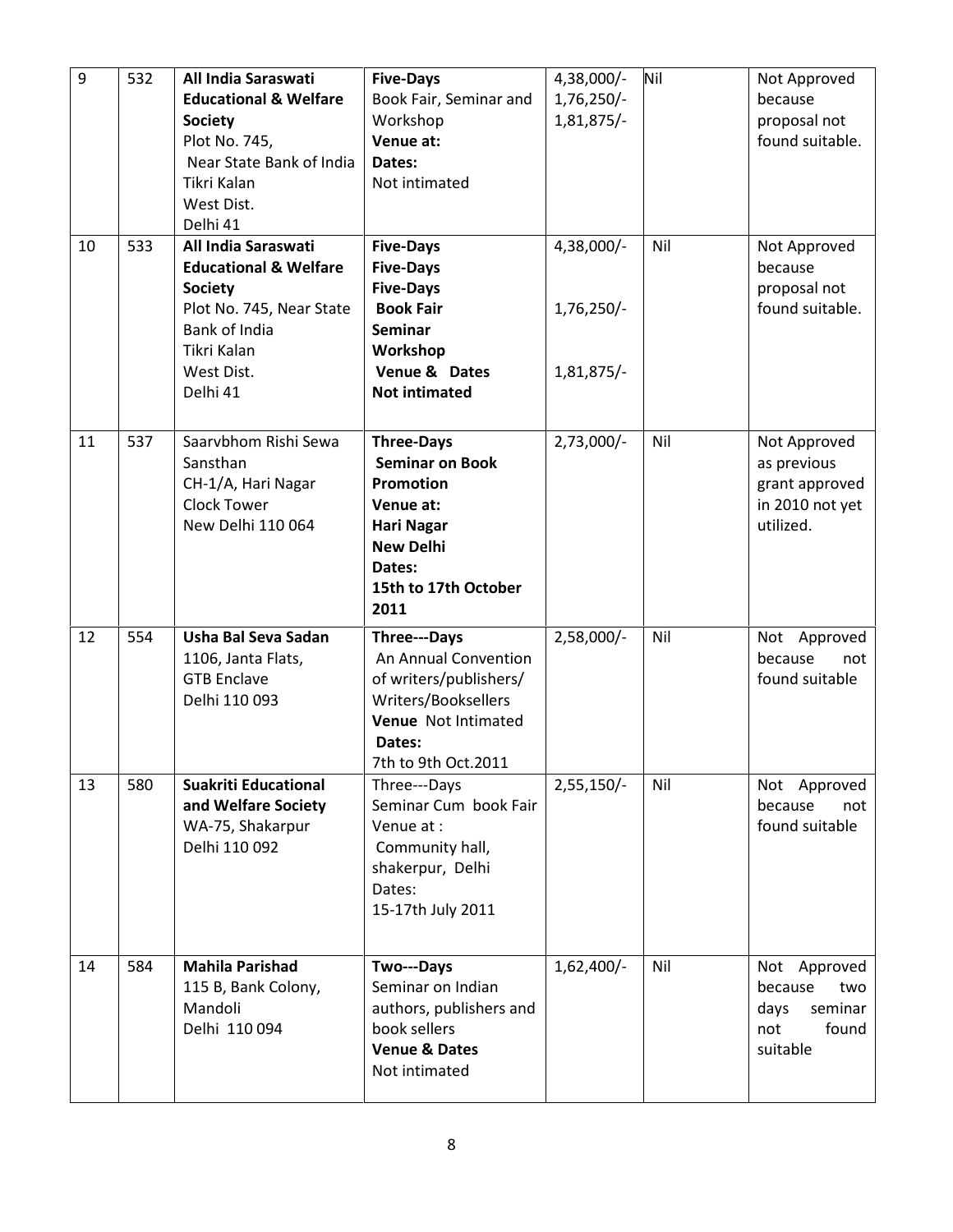| 15 | 615 | <b>Pustak Mela Samiti</b>   | Ten - Days                                  | 13,50,000/- | Rs.2,00,000/- | $\overline{\phantom{a}}$     |
|----|-----|-----------------------------|---------------------------------------------|-------------|---------------|------------------------------|
|    |     | -1/16, Shantimohan          | <b>Book Fair</b>                            |             |               |                              |
|    |     | House                       | Venue at:                                   |             |               |                              |
|    |     | Ansari Road,                | Ranchi (Jharkhand)                          |             |               |                              |
|    |     | Daryaganj                   | Dates:                                      |             |               |                              |
|    |     | New Delhi 110002            | 2nd to 11th                                 |             |               |                              |
|    |     |                             | December2011                                |             |               |                              |
| 16 | 639 | <b>Darpan Music Society</b> | Five-Days                                   | 3,09,000/-  | Rs.1,00,000/- | $\qquad \qquad \blacksquare$ |
|    |     | Of Kairana Gharana (R)      |                                             |             |               |                              |
|    |     | India                       | Book Fair & Seminar                         |             |               |                              |
|    |     | D-73, Welcome               |                                             |             |               |                              |
|    |     | Seelampur-IV,               | Venue at : Ponta Sahib                      |             |               |                              |
|    |     |                             | Sirmour(H.P)                                |             |               |                              |
|    |     | Delhi-110053                |                                             |             |               |                              |
|    |     |                             | Dates:                                      |             |               |                              |
|    |     |                             | $14^{th}$ to $19^{th}$                      |             |               |                              |
|    |     |                             | December2011                                |             |               |                              |
|    |     |                             |                                             |             |               |                              |
| 17 | 642 | <b>Bharat Gyan Vigyan</b>   | Six-Months                                  | 19,23,750/- | Rs.9,00,000/- | Rs.3,00,000/-                |
|    |     | <b>Samiti</b>               |                                             |             |               | each preferably              |
|    |     | <b>Basement of YWA</b>      | Five regional writers                       |             |               | for Bangalore,               |
|    |     | Hostel - 2                  | workshop                                    |             |               | Bhopal<br>and                |
|    |     | G-Block, Avenue 21          |                                             |             |               | Guwahati                     |
|    |     | Saket,                      | from Hindi, Tamil,                          |             |               | destinations.                |
|    |     |                             |                                             |             |               |                              |
|    |     | New Delhi 110 017           | Telegu, Malayalam                           |             |               |                              |
|    |     |                             | ,Oriya, Marathi,                            |             |               |                              |
|    |     |                             | Assamese, Bengali and                       |             |               |                              |
|    |     |                             | Manipuri languages                          |             |               |                              |
|    |     |                             | Venue at:                                   |             |               |                              |
|    |     |                             | Bangalore, Bhopal,                          |             |               |                              |
|    |     |                             |                                             |             |               |                              |
|    |     |                             | Bhubaneswar,                                |             |               |                              |
|    |     |                             | Guwahati and Rohtak                         |             |               |                              |
|    |     |                             | Dates:                                      |             |               |                              |
|    |     |                             | Not intimated                               |             |               |                              |
|    |     |                             |                                             |             |               |                              |
| 18 | 672 | <b>Pustak Mela Samiti</b>   | Ten--Days Book Fair                         | 13,50,000/- | Nil           | Not approved                 |
|    |     | I-1/16, Shantimohan         | Venue at : Ranchi                           |             |               | because not                  |
|    |     | House                       | Jharkhand                                   |             |               | found suitable               |
|    |     | Ansari Road,                | Dates: 18 <sup>th</sup> to 27 <sup>th</sup> |             |               |                              |
|    |     | Daryaganj                   | Nov.2011                                    |             |               |                              |
|    |     | New Delhi 110002            |                                             |             |               |                              |
|    |     |                             |                                             |             |               |                              |
|    |     |                             |                                             |             |               |                              |
|    |     |                             |                                             |             |               |                              |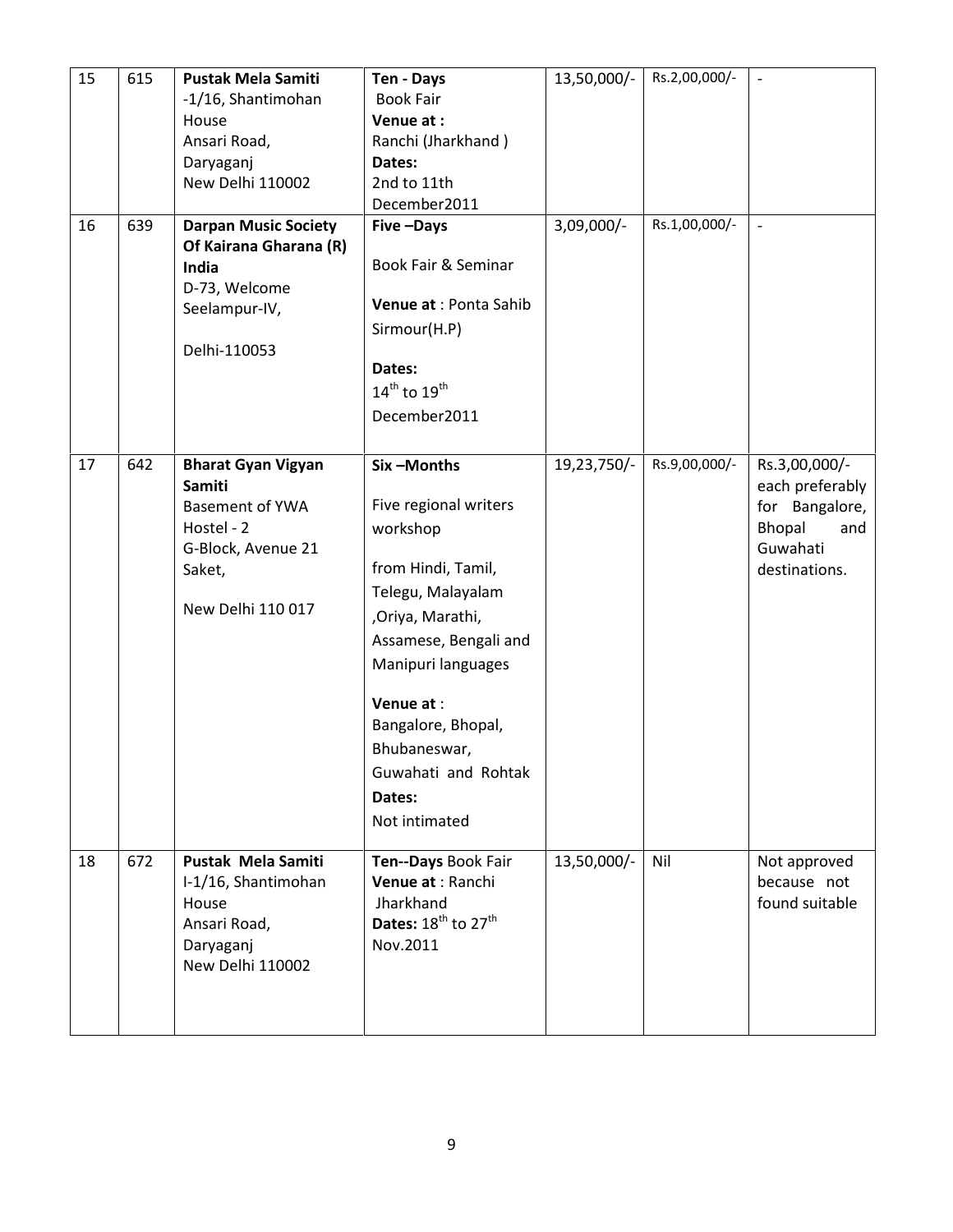| 19 | 675 | <b>Bhartiya Kshetriya</b><br><b>Patrakar Sangh</b><br>F-22/667A, 2 <sup>nd</sup> Floor,<br>Ganesh Nagar-II,<br>Shakarpur<br>Delhi - 110 092 | Ten--Day<br>All India Literary<br>Festival-cum- National<br><b>Book Fair</b><br>Venue at:<br>Patna, Bihar<br>Dates:<br>4th to 13th<br>November2011                                                          | 10,25,000/-  | Nil          | Not approved<br>topic not found<br>suitable                                                                                                                 |
|----|-----|---------------------------------------------------------------------------------------------------------------------------------------------|-------------------------------------------------------------------------------------------------------------------------------------------------------------------------------------------------------------|--------------|--------------|-------------------------------------------------------------------------------------------------------------------------------------------------------------|
| 20 | 676 | <b>Bhartiya Kshetriya</b><br><b>Patrakar Sangh</b><br>F-22/667A, $2^{nd}$ Floor,<br>Ganesh Nagar-II,<br>Shakarpur<br>Delhi 110 092          | <b>Three--Day</b><br><b>National Convention</b><br>on role of media<br>in Book Promotion<br>Venue at:<br>Itanagar<br><b>Arunachal Pradesh</b><br>Dates:<br>4 <sup>th</sup> to 6 <sup>th</sup> February 2011 | 4,00,000/-   | Nil          | Not approved<br>because not<br>found suitable                                                                                                               |
| 21 | 687 | <b>Book Promotion Society</b><br>B-4/320 B,<br>Keshavpuram<br>New Delhi 110 052                                                             | Ten-Day<br>National Book Fair for<br>Book promotion<br>Venue at:<br>Bareilly, U.P.<br>Dates:<br>13th January to 22nd<br>January 2012                                                                        | 10,80,000/-  | Nil          | Proposal not<br>approved<br>because<br>Rs.3,25,000/-<br>has already<br>given during<br>the year 2010<br>but grant has<br>not been<br>utilized till<br>date. |
| 22 | 614 | <b>Sadik Masih Medical</b><br><b>Social Servant Society</b><br>Block No. 9, Basti Vikas<br>Kendra,<br>Trilok Puri,<br>Delhi -110091         | <b>Three--Days</b><br><b>Workshops</b><br>Venue at : Delhi<br>Dates: 29-30 Nov.2011                                                                                                                         | $2,61,900/-$ | Nil          | Proposal not<br>approved<br>because not<br>found suitable                                                                                                   |
| 23 | 700 | <b>Bachpan Society For</b><br><b>Children's Literature</b><br>and Culture<br>W-2, Green Park,<br>New Delhi<br>110 016                       | <b>Two Days Festivals of</b><br><b>Folk Tales for Children</b><br><b>Venue at :Pune</b><br>Dates: Last week of<br>Novmber2011                                                                               | 7,50,000/-   | Rs.4,00,000/ |                                                                                                                                                             |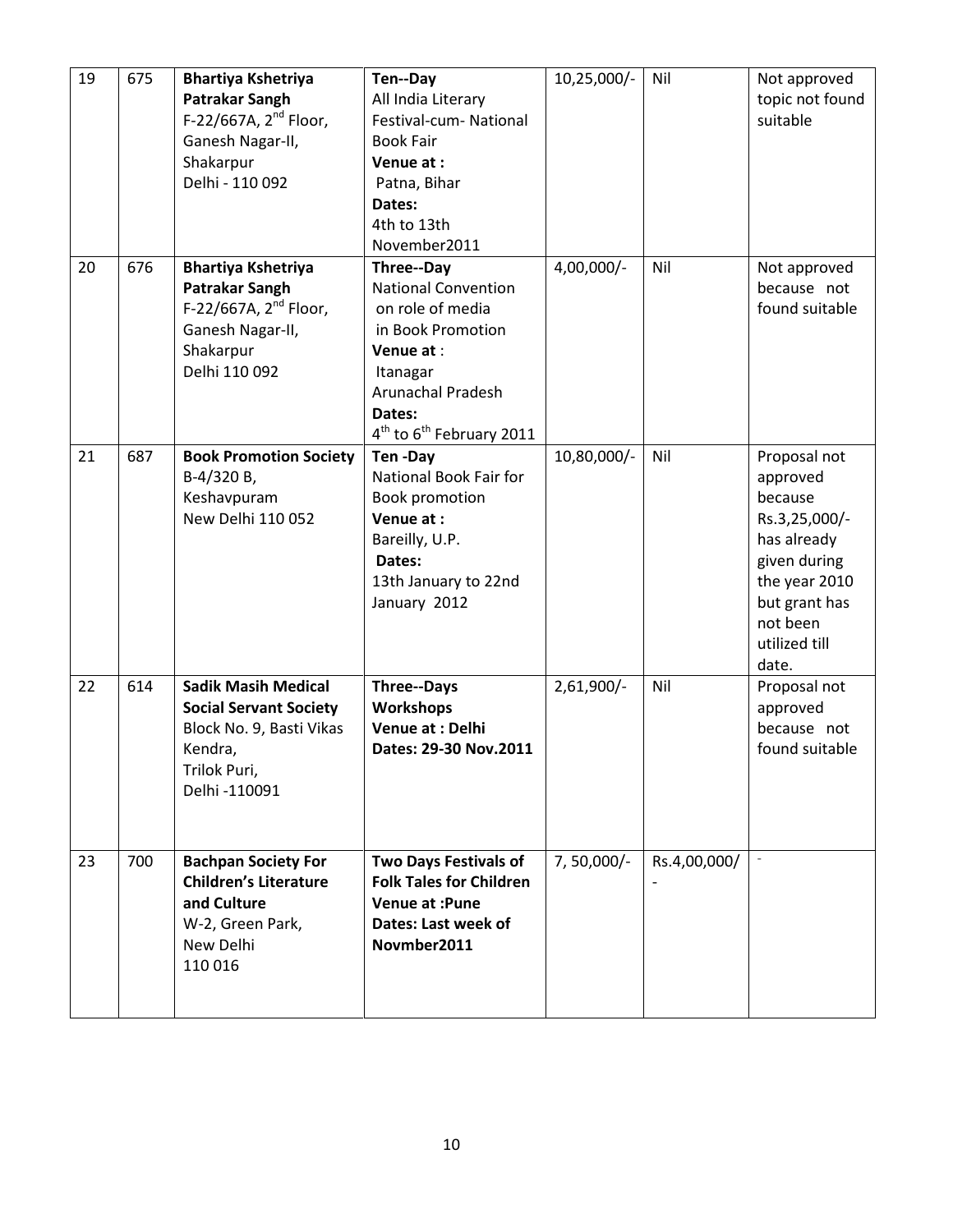| 24 | 310 | Lekhika Sangh<br>104, Pocket A,<br>Mount Kailash East of<br>Kailash,<br>New Delhi<br>110 065 | <b>Four Days Book Fair</b><br>and Two Days seminar<br>Venue at:<br><b>Delhi</b><br>Dates:<br>December 2011                                          | $8,06,250/-$ | Rs.3,00,000/ | In supersession<br>of our earlier<br>letter no. 3-<br>1/GIA-FA-9th<br>/lst/2011-<br>12/310/ dated<br>30 August 2011<br>of Rs.50,000/- |
|----|-----|----------------------------------------------------------------------------------------------|-----------------------------------------------------------------------------------------------------------------------------------------------------|--------------|--------------|---------------------------------------------------------------------------------------------------------------------------------------|
| 25 | 701 | <b>Authors Guild of India</b><br>F-12, Jungpura Ext. New<br>Delhi 110 014                    | Two days seminar on<br>Shattering of faith &<br><b>Modernity related to</b><br><b>Literacy &amp; Books</b><br>Venue at: Goa<br>Dates: February 2012 | $6,03,000/-$ | Rs.4,50,000/ | Subject to<br>finalizing the<br>title of seminar<br>in consultation<br>with Chairman,<br>NBT.                                         |

# Gujarat

|  | 645 | Paryavaran and<br>Sanskruti Rakshak Trust<br>Prakruti Ghar Fruit<br>Market<br>Nr. Rajkamal Chowk<br>Dist. Amreli -365 601<br>Gujarat | <b>One-Year</b> Seminar for<br>School Teachers for<br>promoting, Books and<br>Publications related to<br>Environment, Ecology<br>and Ayurvedic<br>Literature<br>Venue at :<br><b>Dates: Not intimated</b> | $10,57,500/-$ | Nil | Proposal not<br>approved<br>because not<br>found suitable |
|--|-----|--------------------------------------------------------------------------------------------------------------------------------------|-----------------------------------------------------------------------------------------------------------------------------------------------------------------------------------------------------------|---------------|-----|-----------------------------------------------------------|
|--|-----|--------------------------------------------------------------------------------------------------------------------------------------|-----------------------------------------------------------------------------------------------------------------------------------------------------------------------------------------------------------|---------------|-----|-----------------------------------------------------------|

# Haryana

| 1 | 368 | <b>Ch. Surender Singh</b> | Three- Days Mega            | $1,83,000/-$ | Rs.75,000/- | Proposal        |
|---|-----|---------------------------|-----------------------------|--------------|-------------|-----------------|
|   |     | <b>Memorial Sports</b>    | <b>Book Exhibition and</b>  |              |             | approved        |
|   |     | <b>Welfare Academy</b>    | Seminar on Book             |              |             | subject<br>to   |
|   |     | Tosham Hansi              | Promotional activities-     |              |             | organizing<br>4 |
|   |     | Bye-Pass Road,            | Indian Authors,             |              |             | days Book Fair  |
|   |     | Dist Bhiwani              | Publishers, Bookseller      |              |             |                 |
|   |     | Haryana                   | teacher & Students          |              |             |                 |
|   |     |                           | Venue at: Panchayat         |              |             |                 |
|   |     |                           | Ghar, Fatehabad,            |              |             |                 |
|   |     |                           | Haryana                     |              |             |                 |
|   |     |                           | Dates: $2^{nd}$ to $4^{th}$ |              |             |                 |
|   |     |                           | December, 2012              |              |             |                 |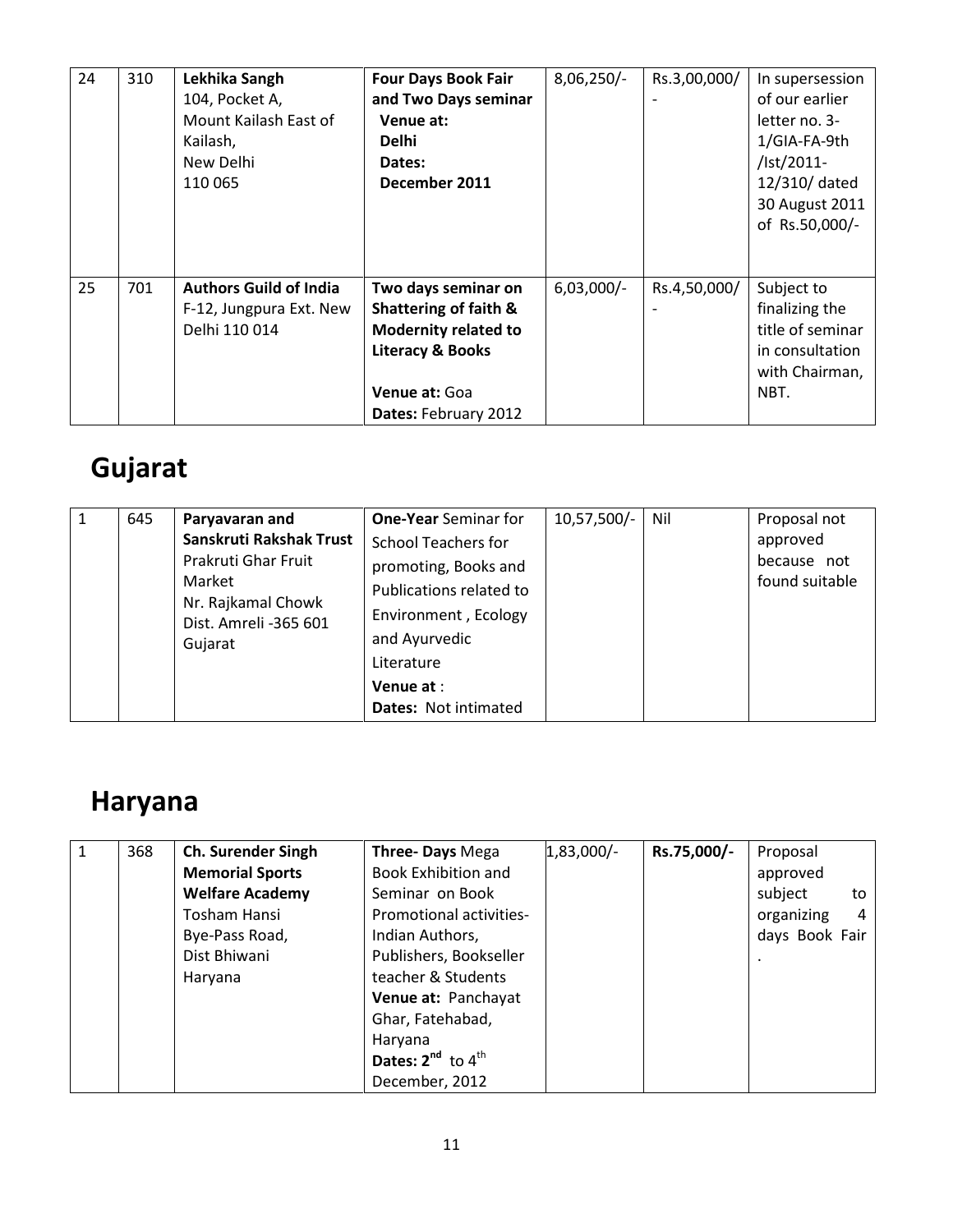| $\overline{2}$ | 391 | <b>St. Johns Youth</b><br><b>Foundation</b><br>H.No.1318, Sector 15,<br>Sonepat<br>Haryana 131 001                                               | Four-Days<br>Mega Book Exhibition<br>and Seminar<br>connected with Book<br>Promotional activities-<br>Indian Authors,<br>Publishers, Bookseller<br>teacher & Students<br>Venue at: Committee<br>center Tirlokpuri,<br><b>Delhi</b><br>Dates: $10^{th}$ to $14^{th}$<br>October2011 | 1,68,400/-                               | Nil         | Proposal<br>not<br>approved<br>because<br>not<br>found suitable |
|----------------|-----|--------------------------------------------------------------------------------------------------------------------------------------------------|------------------------------------------------------------------------------------------------------------------------------------------------------------------------------------------------------------------------------------------------------------------------------------|------------------------------------------|-------------|-----------------------------------------------------------------|
| $\overline{3}$ | 401 | Kalyan Yuva Mandal<br>Village- Pyare Ki Dhani,<br>Leghan Bhanan<br>P O Leghan,<br>Dist. Bhiwani<br>Haryana                                       | Four-Days<br><b>Book Fair and Seminar</b><br>and Children's<br>Activates<br>Venue at: Block Kairu,<br>Bhiwani, Haryana<br><b>Dates: Not intimated</b>                                                                                                                              | 7,27,500/-                               | Rs.75,000/- |                                                                 |
| $\overline{4}$ | 511 | <b>Modern Education</b><br><b>Society</b><br>H.No.641, Gopalpur<br>Road Kharkhoda,<br>Street No. 1<br>Dist. Sonipat<br>Haryana                   | <b>Three events of Book</b><br><b>Promotional Activities</b><br>1) Five days Books Fairs<br>2) Three Days Seminars<br>3) Five Days Workshop<br>Venue at:<br>Dates: Not intimated                                                                                                   | 4,38,000/-<br>1,76,250/-<br>1,81,875/-   | Nil         | Proposal<br>not<br>approved<br>because<br>not<br>found suitable |
| 5              | 512 | <b>Society for All Around</b><br><b>Human Development</b><br>H.no. 378, Ward No. 9,<br>Vivekanand Nagar,<br>Bahadurgar, Dist<br>Jhajjar, Haryana | Five-Days Books Fair<br>Five-Days Seminar<br>Five-Days Workshop<br>Venue at:<br><b>Dates: Not intimated</b>                                                                                                                                                                        | 4,38,000/-<br>$1,76,250/-$<br>1,81,875/- | Nil         | Proposal<br>not<br>approved<br>because<br>not<br>found suitable |
| 6              | 594 | <b>Career Point Eductional</b><br>Organization<br>231, New D C Colony,<br>Hansi Road,<br>Bhiwani<br>Dist. Bhiwani<br>Haryana                     | Three-Days Mega<br>book exhibition<br>And one day seminar<br>connected with book<br>promotional activities<br>Venue at : Purnima Sr.<br>Sec. School, Bhiwani<br>Haryana.<br>Dates: 2 <sup>nd</sup> to 4 <sup>th</sup><br>December2011                                              | $1,83,000/-$                             | Nil         | Proposal<br>not<br>approved<br>because<br>not<br>found suitable |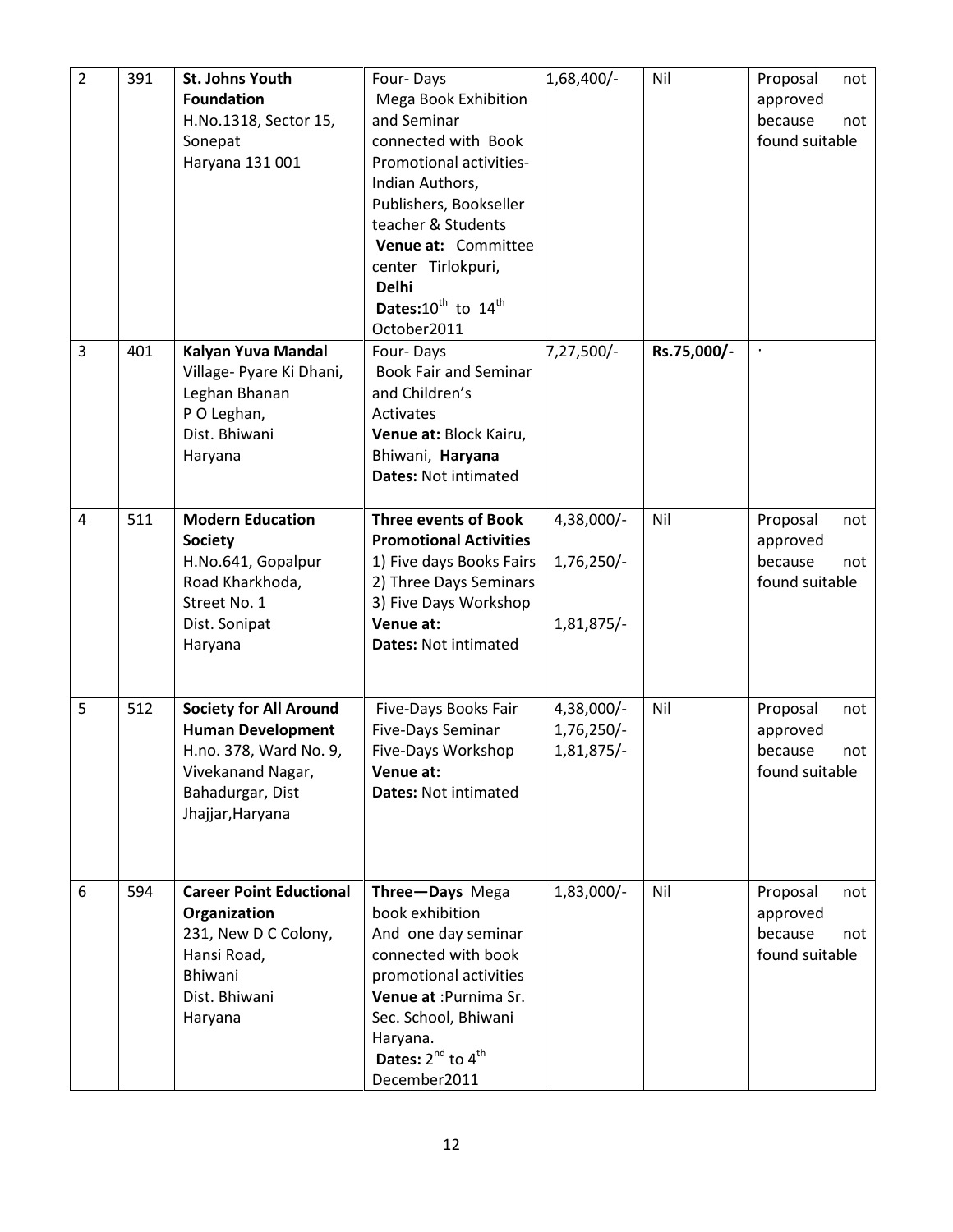| $\overline{7}$ | 606 | <b>Bharat Yuva Club</b>     | <b>Five--Days</b>             | $4,37,625/-$ | Nil           | Proposal<br>not |
|----------------|-----|-----------------------------|-------------------------------|--------------|---------------|-----------------|
|                |     | Village Kabirpur,           | Book Fair, Seminar,           |              |               | approved        |
|                |     | <b>P.O. E.C.E</b>           | Workshop                      |              |               | because<br>not  |
|                |     | Sonepat 131 001             | Venue at:                     |              |               | found suitable  |
|                |     | Haryana                     | Not intimated                 |              |               |                 |
|                |     |                             | Dates:                        |              |               |                 |
|                |     |                             | Not intimated                 |              |               |                 |
| 8              | 607 | <b>Manthan Art Group</b>    | <b>Five--Days</b>             | 4,37,625/-   | Nil           | Proposal<br>not |
|                |     | Kabirpur Road,              | Book Fair, Seminar,           |              |               | approved        |
|                |     | Opp. Kirpal Ashram,         | Workshop                      |              |               | because<br>not  |
|                |     | P.O. E.C.E., Delhi Road     | Venue at:                     |              |               | found suitable  |
|                |     | Sonepat -131001             | Sonepat                       |              |               |                 |
|                |     | Haryana                     | Haryana                       |              |               |                 |
|                |     |                             | Dates:                        |              |               |                 |
|                |     |                             | Not intimated                 |              |               |                 |
| 9              | 629 | <b>Gramin Utthan Samiti</b> | Four-Days Book Fair           | $6,00,000/-$ | Rs.1,50,000/- |                 |
|                |     | Bhaproda                    | and Seminar on                |              |               |                 |
|                |     | VPO - Bhaproda              | children Books and            |              |               |                 |
|                |     | Dist. - Jhajjar             | Haryanvi literature           |              |               |                 |
|                |     | Haryana                     | Venue at : Jhajjar            |              |               |                 |
|                |     |                             | Haryana                       |              |               |                 |
|                |     |                             | Dates: $25^{th}$ to $28^{th}$ |              |               |                 |
|                |     |                             | December2011                  |              |               |                 |
| 10             | 660 | Paryas Yuva Sangathan       | <b>Three-Days</b>             | $3,05,000/-$ | Nil           | Proposal<br>not |
|                |     | Vill. Mainmati              | Venue at:                     |              |               | approved        |
|                |     | Dr. Badagaon                | Not intimated                 |              |               | because<br>not  |
|                |     | Teh. Dist. Karnal           | <b>Dates: Not intimated</b>   |              |               | found suitable  |
|                |     | Haryana                     |                               |              |               |                 |
|                |     |                             |                               |              |               |                 |
| 11             | 665 | Yuva Shaytarthi Jagriti     | Six Seminars during the       | 4,50,000/-   | Nil           | Proposal<br>not |
|                |     | <b>Evam Vanay Jeevan</b>    | year on Book Sellers &        |              |               | approved        |
|                |     | Sanrakshak Samiti           | <b>Authors for Book</b>       |              |               | because<br>not  |
|                |     | VPO - Hassanpur,            | <b>Promotion Activities.</b>  |              |               | found suitable  |
|                |     | The. & Dist. - Jhajjar      | Two days each in              |              |               |                 |
|                |     | Haryana 124 103             | various part of the           |              |               |                 |
|                |     |                             | Distt.                        |              |               |                 |
|                |     |                             | Venue at : Jhajjar,           |              |               |                 |
|                |     |                             | Beri, Bahadurgarh,            |              |               |                 |
|                |     |                             | Salhawas, Matanhail           |              |               |                 |
|                |     |                             | & badly town of Distt.        |              |               |                 |
|                |     |                             | Haryana                       |              |               |                 |
|                |     |                             | Dates: During the year        |              |               |                 |
|                |     |                             | 2011-2012                     |              |               |                 |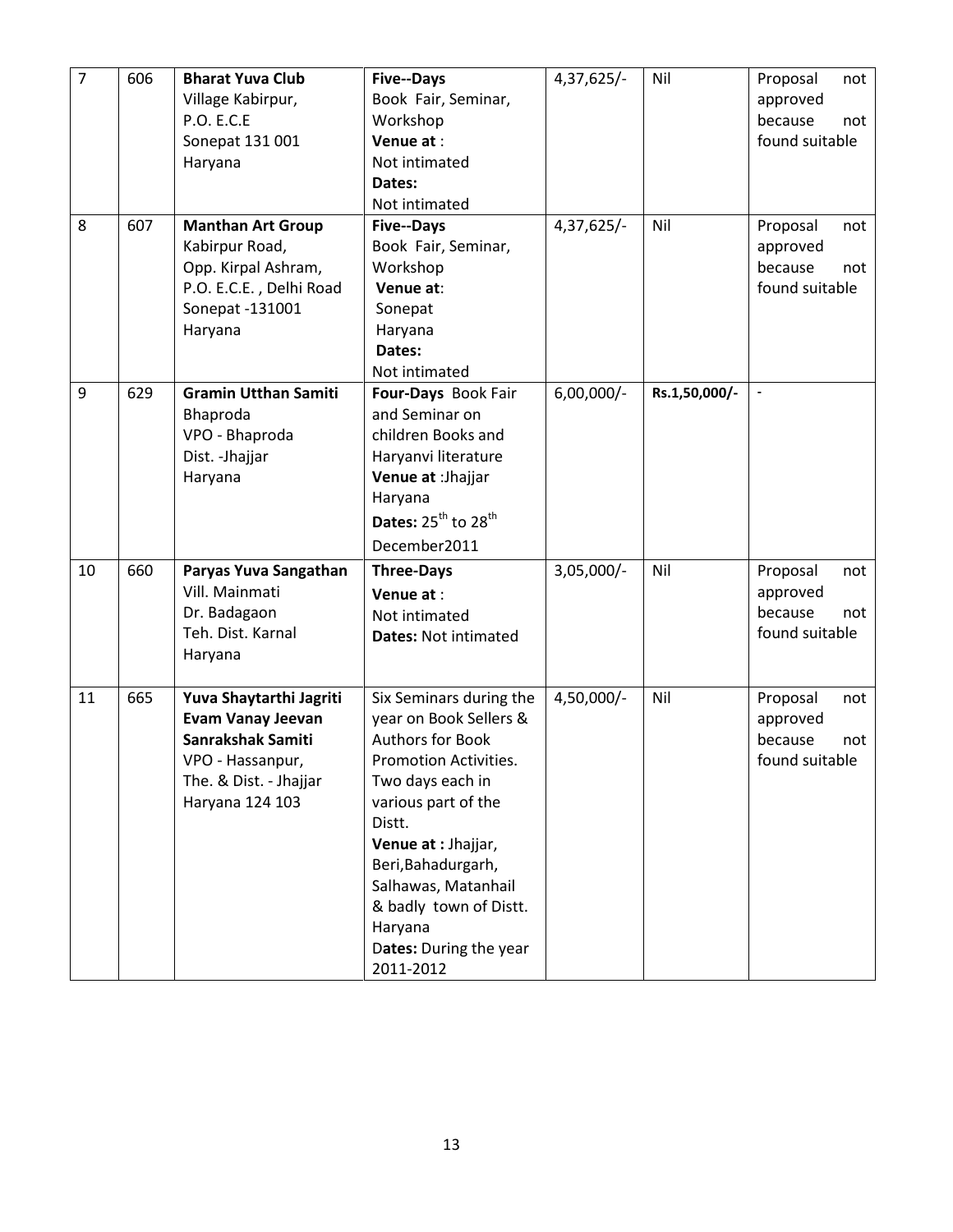## Karnataka

|  | 506 | <b>Ansusaya Education</b><br><b>Society</b><br>Belkoni (Bh)<br>Tq. Aurad<br>Dist. Bidar 585417<br>Karnataka | Seven days Book Fair<br>cum Seminar " New<br>Trends in Book<br>Industry"<br>Venue at: Humnabad<br>Dates: June 2011 | $3,10,050/-$ | Rs.1,00,000/- | Space for stall<br>will be provided<br>free of cost by<br>the NGO for<br>participation by<br>the NBT through<br>Northern<br><b>Regional Office</b> |
|--|-----|-------------------------------------------------------------------------------------------------------------|--------------------------------------------------------------------------------------------------------------------|--------------|---------------|----------------------------------------------------------------------------------------------------------------------------------------------------|
|--|-----|-------------------------------------------------------------------------------------------------------------|--------------------------------------------------------------------------------------------------------------------|--------------|---------------|----------------------------------------------------------------------------------------------------------------------------------------------------|

## Kerala

| $\mathbf{1}$   | 447 | <b>Trichur Public Library</b> | 12-Days International     | 6,00,000/- | Rs.4,00,000/- |  |
|----------------|-----|-------------------------------|---------------------------|------------|---------------|--|
|                |     | Town Hall Road                | Book festival organizing  |            |               |  |
|                |     | Thrissur - 680 020            | Seminar, debates,         |            |               |  |
|                |     | Thrissur, Kerala              | conferences &             |            |               |  |
|                |     |                               | releasing                 |            |               |  |
|                |     |                               | Venue at:                 |            |               |  |
|                |     |                               | Trichur                   |            |               |  |
|                |     |                               | Kerala                    |            |               |  |
|                |     |                               | Dates:                    |            |               |  |
|                |     |                               | 3 to 14 Nov., 2011        |            |               |  |
| $\overline{2}$ | 447 | Antharashtra                  | Ten Days 15th             | 6,00,000/- | Rs.4,50,000/- |  |
|                |     | Pusthakotsava Samiti,         | <b>International Book</b> |            |               |  |
|                |     | Add.                          | Festival 2011 and         |            |               |  |
|                |     | <b>Kaloor Towers,</b>         | literacy competitions     |            |               |  |
|                |     | Kaloor,                       | for school/college        |            |               |  |
|                |     | Kanayannur taluk,             | students, lecturers by    |            |               |  |
|                |     | Dist-Ernakulam                | prominent                 |            |               |  |
|                |     | Kochi - 682 017               | personalities therein     |            |               |  |
|                |     | <b>Kerala</b>                 | Venue at                  |            |               |  |
|                |     |                               | Ernakulathappan           |            |               |  |
|                |     |                               | Ground                    |            |               |  |
|                |     |                               | Kerala South<br>Dates:    |            |               |  |
|                |     |                               | 2nd to 11th December      |            |               |  |
|                |     |                               | 2011                      |            |               |  |

# Madhya Pradesh

|  | 353 | Shri Baba Garib Das Ji<br><b>Manay Utthan Samiti</b><br>A-13, Indra Nagar,<br>Thatipur, Gwalior<br>Madhya Pradesh | Three- Days Book Fair<br>and Seminar Com<br>Workshop<br>Venue at: Khandwa<br>M.P.<br><b>Dates: Not intimated</b> | 2,60,250/- | Nil | Proposal<br>approved<br>found suitable | not<br>not |
|--|-----|-------------------------------------------------------------------------------------------------------------------|------------------------------------------------------------------------------------------------------------------|------------|-----|----------------------------------------|------------|
|--|-----|-------------------------------------------------------------------------------------------------------------------|------------------------------------------------------------------------------------------------------------------|------------|-----|----------------------------------------|------------|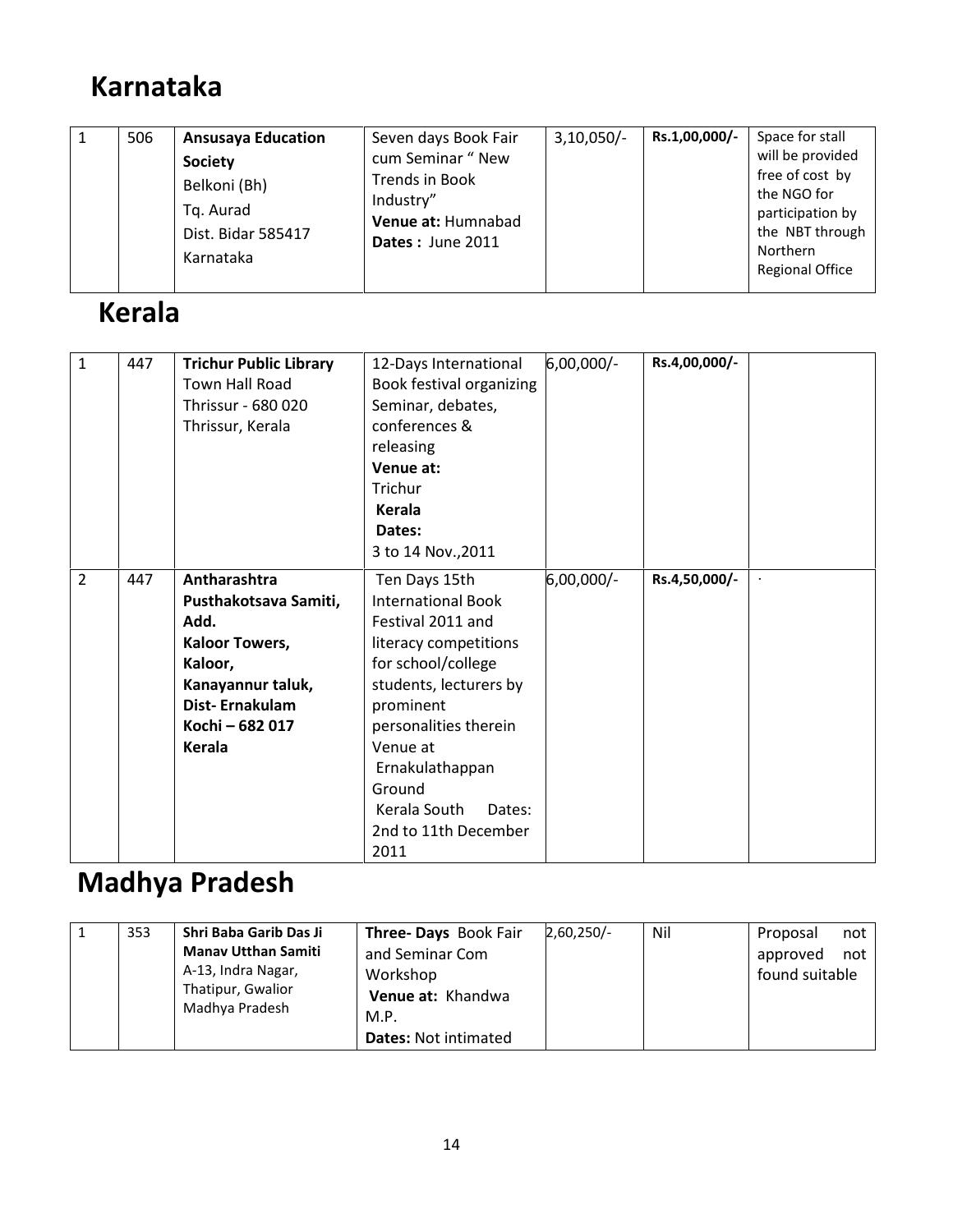| $\overline{2}$ | 354 | <b>Baba Shankar Das</b>     | Three-Days                               | 2,60,250/-   | Nil | Proposal<br>not |
|----------------|-----|-----------------------------|------------------------------------------|--------------|-----|-----------------|
|                |     | Shiksha Evam Samaj          | <b>Book Fair and Seminar</b>             |              |     | approved<br>not |
|                |     | Kalyan Samiti               | Com Workshop                             |              |     | found suitable  |
|                |     | Vill-Katrol,                | Venue at: Bhind (M.P.)                   |              |     |                 |
|                |     | <b>Tehsil Mehgaon</b>       | <b>Dates: Not intimated</b>              |              |     |                 |
|                |     | Dist. Bhind                 |                                          |              |     |                 |
|                |     | Madhya Pradesh              |                                          |              |     |                 |
| 3              | 355 | Matra Chhaya                | Five-Days                                | $3,90,000/-$ | Nil | Proposal<br>not |
|                |     | <b>Sansthan Samiti</b>      | <b>Book Fair</b>                         |              |     | approved        |
|                |     | Tilak Marg, Mohalla         | Venue at:                                |              |     | because<br>not  |
|                |     | Mavati                      | Shyopur (M.P.)                           |              |     | found suitable  |
|                |     | Teh. & Dist. Sheopur        | Dates:                                   |              |     |                 |
|                |     | 476 337                     | Not intimated                            |              |     |                 |
|                |     | Madhya Pradesh              |                                          |              |     |                 |
| $\overline{4}$ | 356 | Monalisa Shiksha            | Three-Days Book                          | $2,49,525/-$ | Nil | Proposal<br>not |
|                |     | Evam Samaj Kalyan           | Promotion activities                     |              |     | approved        |
|                |     | Samiti                      | Venue at:<br>Burahanpur-                 |              |     | because<br>not  |
|                |     | Ashok Nagar,                | <b>District</b>                          |              |     | found suitable  |
|                |     | 170, Durga Vihar            | M.P.                                     |              |     |                 |
|                |     | Colony, Opp. Adarsh         | <b>Dates: Not intimated</b>              |              |     |                 |
|                |     | mill,                       |                                          |              |     |                 |
|                |     | Ghosipura, Laskhar          |                                          |              |     |                 |
|                |     | Gwalior                     |                                          |              |     |                 |
|                |     | Madhya Pradesh              |                                          |              |     |                 |
| 5              | 357 | <b>Shiva Shiv Sewashram</b> | Three- Days Workshop                     | $2,70,000/-$ | Nil | Proposal<br>not |
|                |     | Line No. 8/34,              | on Book Promotion                        |              |     | approved        |
|                |     | <b>Birla Nagar</b>          | activities                               |              |     | because<br>not  |
|                |     | Gwalior                     | Venue at: Teekam gar-                    |              |     | found suitable  |
|                |     | Madhya Pradesh              | District M.P.                            |              |     |                 |
|                |     |                             | Dates: Not intimated                     |              |     |                 |
| 6              | 358 | <b>Uday the Rising</b>      | <b>Five-Days</b>                         | 3,48,750/-   | Nil | Proposal<br>not |
|                |     | <b>Shiksha Prasar Avem</b>  | <b>Book Fair</b>                         |              |     | approved        |
|                |     | Samaj Kalyan Samiti         | Venue at:                                |              |     | because<br>not  |
|                |     |                             |                                          |              |     |                 |
|                |     | Behind I.T.I.,              | Muraina (M.P.)                           |              |     | found suitable  |
|                |     | Near Sikarwar Health        | <b>Dates: Not intimated</b>              |              |     |                 |
|                |     | Club,                       |                                          |              |     |                 |
|                |     | Subhash Nagar,              |                                          |              |     |                 |
|                |     | Morena,                     |                                          |              |     |                 |
|                |     | Madhya Pradesh 4760         |                                          |              |     |                 |
|                |     | 001                         |                                          |              |     |                 |
| $\overline{7}$ | 361 | <b>Smt Harkunwar</b>        | <b>Three-Days</b>                        | 2,60,550/-   | Nil | Proposal<br>not |
|                |     | Shiksha Samiti              | Workshop on Book                         |              |     | approved        |
|                |     | C/o Khandelwal House,       | promotional Activities                   |              |     | because<br>not  |
|                |     | Near Lodi Mata              | Venue at: Shivpuri-                      |              |     | found suitable  |
|                |     | Mandir, Narwar              | District M.P.                            |              |     |                 |
|                |     | Dist. Shivpuri              | Dates: 10 <sup>th</sup> January          |              |     |                 |
|                |     | Madhya Pradesh              | 2012 to 12 <sup>th</sup> January<br>2012 |              |     |                 |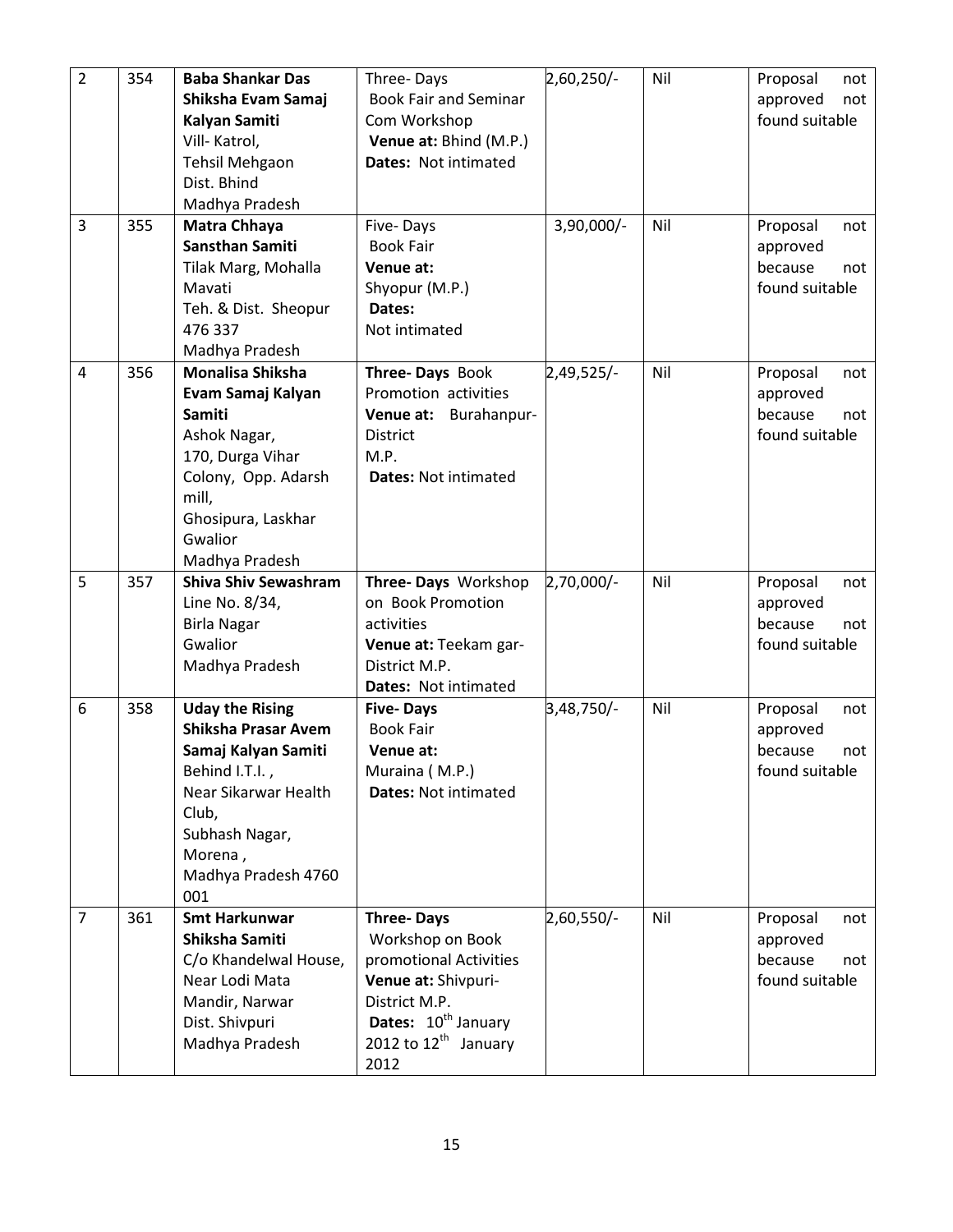| 8  | 362 | Gokul Kalyan Samiti,         | <b>Three-Days</b>               | $2,77,125/-$ | Nil         | Proposal<br>not            |
|----|-----|------------------------------|---------------------------------|--------------|-------------|----------------------------|
|    |     | Dr. Ashok Mathur             | Workshop on Book                |              |             | approved<br>not            |
|    |     | House                        | promotional Activities          |              |             | found suitable             |
|    |     | Maniyar,                     | Venue at: Mandsaur-             |              |             |                            |
|    |     | Dist. Shipuri                | District M.P.                   |              |             |                            |
|    |     | Madhya Pradesh               | Dates: 10 <sup>th</sup> January |              |             |                            |
|    |     |                              | 2012 to $12^{th}$ January       |              |             |                            |
|    |     |                              | 2012                            |              |             |                            |
| 9  | 378 | Ashish Anjana Samaj          | <b>Three-Days</b>               | 2,78,625/-   | Nil         | Proposal<br>not            |
|    |     | Kalyan Shiksha Prasar        | Workshop on Book                |              |             |                            |
|    |     | Samiti                       | Promotion Seminar               |              |             | approved<br>because<br>not |
|    |     |                              | Venue at:                       |              |             | found suitable             |
|    |     | C/o Rajendra Sharma          |                                 |              |             |                            |
|    |     | B-42, Indra Nagar            | Distt.Ashok Nagar               |              |             |                            |
|    |     | <b>Thatipur Morar</b>        | M.P.                            |              |             |                            |
|    |     | Gwalior                      | Dates:                          |              |             |                            |
|    |     | Madhya Pradesh               | Not intimated                   |              |             |                            |
| 10 | 384 | <b>Help Line Consultancy</b> | <b>Three -Days</b>              | $2,62,650/-$ | Nil         | Proposal<br>not            |
|    |     | <b>Society</b>               | Workshop on Book                |              |             | approved                   |
|    |     | 214, Indra Nagar,            | Promotion activities.           |              |             | because<br>not             |
|    |     | Thatipur,                    | Venue at: Bhind.                |              |             | found suitable             |
|    |     | Morar, Gwalior               | Madhya Pradesh                  |              |             |                            |
|    |     | Madhya Pradesh               | Dates:                          |              |             |                            |
|    |     |                              | Not intimated                   |              |             |                            |
| 11 | 385 | Smt. Tyagi Welfare           | <b>Three -Days</b>              | $2,75,625/-$ | Nil         | Proposal<br>not            |
|    |     | <b>Society</b>               | Workshop on Book                |              |             | approved                   |
|    |     | In Front of B-39, New        | Promotion activities.           |              |             | because<br>not             |
|    |     | Shanti Nagar                 | Venue at:                       |              |             | found suitable             |
|    |     | Gende Wali Sadak             | Datia-Distt.                    |              |             |                            |
|    |     | Lashkar                      | Madhya Pradesh                  |              |             |                            |
|    |     | Gwalior                      | Dates:                          |              |             |                            |
|    |     | Madhya Pradesh               | Not intimated                   |              |             |                            |
|    |     |                              |                                 |              |             |                            |
| 12 | 386 | Disha Sewa Samiti            | <b>Three -Days</b>              | 2,75,625/-   | Nil         | Proposal<br>not            |
|    |     | Vindyachal Colony            | Workshop on Book                |              |             | approved                   |
|    |     | In front of Trikuta          | Promotion activities.           |              |             | because<br>not             |
|    |     | Mata Mandir Behind of        | Venue at:                       |              |             | found suitable             |
|    |     | Vandana Convent              | Guna-Distt.                     |              |             |                            |
|    |     | School Dist. Guna            | <b>Madhya Pradesh Dates:</b>    |              |             |                            |
|    |     | Madhya Pradesh               | Not intimated                   |              |             |                            |
|    |     |                              |                                 |              |             |                            |
|    |     |                              |                                 |              |             |                            |
| 13 | 387 | Jagrati Establishment        | Seven -Days                     | 6,82,500/-   | Rs.75,000/- |                            |
|    |     | of Welfare & Academic        | Book Fair.                      |              |             |                            |
|    |     | for Needy Society            | Venue at: Vidisha,              |              |             |                            |
|    |     | 190, Suraj Nagar,            | Madhya Pradesh Dates:           |              |             |                            |
|    |     | Near Juducial                | Not intimated                   |              |             |                            |
|    |     | Academy,                     |                                 |              |             |                            |
|    |     |                              |                                 |              |             |                            |
|    |     | Bhadbhada Road,              |                                 |              |             |                            |
|    |     | <b>Bhopal 462 044</b>        |                                 |              |             |                            |
|    |     | Madhya Pradesh               |                                 |              |             |                            |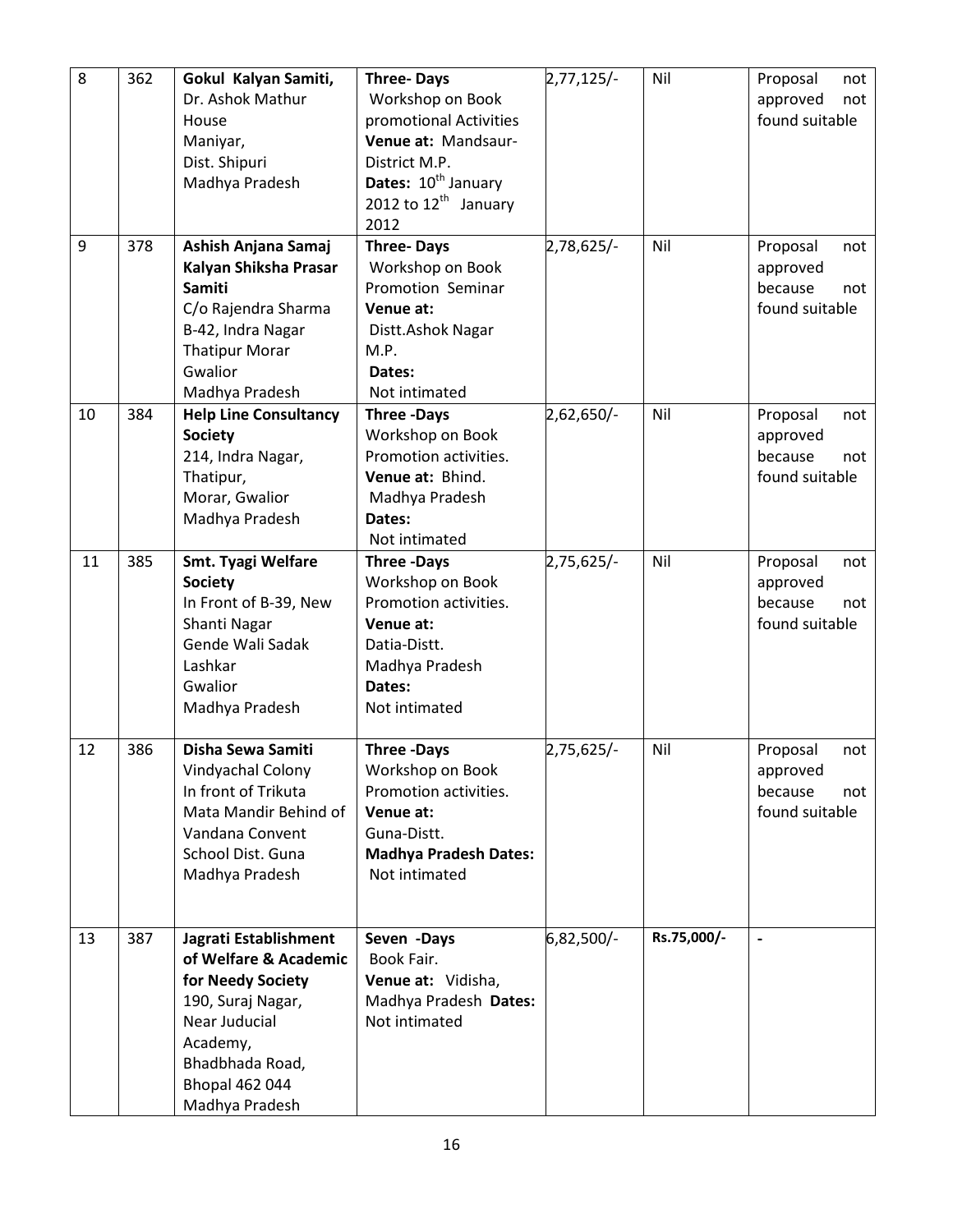| 14<br>15 | 405<br>420 | Priyanshi Shiksha<br>Evam Samaj Kalyan<br><b>Samiti</b><br>Gali No. $-2$ ,<br>Arya Nagar,<br>Morar,<br>Gwalior (M.P)<br>Parshuram Samaj                   | Seven-Days<br>Grant Book Fair &<br>Seminar<br>Venue at:<br>Gwalior(M.P.)<br>Dates:<br>Not intimated<br>Seven-Days                              | $7,23,750/-$<br>5,30,650/- | <b>Nil</b><br>Nil | Proposal<br>not<br>approved<br>not<br>found suitable<br>Proposal<br>not |
|----------|------------|-----------------------------------------------------------------------------------------------------------------------------------------------------------|------------------------------------------------------------------------------------------------------------------------------------------------|----------------------------|-------------------|-------------------------------------------------------------------------|
|          |            | Kalyan Shiksha Samiti<br>Adarsh Gram<br>Hastinapur<br>Morar,<br>Gwalior,<br>Madhya Pradesh                                                                | <b>Grand Book Fair</b><br>&Seminar<br>Venue at:<br>Gwalior (M.P.)<br>Dates: Not intimated                                                      |                            |                   | approved<br>because<br>not<br>found suitable                            |
| 16       | 425        | Lovely Samaj Seva<br><b>Evam Shiksha Prasar</b><br><b>Samiti</b><br>C/o Gopal Gehlot,<br>Harmala Road,<br>Ashok Nagar,<br>Ratlam<br>Madhya Pradesh        | <b>Three-Days</b><br>Workshop on Book<br><b>Promotion activities</b><br>Venue at:<br>Ratlam (M.P.)<br><b>Dates: Not intimated</b>              | $2,79,750/-$               | Nil               | Proposal<br>not<br>approved<br>because<br>not<br>found suitable         |
| 17       | 426        | <b>Azad Yuva Mandal</b><br><b>Near Railway Station</b><br>In front Mata Mandir<br>Dist. Ashok Nagar<br>Madhya Pradesh                                     | <b>Three-Days</b><br>Workshop on Book<br><b>Promotion activities</b><br>Venue at:<br>Ashok Nagar-Distt.<br>M.P.<br><b>Dates: Not intimated</b> | 2,74,650/-                 | Nil               | Proposal<br>not<br>approved<br>because<br>not<br>found suitable         |
| 18       | 427        | Aary Samaj Shiksha<br>Samiti<br><b>Behind Somitri Nagar</b><br>Geeta Nagar<br>Khargoun<br>Madhya Pradesh                                                  | <b>Three-Days</b><br>Workshop on Book<br>Promotion activities<br>Venue at:<br>Khargoun-Distt.<br>M.P.<br>Dates: Not intimated                  | 2,71,500/-                 | Nil               | Proposal<br>not<br>approved<br>because<br>not<br>found suitable         |
| 19       | 428        | <b>Vijay Vardhan</b><br>Sansthan Divyankshi<br><b>Technical Institute</b><br>New Shanti Nagar,<br>Gende Wali Sadak,<br>Lashkar, Gwalior<br>Madhya Pradesh | <b>Three-Days</b><br>Workshop on Book<br><b>Promotion activities</b><br>Venue at: Andsaur-<br>Distt. M.P.<br>Dates: Not intimated              | 2,70,300/-                 | Nil               | Proposal<br>not<br>approved<br>because<br>not<br>found suitable         |
| 20       | 429        | Vijay Vardhan<br>Sansthan Divyankshi<br><b>Technical Institute</b><br>New Shanti Nagar,<br>Gende Wali Sadak,<br>Lashkar, Gwalior, M.P                     | <b>Three-Days</b><br>Workshop on Book<br><b>Promotion activities</b><br>Venue at: Chhindwada-<br>M.P.<br>Distt.<br>Not intimated<br>Dates:     | 2,75,625/-                 | Nil               | Proposal<br>not<br>approved<br>because<br>not<br>found suitable         |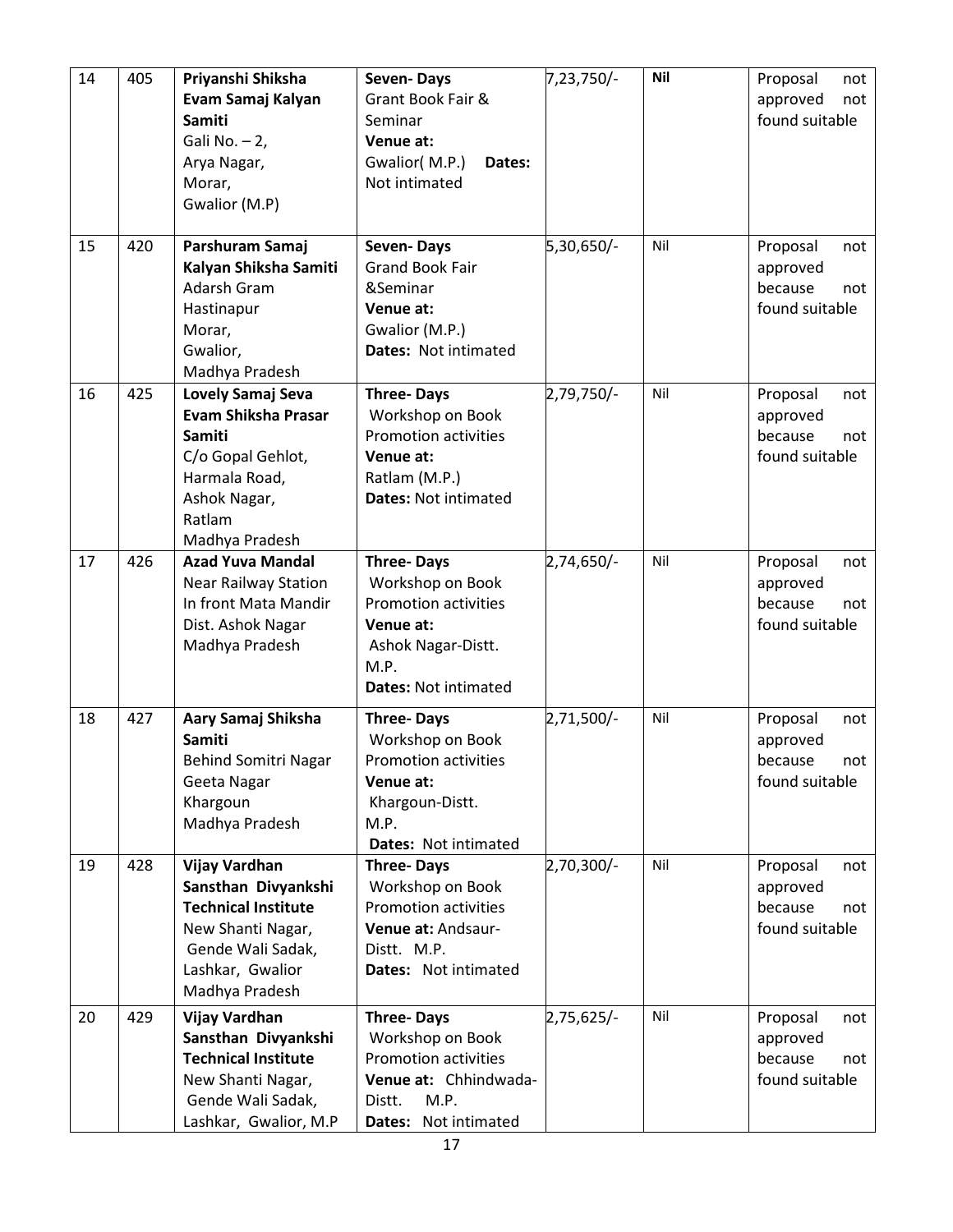| 21 | 430 | <b>Pandit Pyaare Lal</b><br>Shiksha Samiti<br>65-Patel Nagar<br>Dist. Ratlam<br>Madhya Pradesh                                                  | <b>Three-Days</b><br>Workshop on Book<br><b>Promotion activities</b><br>Venue at: Ratlam-Distt.<br>(M.P.)<br><b>Dates: Not intimated</b> | 2,71,800/-   | Nil | Proposal<br>not<br>approved<br>because<br>not<br>found suitable      |
|----|-----|-------------------------------------------------------------------------------------------------------------------------------------------------|------------------------------------------------------------------------------------------------------------------------------------------|--------------|-----|----------------------------------------------------------------------|
| 22 | 431 | Shakti Shiksha Evam<br>Samaj Kalyan Samiti<br><b>Indra Nagar Thatipur</b><br>Morar<br>Gwalior<br>Madhya Pradesh                                 | <b>Three-Days</b><br>Workshop on Book<br><b>Promotion activities</b><br>Venue at: Chhindwada-<br>M.P<br>Distt.<br>Dates: Not intimated   | 2,75,625/-   | Nil | Proposal<br>not<br>approved<br>because<br>not<br>found suitable      |
| 23 | 443 | <b>Social Care Nav Jagrati</b><br><b>Mahila Mandal</b><br>Near Railway Station,<br>Triloki Nagar<br>Ward No. 20,<br>Chindwara<br>Madhya Pradesh | <b>Three-Days</b><br>Workshop on book<br>Promotion activities<br>Venue at: Chindwara-<br>M.P.<br>Distt.<br>Dates: Not intimated          | $2,60,250/-$ | Nil | Proposal<br>not<br>approved<br>because<br>not<br>found suitable      |
| 24 | 454 | Ku. Gayatri Anusuchit<br>Jati Janjati Kalyan<br>Samiti,<br>Shri Kashiram Sangar<br>Ka Makan<br>Pali Road<br>Sheopur<br>Madhya Pradesh           | Six-Days<br>Book Fair/ Workshop on<br>book Promotion<br>activities<br>Venue at: Sheopur<br>Distt.(M.P.)<br>Dates: Not intimated          | $5,20,500/-$ | Nil | Proposal<br>not<br>approved<br>because<br>not<br>found suitable      |
| 25 | 455 | <b>Maruti Gramin Jan</b><br>Kalyan Sansthan<br>Vill. Sarai Chhola<br>Nayakpura<br>Dist. Morena<br>Madhya Pradesh                                | Seven days Book Fair &<br>Three days convention<br>Venue at: Morena<br>Distt.(M.P.)<br>Dates: Not intimated                              | 6,87,750/-   | Nil | Proposal<br>not<br>approved<br>because<br>not<br>found suitable      |
| 26 | 472 | Smt. Rajlaxmi Shiksha<br>Evam Samaj Kalyan<br><b>Samiti</b><br>Vivekanand Colony,<br>Block & Dist. Shivpuri<br>Madhya Pradesh                   | Seven-Days<br><b>Book Fair</b><br>Venue at:<br>Shivpuri<br>Madhya Pradesh<br>Dates:<br>Not intimated                                     | 4,50,000/-   | Nil | Proposal<br>not<br>d<br>approved<br>because<br>not<br>found suitable |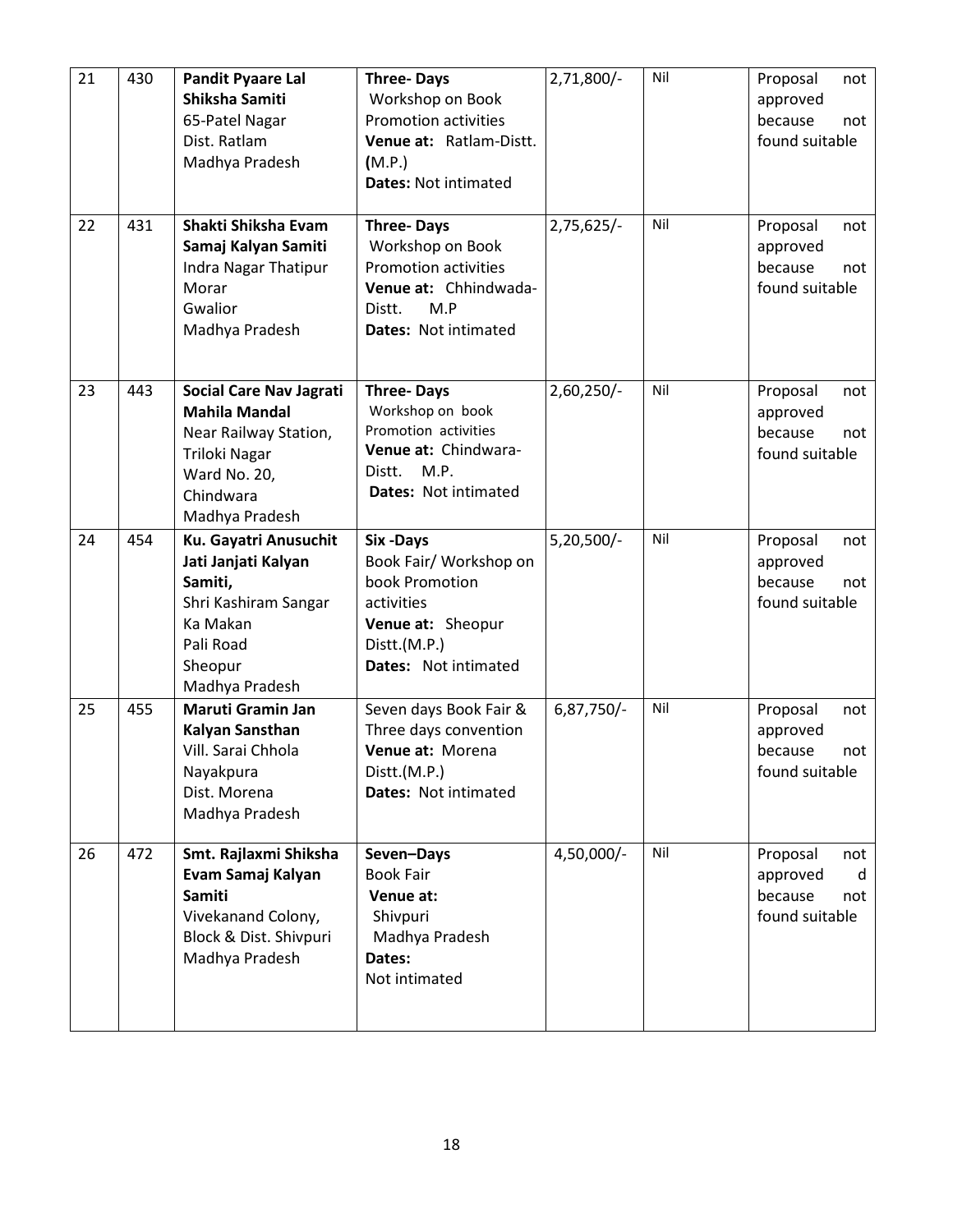| 27 | 473 | Nav Sahbagi Vikas<br>Sanstha<br>C/o Bhadur Sing<br>Baronia,<br>Ambedkar Colony,<br>Nearest Habai Patti<br>Shivpuri<br>Madhya Pradesh        | Three-Days<br>Book Fair & seminar<br>cum workshop<br>Venue at:<br>Shivpuri<br>Madhya Pradesh<br>Dates:<br>Not intimated                                                                                       | $3,22,500/-$ | Nil           | Proposal<br>not<br>approved<br>because<br>not<br>found suitable            |
|----|-----|---------------------------------------------------------------------------------------------------------------------------------------------|---------------------------------------------------------------------------------------------------------------------------------------------------------------------------------------------------------------|--------------|---------------|----------------------------------------------------------------------------|
| 28 | 474 | <b>Nirmal Sunrise Welfare</b><br>Society,<br>Opp. Alok Press<br>Ibrahimpura, Bhopal<br>Madhya Pradesh                                       | Five-Days<br>Scheme or assistance to<br>voluntary Private<br>organization for<br>organizing seminar,<br><b>Training</b><br>Courses/Workshop,<br>Annual Convention.<br>Venue at:<br>Dates:<br>14 to 18/11/2011 | 7,07,250/-   | Nil           | Proposal<br>not<br>approved<br>because<br>not<br>found suitable            |
| 29 | 490 | <b>Centre For Resources</b><br><b>Development Studies</b><br>E-4, Fortune Enclave<br>Kolar Road,<br><b>Bhopal 462 042</b><br>Madhya pradesh | <b>Five-Days</b><br><b>Book Fair</b><br>Venue at: Sehore<br>M.P.<br><b>Dates: Not intimated</b>                                                                                                               | $9,61,875/-$ | Nil           | Proposal<br>not<br>approved<br>because<br>not<br>found suitable            |
| 30 | 493 | Pragya Mahila Kalyan<br><b>Samiti</b><br>H.No.224, Madhukar<br>Shah Ward<br>Sagar<br>Madhya Pradesh                                         | <b>Three-Days</b><br>Book Fair & seminar<br>cum workshop Venue<br>at: Vivekananda<br>Institute of science and<br>technology Campus<br>Sagar (M.P.)<br>Dates:<br>24 <sup>th</sup> to 26 <sup>th</sup> Oct.2011 | $4,20,000/-$ | Rs.1,00,000/- | Grant<br>approved<br>subject<br>to<br>organising<br>five<br>days Book Fair |
| 31 | 494 | Mahaprabhu Shri<br>Ramlal Ji Yougashram<br><b>Nirman Samiti</b><br>Panjabi Ka Bada Sankar<br>Colony<br>Sheopur<br>Madhya Pradesh            | Seven-Days<br>Book Fair & seminar<br>cum workshop Venue<br>at:<br>Rajgarh (M.P.)<br>Dates:<br>12th to 18th Sept.2011                                                                                          | $3,52,500/-$ | Nil           | Proposal<br>not<br>approved<br>because<br>not<br>found suitable            |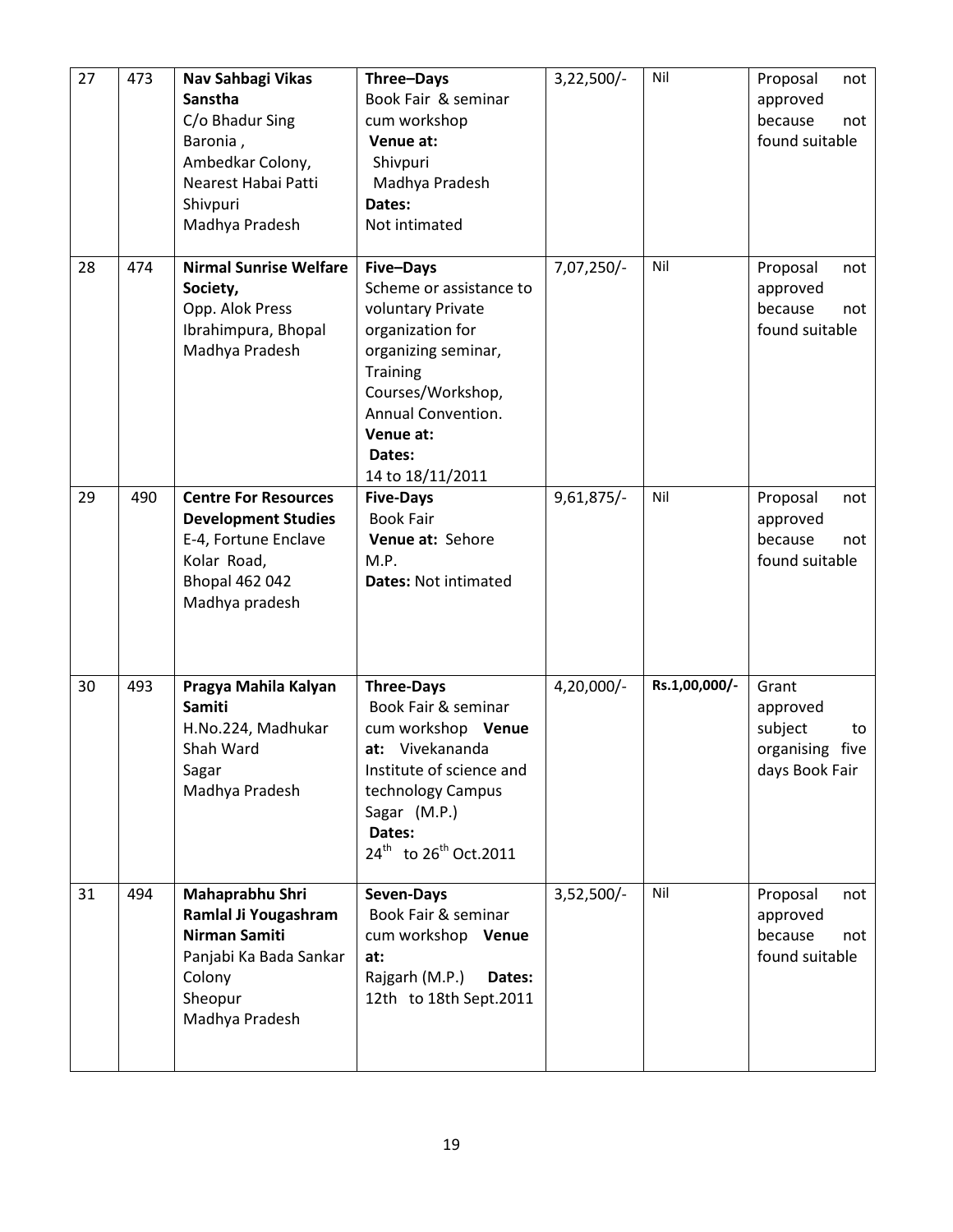| 32 | 517 | Hum Log Shiksha Avem<br>Samaj Kalyan Samiti<br>LIG 196, Kotra<br>Sultanabad<br>Bhopal 462 003<br>Madhya Pradesh                                                                                                            | <b>Five-Days</b><br>Seminar/Training course<br>workshop with Book<br>Promotion Venue at:<br>Dates:<br>15-19 July 2011 | $3,58,500/-$ | Nil | Proposal<br>not<br>approved<br>because<br>not<br>found suitable |
|----|-----|----------------------------------------------------------------------------------------------------------------------------------------------------------------------------------------------------------------------------|-----------------------------------------------------------------------------------------------------------------------|--------------|-----|-----------------------------------------------------------------|
| 33 | 521 | Daglash Shishka<br>Yevam Samaj Kalyan<br><b>Samiti</b><br>134, Yaunna Nagar<br>Darpan Colony,<br>Tehsil- Morar, Dist.<br><b>Gwalior 474 011</b><br>Madhya Pradesh                                                          | <b>Five-Days</b><br><b>Book Fair</b><br>Venue at:<br><b>Ashok Nagar</b><br>M.P.<br>Dates:<br>Not intimated            | 992625/-     | Nil | Proposal<br>not<br>approved<br>because<br>not<br>found suitable |
| 34 | 522 | Raman Shiksha Samiti<br>41, Tagore Nagar<br>University Road,<br>Tehsil Morar,<br>Dist Gwalior 474 011<br>Madhya Pradesh                                                                                                    | <b>Five-Days</b><br><b>Book Fair</b><br>Venue at:<br>Sheopur. Distt.(M.P.)<br>Dates:<br>Not intimated                 | 11,61,375/-  | Nil | Proposal<br>not<br>approved<br>because<br>not<br>found suitable |
| 35 | 534 | Samagra Jan Sewa<br>Samaj Kalyan Samiti<br>Gayatri Nagar-Rewa<br>(Behind University<br>Pump House)<br>Infornt of Shiv Mandir,<br>Ward No. 10 Daya<br>Shankar Singh<br><b>Gaharwar House</b><br>Dist Rewa<br>Madhya Pradesh | <b>Three-Days</b><br><b>Book Fair/Exhibition</b><br>Venue at:<br>Satna, Distt.(M.P.)<br>Dates:<br>Not intimated       | 3,00,000/-   | Nil | Proposal<br>not<br>approved<br>because<br>not<br>found suitable |
| 36 | 548 | <b>Chetna Socio</b><br><b>Development Society</b><br>564/4, Gopal Kunj,<br>Nehru Nagar<br>Bhopal 03<br>Madhya Pradesh                                                                                                      | <b>Five -Days</b><br><b>Book Fair</b><br>Venue at:<br>Hoshangabad<br>Dates:                                           | $9,00,000/-$ | Nil | Proposal<br>not<br>approved<br>because<br>not<br>found suitable |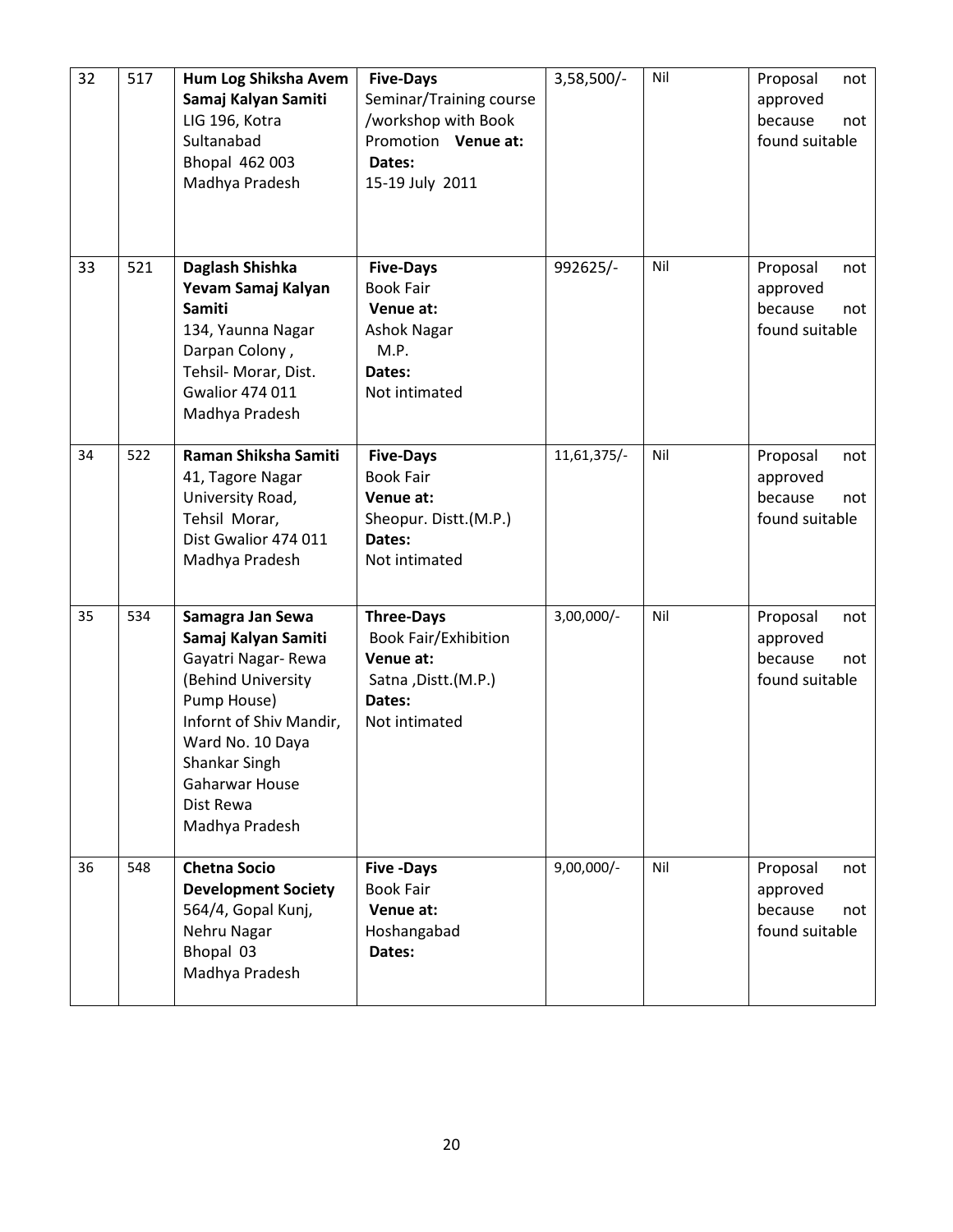| 37 | 565 | Shri Swetambra<br>Pitambra Samaj Seva<br>Sansthan<br>Guru Kripa Bhawan,<br>Bundela Colony,<br>Civil Line Datia 475 661<br>Madhya Pradesh         | Seven - Days<br><b>Book Fair</b><br><b>Cum Seminar</b><br>Venue at:<br>Datia-Distt. (M.P.)<br>Dates:<br>20 <sup>th</sup> 26 <sup>th</sup> Nov.2011                         | 4,62,750/-   | Nil | Proposal<br>not<br>approved<br>budget<br>not<br>submitted<br>by<br>the NGO |
|----|-----|--------------------------------------------------------------------------------------------------------------------------------------------------|----------------------------------------------------------------------------------------------------------------------------------------------------------------------------|--------------|-----|----------------------------------------------------------------------------|
| 38 | 576 | <b>Yug Chetna Prasar</b><br>Evam Kalyan Samiti<br>1, Ambey Road,<br><b>Bhind</b><br>Madhya Pradesh 477<br>001                                    | Three---Days<br><b>National level</b><br>publishers and book<br>sellers on book Fair<br>Venue at:<br>Bhind-Distt. (M.P.)<br>Dates:<br>$26^{th}$ -28 <sup>th</sup> Jan.2012 | $2,17,562/-$ | Nil | Proposal<br>not<br>approved<br>because<br>not<br>found suitable            |
| 39 | 603 | <b>Prem Mahila Vikash</b><br>Evam Samaj Kalyan<br><b>Mandal</b><br>1/69, Ramnagar Colony<br>Civil Line, Datia<br>Taluk - Datia<br>Madhya Pradesh | Seven--Days<br><b>Book Fair</b><br>Venue at:<br>Datiya (M.P)<br>Dates:<br>Not intimated                                                                                    | $6,00,000/-$ | Nil | Proposal<br>not<br>approved<br>because<br>not<br>found suitable            |
| 40 | 613 | <b>Chetna Mahila Mandal</b><br>43, Subhash Ward<br>Betul<br>Block & Dist.- Betul<br>Madhya Pradesh                                               | Seven--Days<br>Book Fair<br>Venue at:<br>Burhampur (M.P.)<br>Dates:<br>29-30 Nov.2011                                                                                      | $3,75,000/-$ | Nil | Proposal<br>not<br>approved<br>because<br>not<br>found suitable            |
| 41 | 625 | <b>M.P.Prakratic</b><br>Chikitsalaya Tatha<br>Mahavidyalaya Samiti,<br><b>Gwalior</b><br>Tansen Road,<br>Padav, - Gwalior<br>Madhya Pradesh      | Seven-Days<br>Book Fair & Seminar-<br>cum Workshop<br>Venue at:<br>Datia (M.P.)<br>Dates:<br>During the year<br>2011-2012                                                  | $5,27,000/-$ | Nil | Proposal<br>not<br>approved<br>because<br>not<br>found suitable            |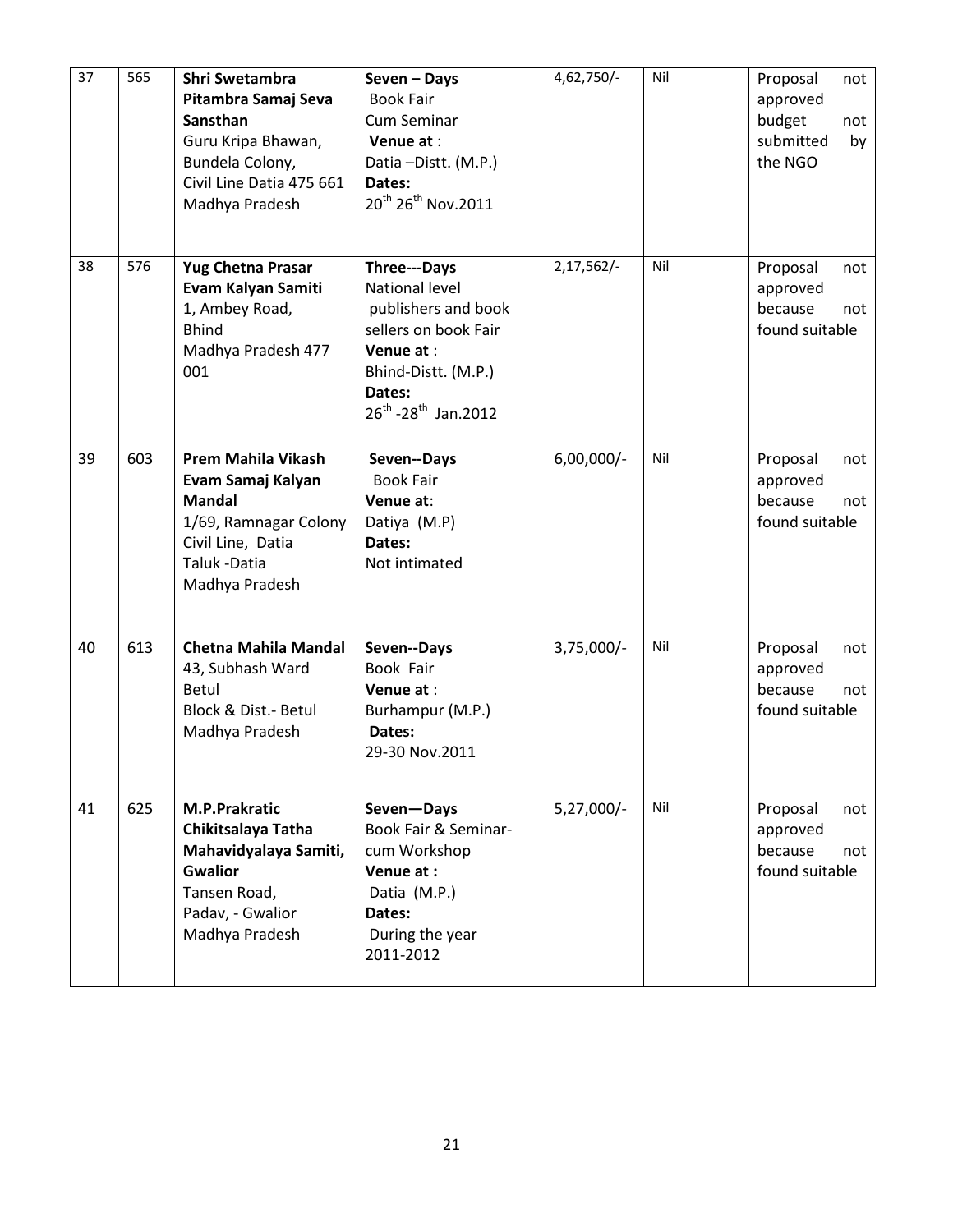| 42 | 626 | Navodaya Shiksha<br>Prasar Evam Samaj<br>Kalyan Samiti<br>58, Nanda Nagar<br>C.T.O. Bairagarh,<br>Bhopal<br>Madhya Pradesh                                   | Seven-Days<br>Book Fair & Seminar-<br>cum Workshop<br>Venue at:<br>Shahgarh-Distt.Sagar<br>M.P.<br>Dates:<br>24 Oct. to 30 Oct.2011                     | $5,27,000/-$ | Nil         | Proposal<br>not<br>approved<br>because<br>not<br>found suitable |
|----|-----|--------------------------------------------------------------------------------------------------------------------------------------------------------------|---------------------------------------------------------------------------------------------------------------------------------------------------------|--------------|-------------|-----------------------------------------------------------------|
| 43 | 627 | Akansha Shikshan<br>Prashikshan Evam<br>Samaj Sewa Sansthan<br>H.No.23, Bada Bazar<br>Vidisha<br>Madhya Pradesh                                              | <b>Five days</b><br>Book Fair & Seminar-<br>cum Workshop<br>Venue at:<br>Vidisha<br>Dates:<br>26 <sup>th</sup> to 30 <sup>th</sup> November<br>2011     | 2,40,000/-   | Nil         | Proposal<br>not<br>approved<br>because<br>not<br>found suitable |
| 44 | 633 | <b>Shri Sadguru Dev</b><br>Shiksha Samiti Sawaria<br>Vohare Ki Gali<br>Collectrate Ke Peeche<br>Ganeshpura, Morena<br>Madhya Pradesh                         | Seven-Days<br><b>Book Fair And Seminar</b><br>Cum Workshop<br>Venue at:<br>Shivpuri (M.P.)<br>Dates:<br>$13^{\text{th}}$ to $19^{\text{th}}$ August2011 | 3,52,500/-   | Nil         | Proposal<br>not<br>approved<br>because<br>not<br>found suitable |
| 45 | 651 | Yuva Shakti<br>126, City Center, In<br>front of High Court<br>M G Road,<br>Indore<br>Madhya Pradesh                                                          | <b>Five-Days</b><br><b>Book Fair</b><br>Venue at:<br>Distt. Shajapur<br>M.P.<br>Dates:<br>Not intimated                                                 | 1,95,938/-   | Nil         | Proposal<br>not<br>approved<br>because<br>not<br>found suitable |
| 46 | 652 | Pushpanjali Social<br><b>Welfare Society</b><br>135A, Brajeshwary<br>Extension,<br>Pipliyahana Chouraha,<br>Opp. Pritam Traders,<br>Indore<br>Madhya Pradesh | <b>Five-Days</b><br><b>Book Fair</b><br>Venue at:<br>Distt. Khandawa<br>M.P.<br>Dates:<br>Not intimated                                                 | 1,95,938/-   | Rs.75,000/- | $\qquad \qquad \blacksquare$                                    |
| 47 | 654 | Janta Bal Mandir<br>161/101, Brilliant<br>Classes,<br>Indirpuri Colony,<br>Near Saraswati School<br>Teh.- Indore<br>Dist. - Indore<br>Madhya Pradesh         | <b>Five-Days</b><br><b>Book Fair</b><br>Venue at:<br>Badwani Dist.<br>(M.P.)<br>Dates:<br>Not intimated                                                 | 1,95,938/    | Nil         | Proposal<br>not<br>approved<br>because<br>not<br>found suitable |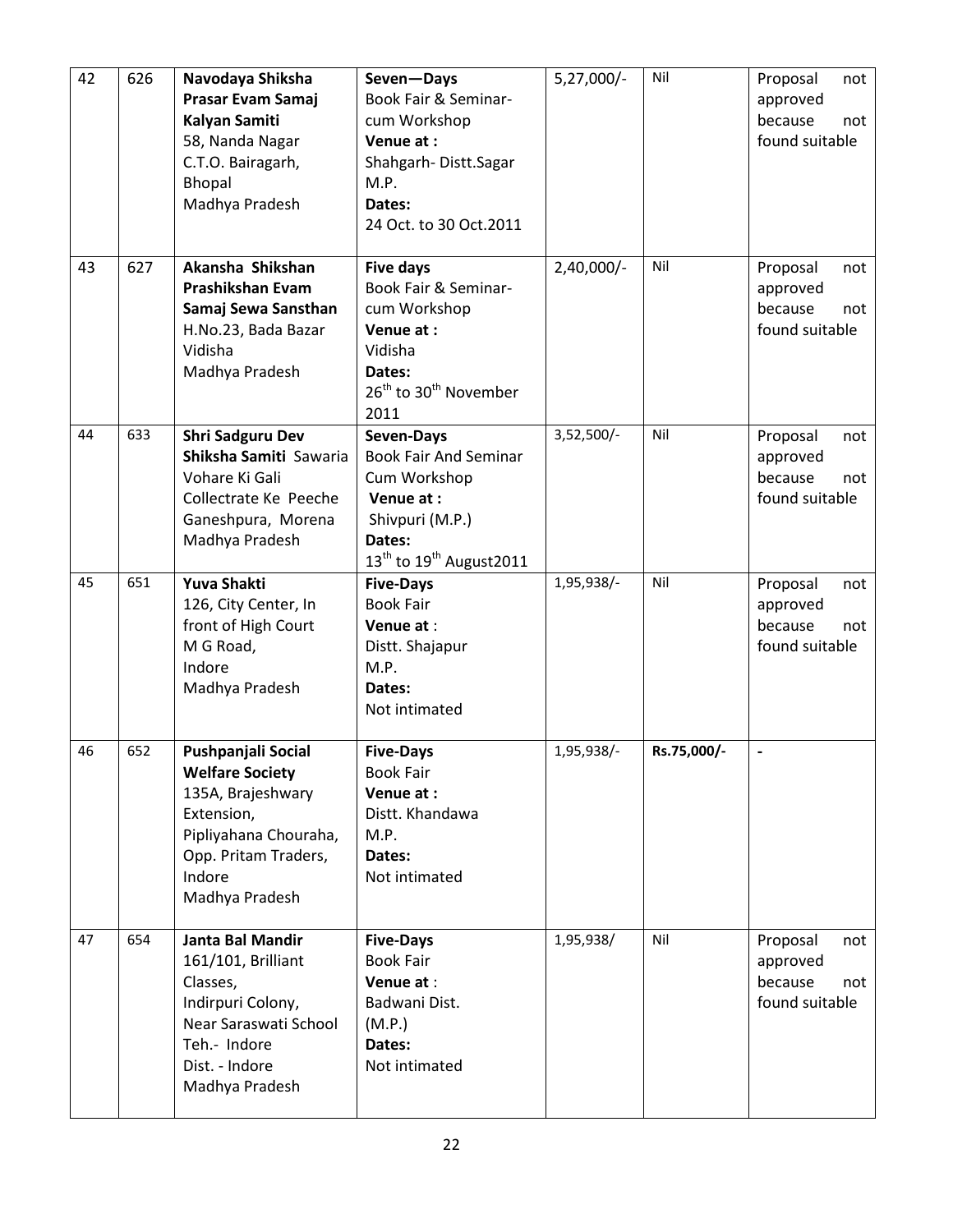|--|

## Maharashtra

| $\mathbf{1}$   | 416 | <b>Maulana Abul Kalam</b>     | Two Day Seminar             | 98,250/-     | Nil | Proposal<br>not |
|----------------|-----|-------------------------------|-----------------------------|--------------|-----|-----------------|
|                |     | Azad                          | "On the subject the         |              |     | approved        |
|                |     | Sarvajanik Vachnalaya         | problems related to         |              |     | because<br>not  |
|                |     | <b>Near Sudarshan Talkies</b> | books"                      |              |     | found suitable  |
|                |     | At. PO. Yawal                 | Venue at:                   |              |     |                 |
|                |     | Dist. Jalgaon                 | Not intimated               |              |     |                 |
|                |     | Maharashtra 425 301           | Dates:                      |              |     |                 |
|                |     |                               | 10 to 11                    |              |     |                 |
|                |     |                               | September2010               |              |     |                 |
| $\overline{2}$ | 467 | Shri Sai Bahuddeshiya         | Three-Days                  | $9,62,577/-$ | Nil | Proposal<br>not |
|                |     | Sevabhavi Sanstha             | 75 days Book exhibitions    |              |     | approved        |
|                |     | A/P Shipur,                   | in 25 Schools. Three        |              |     | because<br>not  |
|                |     | Tal. Miraj,                   | days in each school total   |              |     | found suitable  |
|                |     | Dist. Sangli                  | duration 75 days.           |              |     |                 |
|                |     | Maharastra                    | Venue at:                   |              |     |                 |
|                |     |                               | Dates:                      |              |     |                 |
|                |     |                               | Not intimated               |              |     |                 |
| 3              | 485 | Mauli Bahuuddeshiya           | Seventy Five--Days          | 5,25,250/-   | Nil | Proposal<br>not |
|                |     | Sevabhavi Sanstha,            | Book Exhibition Three -     |              |     | approved        |
|                |     | Mallewadi, Tal. Miraj,        | Days in each School for     |              |     | because<br>not  |
|                |     | Dist. Sangli                  | <b>Books Exhibition</b>     |              |     | found suitable  |
|                |     | Maharashtra 416 410           | in 25 School                |              |     |                 |
|                |     |                               | Venue at:                   |              |     |                 |
|                |     |                               | Dates:                      |              |     |                 |
|                |     |                               | Not intimated               |              |     |                 |
| 4              | 514 | Adiwasi Yuvak Krida           | Seven-Days Books Fair       | 4,62,000/-   | Nil | Proposal<br>not |
|                |     | <b>Vikas Mandal</b>           | and Seminar cum             |              |     | approved        |
|                |     | Plot No. 41, Nagai            | Workshop                    |              |     | because<br>not  |
|                |     | Nagar,                        | Venue at: Nandurbar         |              |     | found suitable  |
|                |     | Dist Nandubar,                | (MS)                        |              |     |                 |
|                |     | Maharashtra                   | <b>Dates: Not intimated</b> |              |     |                 |
|                |     |                               |                             |              |     |                 |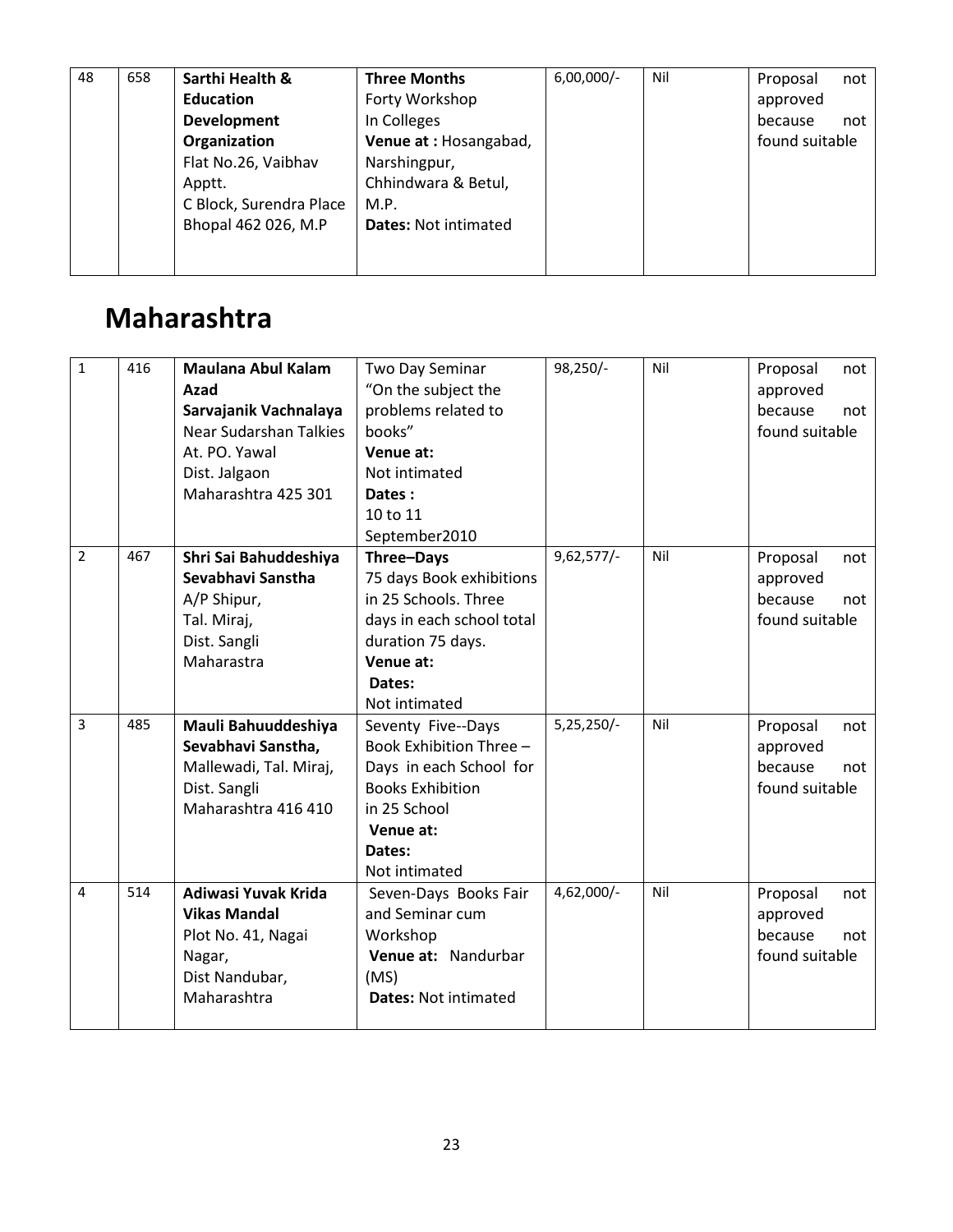| 5              | 515 | <b>Sulabha Foundation</b><br><b>Nandurbar</b><br>Plot No. 41, Nagai<br>Nagar,<br>Dist Nandubar,<br>Maharashtra                                                                                                                      | Seven-Days<br><b>Books Fair and Seminar</b><br>cum Workshop<br>Venue at: Nandurbar<br>$(MS)$ .<br><b>Dates: Not intimated</b>                                      | 4,62,000/-   | Nil | Proposal<br>not<br>approved<br>because<br>not<br>found suitable |
|----------------|-----|-------------------------------------------------------------------------------------------------------------------------------------------------------------------------------------------------------------------------------------|--------------------------------------------------------------------------------------------------------------------------------------------------------------------|--------------|-----|-----------------------------------------------------------------|
| 6              | 516 | <b>Late Pralhad Sham</b><br><b>Patil Tantrik Shikshan</b><br>Sanstha Sarangkheda<br>Mahalakshmi nagar,<br>Near Panchayat samiti,<br>Lakshmi Mandir,<br>2 <sup>nd</sup> Floor Nandurbar<br>425 412<br>Dist Nandurbar,<br>Maharashtra | Seven-Days<br><b>Books Fair and Seminar</b><br>cum Workshop<br>Venue at: Nandurbar<br>(MS)<br>Dates: Not intimated                                                 | 4,62,000/-   | Nil | Proposal<br>not<br>approved<br>because<br>not<br>found suitable |
| $\overline{7}$ | 518 | A.Y. Sayyid<br><b>Educational Memorial</b><br><b>Trust Mumbai</b><br>At-5, Al Yasin (Dalal<br>House)<br>2 <sup>nd</sup> Floor 3 <sup>rd</sup> Sant<br>Savtha Path<br><b>Byculla</b><br>Mumbai 400 027                               | <b>Three-Days</b><br><b>Books Fair and Seminar</b><br>Connected with book<br>promotional activities<br>Venue at:<br>Byculla, Mumbai<br><b>Dates: Not intimated</b> | 4,58,250/-   | Nil | Proposal<br>not<br>approved<br>because<br>not<br>found suitable |
| 8              | 671 | <b>Tirumala Shikshan</b><br><b>Prasarak Mandal</b><br>Plot No. 8, Nutan<br>Colony, Aurangabad<br>Maharashtra                                                                                                                        | Three - Days<br>Conference of Writers/<br>Publishers/ Printers/<br><b>Book sellers</b><br>Venue at :<br>Dates: Not intimated                                       | $1,50,000/-$ | Nil | Proposal<br>not<br>approved<br>because<br>not<br>found suitable |

# Manipur

| 496 | <b>Organization for Social</b> | Five days Book Fair cum     | $6,56,250/-$ | Nil | Proposal | not   |
|-----|--------------------------------|-----------------------------|--------------|-----|----------|-------|
|     | <b>Development</b>             | Seminar on India            |              |     | approved |       |
|     | Naoremthong Khullem            | Authors. Publishers and     |              |     | because  | Dist. |
|     | Leikai, Imphal                 | <b>Booksellers</b>          |              |     | already  | been  |
|     | Dist. Imphal West              | Venue at :                  |              |     | covered. |       |
|     | <b>Block Lamsang</b>           | Kwakaithel, Imphal          |              |     |          |       |
|     | Community                      | West Dist. Manipur          |              |     |          |       |
|     | Development Block,             | <b>Dates: Not intimated</b> |              |     |          |       |
|     | Manipur                        |                             |              |     |          |       |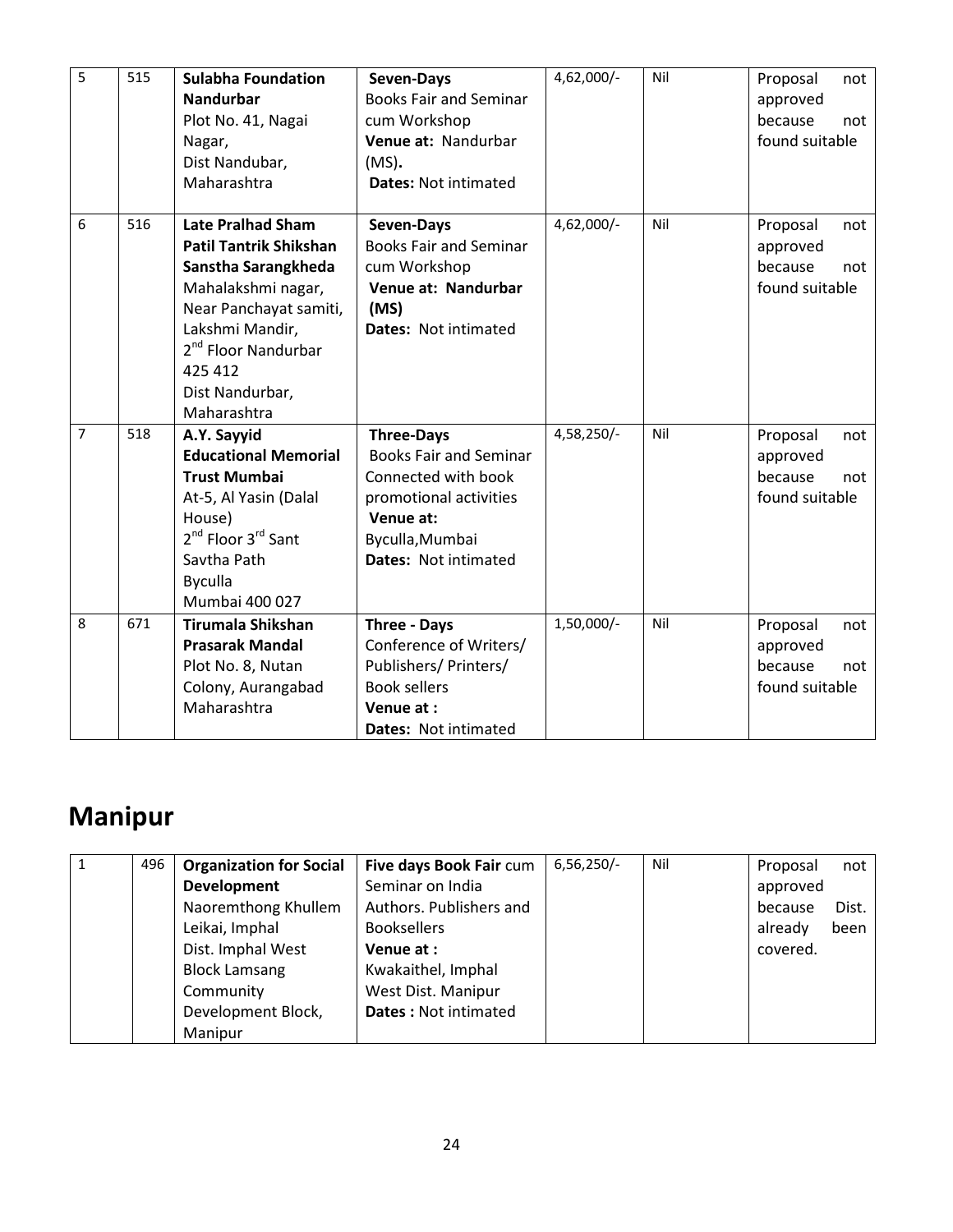| $\overline{2}$ | 597 | <b>Human Environment</b>  | Five-Days Book Fair         | $6,78,750/-$ | Nil | Proposal       | not |
|----------------|-----|---------------------------|-----------------------------|--------------|-----|----------------|-----|
|                |     | and Resource              | cum Seminar on Indian       |              |     | approved       |     |
|                |     | Organization              | Authors, Publishers and     |              |     | because        | not |
|                |     | <b>Uripok Naoremthong</b> | Book sellers                |              |     | found suitable |     |
|                |     | Khullem Leikai,           | Venue at: Lamsang           |              |     |                |     |
|                |     | Ngangom                   | Block head quarter,         |              |     |                |     |
|                |     | Leirak,                   | Manipur                     |              |     |                |     |
|                |     | Imphal West Dist.         | <b>Dates: Not intimated</b> |              |     |                |     |
|                |     | Imphal, Manipur           |                             |              |     |                |     |
|                |     |                           |                             |              |     |                |     |
| 3              | 609 | <b>Urban and Rural</b>    | Five--Days                  | $6,75,000/-$ | Nil | Proposal       | not |
|                |     | <b>Development Centre</b> | Book Fair and Seminar       |              |     | approved       |     |
|                |     | Kwakeithel Lamdong        | Venue at:                   |              |     | because        | not |
|                |     | Leikei,                   | Distt. Imphal East,         |              |     | found suitable |     |
|                |     | P O -Imphal               | Manipur                     |              |     |                |     |
|                |     | P S-Kakwa,                | <b>Dates:</b> Not intimated |              |     |                |     |
|                |     | Dist.- Imphal             |                             |              |     |                |     |
|                |     | Manipur                   |                             |              |     |                |     |

### Orissa

| 1              | 421 | <b>Health Environment</b><br><b>Literacy Plantation</b><br>(H.E.L.P.) Organisation<br>At.PO: Dala, Jajpur<br>Road, Dist. Jajpur,<br>Orissa 755 019                                                       | <b>Five-Days</b><br><b>Book Fair</b><br>Venue at:<br>Jajpur (Orissa)<br>Dates:<br>Not intimated                                                                                                                                                    | 4,50,000/-   | Nil | Proposal<br>not<br>approved<br>because<br>not<br>found suitable |
|----------------|-----|----------------------------------------------------------------------------------------------------------------------------------------------------------------------------------------------------------|----------------------------------------------------------------------------------------------------------------------------------------------------------------------------------------------------------------------------------------------------|--------------|-----|-----------------------------------------------------------------|
| $\overline{2}$ | 453 | <b>Khandual Shelter</b><br>At/PO Taraboi,<br>Via Jatni,<br>Dist. Khurda<br>Orissa                                                                                                                        | Three-Days<br>The concerned writer,<br>publisher & book seller<br>will be fully conscious<br>on read of purchasing<br>books and wide<br>spreading the habit of<br>reading, learning and<br>reference.<br><b>Venue &amp;Dates:</b><br>Not Intimated | 2,36,250/-   | Nil | Proposal<br>not<br>approved<br>because<br>not<br>found suitable |
| $\overline{3}$ | 466 | <b>Bose Scientific</b><br><b>Technical and Socio</b><br><b>Cultural Organisation</b><br>(BSTSO)<br>At Ramachandrapur<br>Bazar, PO Jatani<br><b>Block Khurda</b><br>Dist. Khurda<br>Pin 752 050<br>Odisha | Seven-Days<br>Seminar Connected with<br><b>Book Promotion</b><br>activities.<br>Venue at:<br>Khurdha (Odishaa)<br>Dates:<br>Not intimated                                                                                                          | $5,00,400/-$ | Nil | Proposal<br>not<br>approved<br>because<br>not<br>found suitable |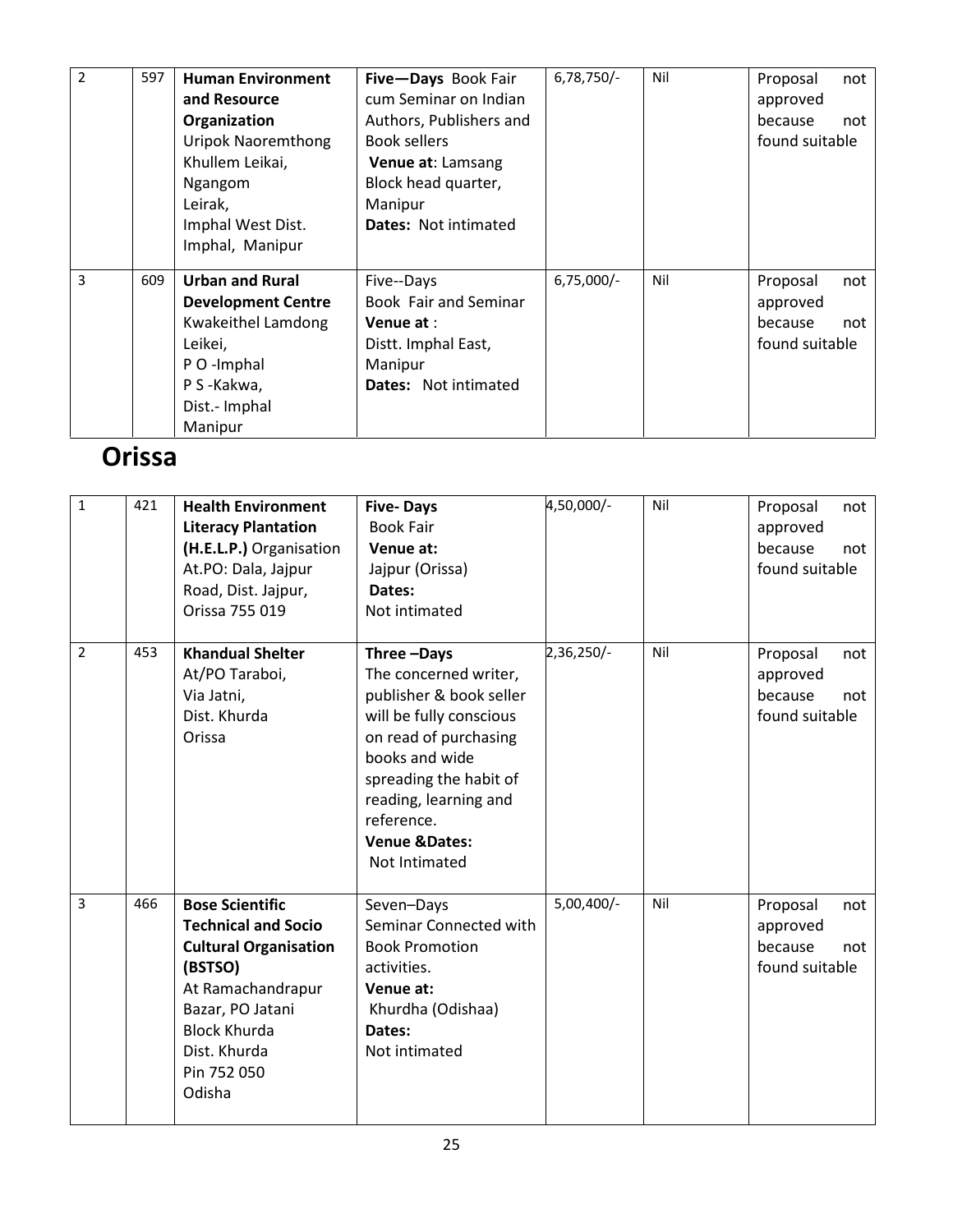| 4<br>5 | 468<br>488 | Adarsha<br>N-6/514, IRC Village,<br>Jayadev Vihar,<br>Block Bhubaneswar 15,<br>Dist Khurda<br>Orissa<br><b>Banki Anchalika</b><br>Adivasi Harijan Kalyan<br><b>Parisad</b><br>At/PO-Banki, | Three-Years<br><b>Book Promotion Activity</b><br>Venue at:<br>Dates:<br>Not intimated<br>Five days Book Fair<br>Venue at:<br>Cuttack Dist.<br>Dates:                                                                       | 2,28,750/-<br>3,96,000/- | Nil<br>$1,00,000/$ - | Proposal<br>not<br>approved<br>because<br>not<br>found suitable<br>$\blacksquare$ |
|--------|------------|--------------------------------------------------------------------------------------------------------------------------------------------------------------------------------------------|----------------------------------------------------------------------------------------------------------------------------------------------------------------------------------------------------------------------------|--------------------------|----------------------|-----------------------------------------------------------------------------------|
|        |            | Dist. Cuttack 754 007<br>Odisha                                                                                                                                                            | 2 <sup>nd</sup> November to 11<br>November 2011                                                                                                                                                                            |                          |                      |                                                                                   |
| 6      | 507        | Sudha<br>At. Ramachandi<br>Balikuda Sahi,<br>Station Road, Puri 752<br>002<br>Orissa                                                                                                       | <b>Two-Days</b><br>Seminar-cum-<br>Workshops for Authors,<br><b>Publishers &amp; Book</b><br>Sellers on Book<br>Promotion in Three<br><b>Blocks of Puri Distt.</b><br>Venue at:<br>Puri, Orissa<br>Dates:<br>Not intimated | 4,59,000/-               | Nil                  | Proposal<br>not<br>approved<br>because<br>not<br>found suitable                   |
| 7      | 527        | Godavarish Sahitya<br><b>Samsad</b><br>722, Kharavel Nagar,<br>Janpath, Bhubaneswar<br>751 001<br>Dist Khordha<br>Odisha                                                                   | Two -Days<br>Conference of<br>writers/publishers<br>Venue at:<br>Dates:<br>Not intimated                                                                                                                                   | $2,41,975/-$             | Rs.1,00,000/-        |                                                                                   |
| 8      | 535        | <b>New India</b><br>At/PO Bhatli, Block<br>Bhatli,<br>Taluk Bhatli<br>Dist. Bargarh<br>Odisha 768 030                                                                                      | Seven-Days<br><b>Book Fair and Seminar</b><br>cum workshop<br><b>Venue</b><br>at:<br>Bargarh-Distt.<br>Odisha<br>Dates:<br>$17th$ to 23 <sup>rd</sup> August 2011                                                          | 5,52,750/-               | Nil                  | Proposal<br>not<br>approved<br>because<br>not<br>found suitable                   |
| 9      | 536        | <b>Thanapalli Millita</b><br><b>Jubak Sangha</b><br>Via Baghamari,<br><b>Block Bolgarh</b><br>P.S. Begunia,<br>Dist. Khurda<br>Orissa 752 061                                              | <b>Three-Days</b><br><b>Children titerature</b><br>writers seminar for<br>Development of<br><b>Children literature to</b><br>aware rural public<br>Venue at:<br>Khurda-Distt. Orissa<br>Dates: 4,5, June 2011              | 75,000/-                 | Nil                  | Proposal<br>not<br>approved<br>because<br>not<br>found suitable                   |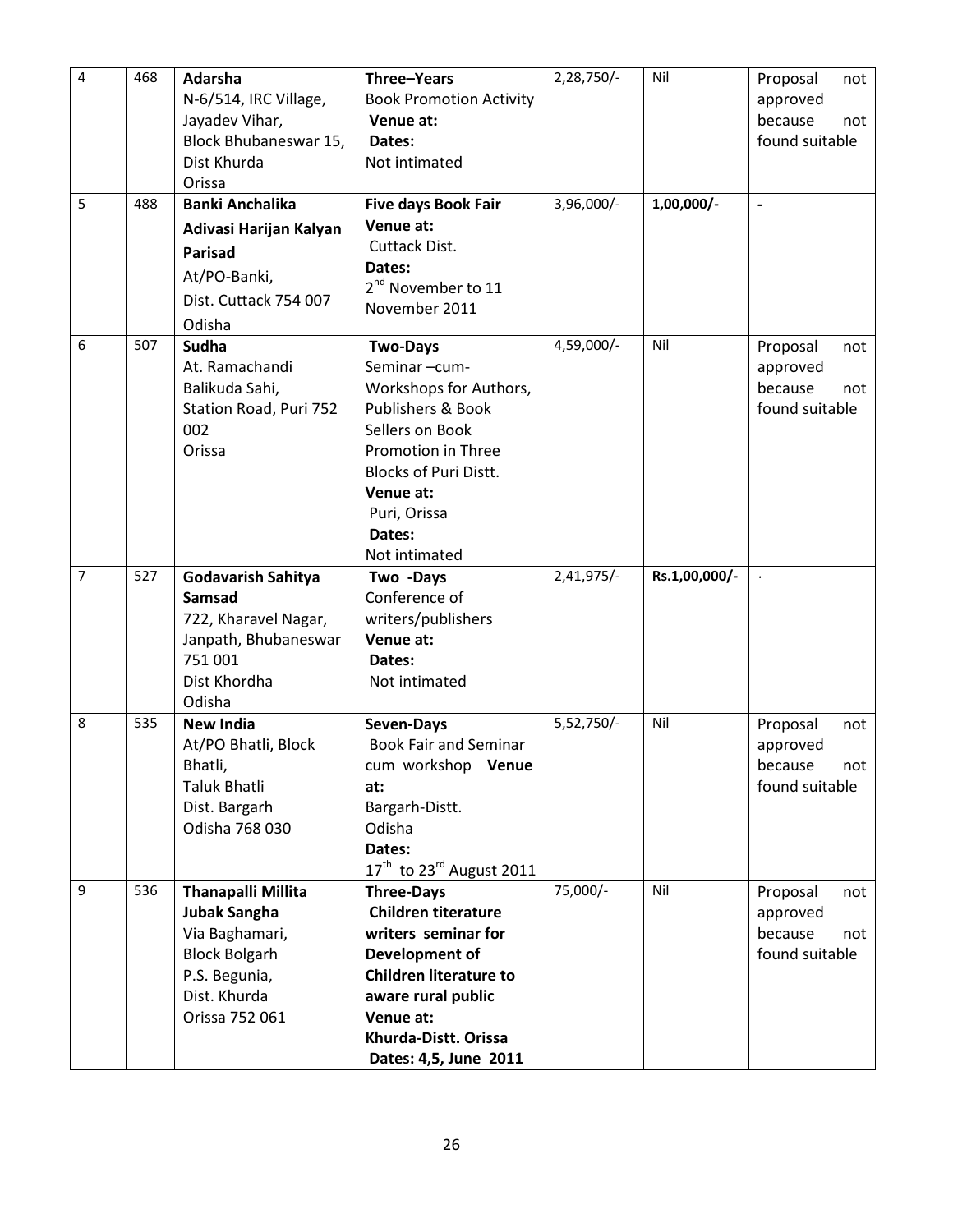| 10 | 551 | <b>Association for Rural</b>                        | Three---Days                                  | 1,99,530/-   | Nil           | Proposal<br>not                  |
|----|-----|-----------------------------------------------------|-----------------------------------------------|--------------|---------------|----------------------------------|
|    |     | <b>Poor and Nature</b>                              | <b>Workshop on Book</b>                       |              |               | approved                         |
|    |     | Plot No. 923, At                                    | <b>Promotion Activity</b>                     |              |               | because<br>not                   |
|    |     | Matmatpur,                                          | Venue at:                                     |              |               | found suitable                   |
|    |     | PO-Chapamanika,                                     | Puri-Distt.                                   |              |               |                                  |
|    |     | Via - Brahmagiri                                    | <b>Dates: Not intimated</b>                   |              |               |                                  |
|    |     | Block-Brahmagiri                                    |                                               |              |               |                                  |
|    |     | Dist.Puri- 752011                                   |                                               |              |               |                                  |
|    |     | Odisha                                              |                                               |              |               |                                  |
| 11 | 563 | <b>Bhumiputra Yuba</b>                              | Three---Days Seminar                          | 1,34,550/-   | Nil           | Proposal<br>not                  |
|    |     | Sangathan                                           | on Book Promotion                             |              |               | approved                         |
|    |     | At/P.O. Karilopatana,                               | Activity Venue at:                            |              |               | because<br>not                   |
|    |     | Dist Kenrapara,                                     | Kendrapara-Ditt.                              |              |               | found suitable                   |
|    |     | Odisha-754223                                       | Odisha                                        |              |               |                                  |
|    |     |                                                     | Dates: Not intimated                          |              |               |                                  |
| 12 | 569 | <b>District</b>                                     | Six---Days Book Fair,                         | $2,26,500/-$ | Rs.1,20,000/- | Six Days Book                    |
|    |     | Journalists'Forum, Bou                              | workshop for writers,                         | 2012         |               | Fair subject to                  |
|    |     | dh,                                                 | Publishers and Librarian                      |              |               | collobration                     |
|    |     | At.-boudh, Nuasahi,                                 | conference                                    |              |               | with<br><b>NBT</b><br>its        |
|    |     | PO.-Boudh,                                          | Venue at:                                     |              |               | Eastern                          |
|    |     | Dist. Boudh                                         | Dates: Last week of                           |              |               | Regional                         |
|    |     | Orissa 762 014                                      | December 2011                                 |              |               | Office.                          |
| 13 | 578 | Sasthi Devi Club                                    | Three---Days Seminar                          | 1,35,000/-   | Nil           | Proposal<br>not                  |
|    |     | At Jasuapur,                                        | on Indian authors,                            |              |               | approved                         |
|    |     | P O Mahanga                                         | publishers and book                           |              |               | because<br>not                   |
|    |     | Dist Cuttack 754 206                                | sellers / Book Fair with                      |              |               | found suitable                   |
|    |     | Orissa                                              | cultural programmer for                       |              |               |                                  |
|    |     |                                                     | book promotion                                |              |               |                                  |
|    |     |                                                     | Venue at : Cuttack-                           |              |               |                                  |
|    |     |                                                     | Distt., Orissa Dates: Not                     |              |               |                                  |
|    |     |                                                     | intimated                                     |              |               |                                  |
| 14 | 587 | <b>National Interated</b>                           | Five---Days Workshop                          | 1,08,000/-   | Nil           | Proposal<br>not                  |
|    |     | <b>Human and Industrial</b>                         | for students, Youths,                         |              |               | approved                         |
|    |     | <b>Development Agency</b>                           | Writers, Poets etc.                           |              |               | because<br>not                   |
|    |     | At Amaranga,                                        | Venue at : Nimapara of                        |              |               | found suitable                   |
|    |     | P.O. Salanga,                                       | Puri-Distt. Orissa                            |              |               |                                  |
|    |     | PS Nimapara                                         | Dates: Not intimated                          |              |               |                                  |
|    |     | 752 106                                             |                                               |              |               |                                  |
|    |     | Block, Taluk Nimapara,                              |                                               |              |               |                                  |
|    |     | Dist. Puri, Orissa                                  |                                               |              |               |                                  |
| 15 | 663 | <b>Society For Ecological</b><br><b>Balance And</b> | Seven-Days Book Fair                          | 1,88,000/-   | Nil           | Proposal<br>not                  |
|    |     |                                                     | for why and How Book<br>is the most essential |              |               | approved                         |
|    |     | Improvement<br>At. P.O.-                            | part of the Modern                            |              |               | because<br>not<br>found suitable |
|    |     | Budhikhamari,                                       |                                               |              |               |                                  |
|    |     | Via - K C Pur - 757029                              | Society<br>Venue at:                          |              |               |                                  |
|    |     |                                                     |                                               |              |               |                                  |
|    |     | Dist. Mayurbhanj,<br>Odisha                         | Baripada District Head<br>Quarters            |              |               |                                  |
|    |     |                                                     | <b>Dates: Tentative Dates</b>                 |              |               |                                  |
|    |     |                                                     |                                               |              |               |                                  |
|    |     |                                                     | 10th to 17th Aug 2011                         |              |               |                                  |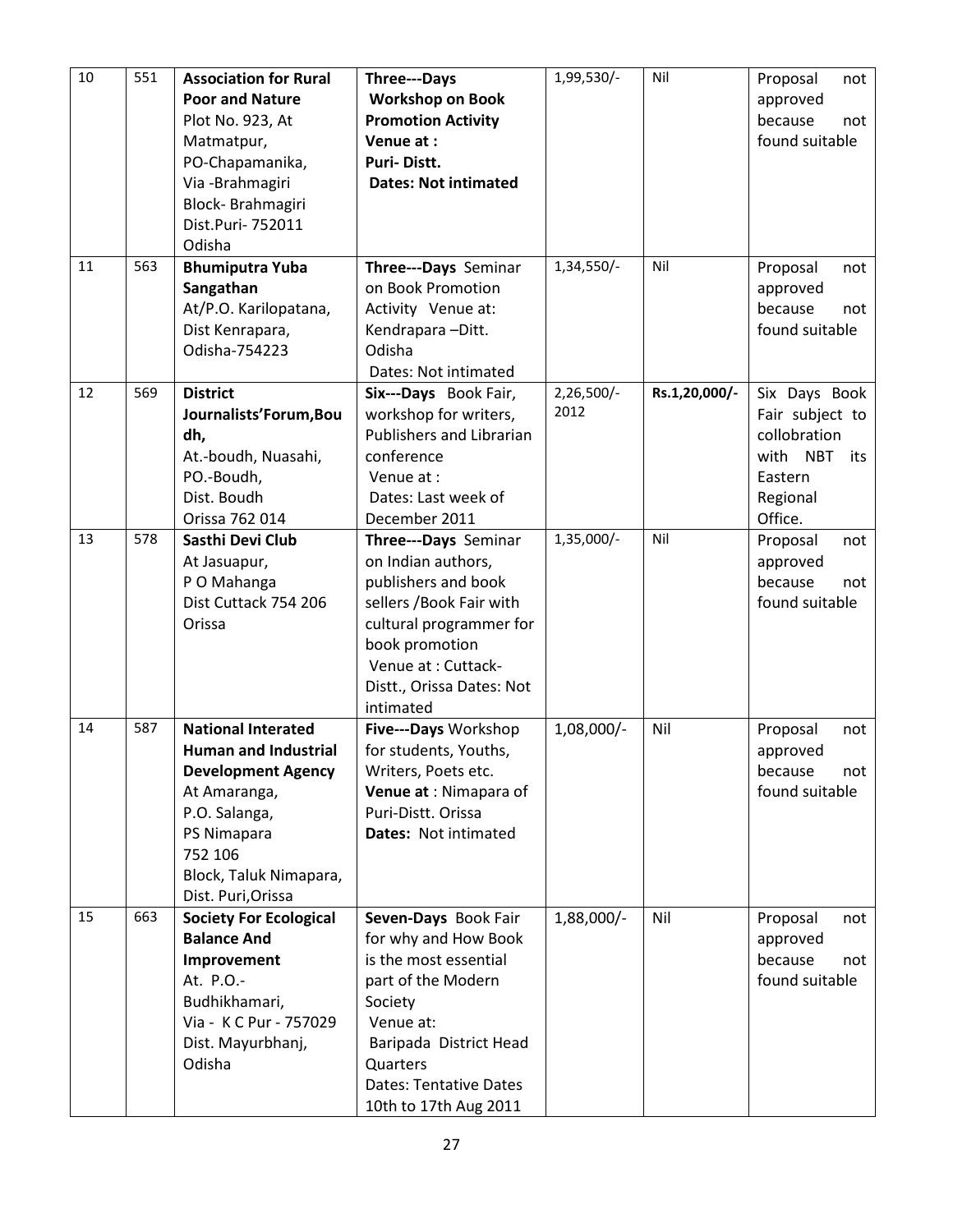| 16 | 698 | <b>Society for Social</b> | Three-Day Workshop on   | $1,54,125/-$ | Nil          | Proposal<br>not          |
|----|-----|---------------------------|-------------------------|--------------|--------------|--------------------------|
|    |     | <b>Action &amp;</b>       | Popularization of Book  |              |              | approved                 |
|    |     | <b>Research Council</b>   | Promotion Activity.     |              |              | because<br>not           |
|    |     | At-Barado, P.O.-Patpur,   | Venue at: Cuttack-      |              |              | found suitable           |
|    |     | Via-Salipur, Dist.-       | <b>District</b>         |              |              |                          |
|    |     | Cuttack                   | Orissa                  |              |              |                          |
|    |     | Orissa                    | Dates: Not intimated    |              |              |                          |
| 17 | 699 | Bikalpa Bikash-Orissa.    | 7th Angul District Book | $3,64,650/-$ | Rs.1,50,000/ | $\overline{\phantom{a}}$ |
|    |     | At-Odakapa,               | Fair for Eight Days.    |              |              |                          |
|    |     | PO-Tukuda,                | A Seminar with various  |              |              |                          |
|    |     | Dist-Angul -759127        | promotional Activities  |              |              |                          |
|    |     | Orissa                    | therein.                |              |              |                          |
|    |     |                           | Venue at : Angul        |              |              |                          |
|    |     |                           | Dates: During the year  |              |              |                          |
|    |     |                           | 2011-2012               |              |              |                          |

## Punjab

| $\mathbf{1}$ | 556 | <b>People Forum Society</b> | Five---Days            | $2,91,000/-$ | Rs.2,00,000/- | Space for stall        |
|--------------|-----|-----------------------------|------------------------|--------------|---------------|------------------------|
|              |     |                             | Book Fair and other    |              |               | will be                |
|              |     | H. Office-Bargari-          | literary activities to |              |               | provided free          |
|              |     | 151208                      | promote Books Culture. |              |               | of cost by the         |
|              |     | Dist. Faridkot              | Venue at:              |              |               | NGO for                |
|              |     | Punjab                      | Faridkot               |              |               | participation          |
|              |     |                             | Dates:                 |              |               | by the NBT             |
|              |     |                             | $25^{th} - 29^{th}$    |              |               | through                |
|              |     |                             | December, 2011         |              |               | <b>Northern</b>        |
|              |     |                             |                        |              |               | <b>Regional Office</b> |

# Rajasthan

| $14^{\text{th}}$<br>Sept., 2011 & 18 <sup>th</sup> to | $\mathbf{1}$<br>363 | Anjuman Sansthan<br>D-19 Mahesh Nagar,<br>Near Chandra Kripa<br>Marriage Garden,<br>80 Feet Road,<br>Jaipur-302 015<br>Rajasthan | <b>Five-Days</b><br>Two Mega Book Exhibition<br>and Seminar on Book<br>Promotional activities-<br>Indian Authors, Publishers,<br>Bookseller teacher &<br><b>Students</b><br>Venue at:<br>1) Govt. Sr. Secondary<br>School, Tehsil Dhorimnna,<br>Distt. Barmer - Rajasthan.<br>2) Govt. Sr. Secondary<br>School-Tehsil<br>Jaisalmer, Dist Jaisalmer-<br>Rajasthan. Dates: 10 <sup>th</sup> to | $8,05,125/-$<br>$9,47,625/-$ | Rs.75,000/-for<br><b>Barmer Book</b><br>Fair<br>&<br>Rs.75,000/- for<br>Jaisalmer Book<br>Fair |
|-------------------------------------------------------|---------------------|----------------------------------------------------------------------------------------------------------------------------------|----------------------------------------------------------------------------------------------------------------------------------------------------------------------------------------------------------------------------------------------------------------------------------------------------------------------------------------------------------------------------------------------|------------------------------|------------------------------------------------------------------------------------------------|
|-------------------------------------------------------|---------------------|----------------------------------------------------------------------------------------------------------------------------------|----------------------------------------------------------------------------------------------------------------------------------------------------------------------------------------------------------------------------------------------------------------------------------------------------------------------------------------------------------------------------------------------|------------------------------|------------------------------------------------------------------------------------------------|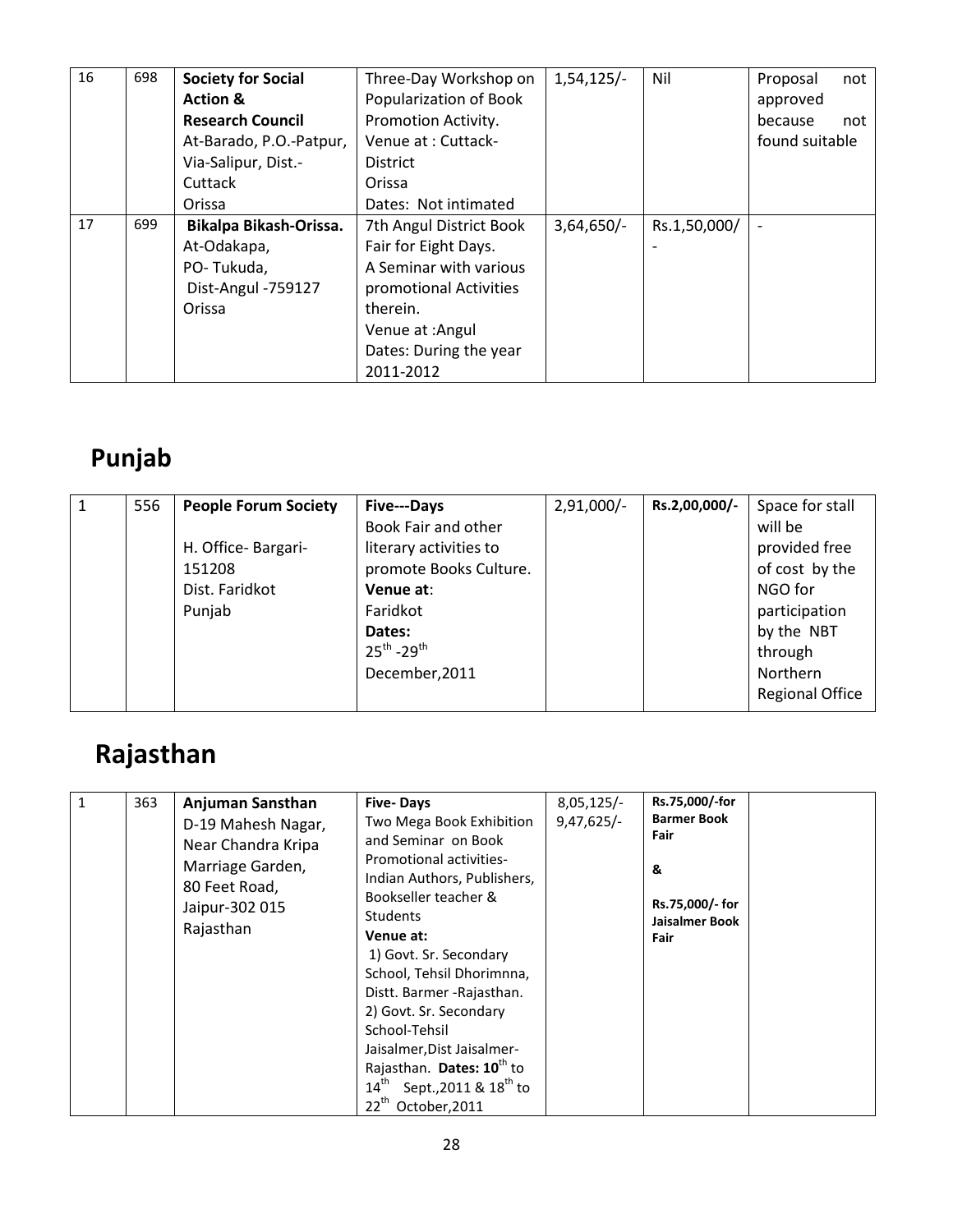| 02 | 412 | <b>Manav Shakti Vikash</b><br><b>Samiti</b><br>Near Bust Stand,<br>Jayal, VPO- Jayal Block<br>Jayal<br>Dist. Nagaur<br>Rajasthan 341023                             | <b>Five-Days</b><br>Book fair & Seminar<br>On Rajasthan Literature<br>Venue at:<br>Nagour (Rajasthan)<br><b>Dates: Not intimated</b> | 4,38,750/- | Rs.75,000/- |                                                                 |
|----|-----|---------------------------------------------------------------------------------------------------------------------------------------------------------------------|--------------------------------------------------------------------------------------------------------------------------------------|------------|-------------|-----------------------------------------------------------------|
| 03 | 531 | Vishwa Bharti<br><b>Gramotthan Sanstha</b><br><b>Near Railway Station</b><br>Hathipurwas<br>Ward No. 5, Bhadra,<br>Dist. Hamunagarh<br>Rajasthan 335 501            | <b>Four-Days</b><br>Book Fair & Seminar<br>Venue at:<br>Taranagar, Churu<br>Rajasthan<br>Dates:<br>Not intimated                     | 2,79,075/- | Nil         | Proposal<br>not<br>approved<br>because<br>not<br>found suitable |
| 04 | 596 | Shishu Shiksha Sadan<br>Samiti Dholpur<br>New Curjar Colony,<br>Behind Kitle A B Road<br><b>Dholpur</b><br>Informt Mahindra<br>Agency<br>Dist. Dholpur<br>Rajasthan | Three--Days<br>Workshop on book<br>promotional activities<br>Venue at:<br>Dholpur-Distti<br>Rajasthan.<br>Dates:<br>Not intimated    | 2,40,750/- | Nil         | Proposal<br>not<br>approved<br>because<br>not<br>found suitable |
| 05 | 619 | Rastriya Manav Vikas<br><b>Samiti</b><br>Subhash Colony,<br>Dausa<br>Rajasthan                                                                                      | <b>Five--Days</b><br><b>Book Fair/Seminar</b><br>Venue at:<br>Dates:<br>During the year 2011-<br>2012                                | 3,78,750/- | Nil         | Proposal<br>not<br>approved<br>because<br>not<br>found suitable |

# Uttrakhand

| 367 | Sarvodya Sewa Samiti   | <b>Five-Days</b>          | $6,76,000/-$ | Rs.1,00,000/- |  |
|-----|------------------------|---------------------------|--------------|---------------|--|
|     | Village & Post: Pyura, | <b>Book Fair</b>          |              |               |  |
|     | Block Ramgarh,         | Venue at:                 |              |               |  |
|     | Distt. Nainital        | Nainital-Distt.           |              |               |  |
|     | Uttrakhand             | Uttrakhand                |              |               |  |
|     |                        | Dates:                    |              |               |  |
|     |                        | 20th to 25th<br>Jan, 2012 |              |               |  |
|     |                        |                           |              |               |  |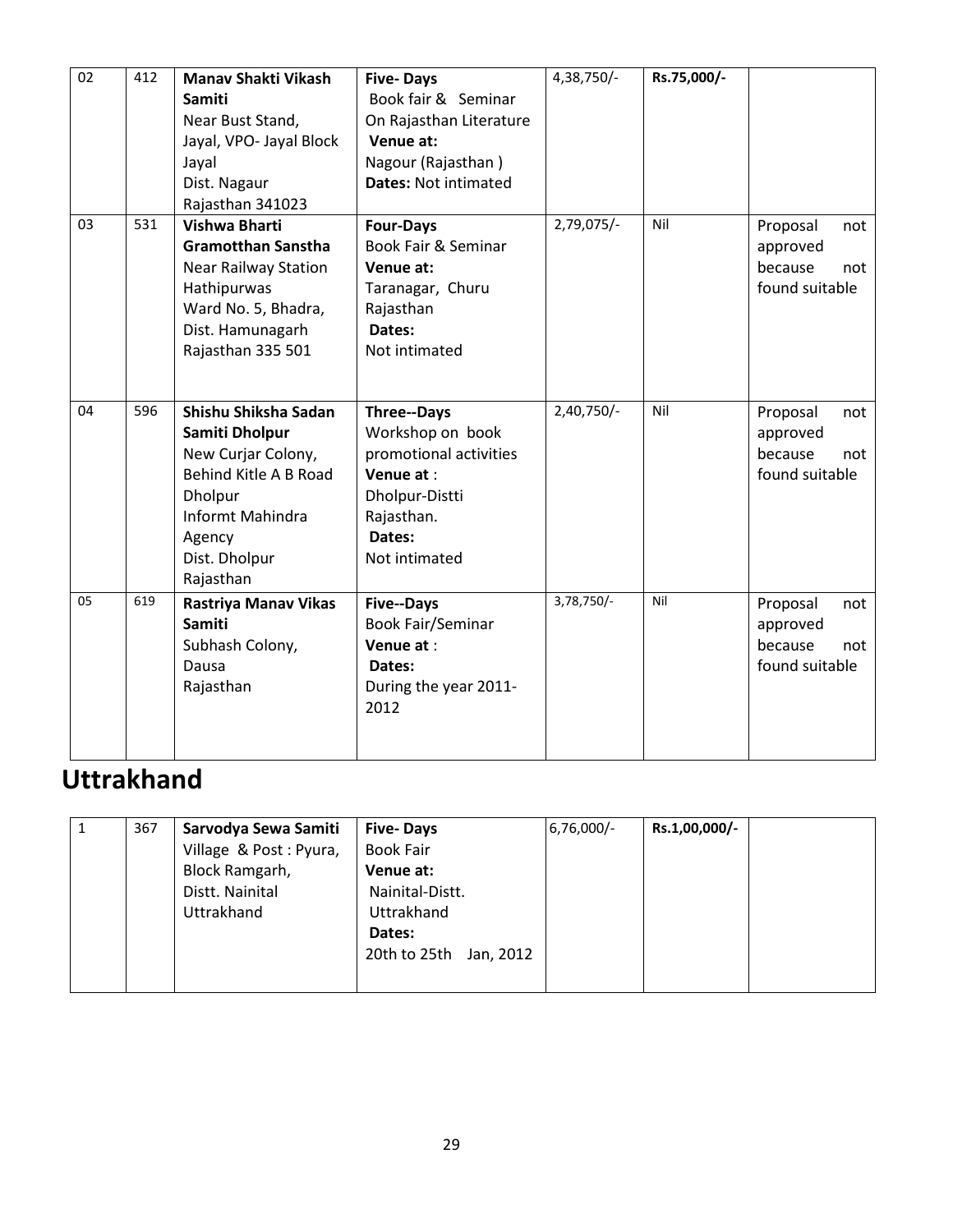| $\overline{2}$ | 432 | Mahila Bahouddeshya<br>Manav Samaj Kalyan<br><b>Samiti</b><br>Kazi Bagh, Kashipur<br><b>Udham Singh Nagar</b><br>Uttrakhand                                | <b>Four-Days</b><br>Book Fair on Book<br><b>Promotion activities</b><br>Venue at:<br>Kashipur, Udham Singh<br>Nagar, Uttrakhand<br>Dates: Not intimated                                           | 3,37,000/- | Nil           | Proposal<br>not<br>approved<br>because<br>not<br>found suitable         |
|----------------|-----|------------------------------------------------------------------------------------------------------------------------------------------------------------|---------------------------------------------------------------------------------------------------------------------------------------------------------------------------------------------------|------------|---------------|-------------------------------------------------------------------------|
| 3              | 433 | <b>Manav Utthan Society</b><br>Vill 123/267,<br><b>Block Ist Chuckhuwala</b><br>Dist. Dehradun<br>Uttrakhand                                               | <b>Five-Days</b><br>Book Fair and Seminar<br>Venue at:<br>Dehradun. Uttrakhand<br>Dates:<br>Not intimated                                                                                         | 5,86,875/- | Nil           | Proposal<br>not<br>approved<br>because<br>not<br>found suitable         |
| 4              | 434 | Lok Kalyan Sewa<br><b>Samiti</b><br>Village & P.O.<br>Ranichouri<br><b>Vikas Khand Chamba</b><br>Dist. Tehri Garhwal 249<br>199<br>Uttrakhand              | <b>Three-Years</b><br>Book Promotion/<br>Workshop activities<br>Venue at:<br>Tehri Garhwal.<br>Uttrakhand<br>Dates:<br>Not intimated                                                              | $30,000/-$ | Nil           | Proposal<br>not<br>approved<br>because<br>not<br>found suitable         |
| 5              | 500 | Ansh Vikas Avam Jan<br>Kalyan Samiti<br>Raipur Road,<br>Adhoiwala,<br>Chunna Bhatta Chowk,<br>Dehradun 248 001,<br>Uttrakhand                              | <b>Five-Day National Level</b><br>Seminar of India<br>Authors, Publishers, and<br><b>Booksellers on Book</b><br>Promotion.<br>Venue at:<br>Dehradun<br><b>Dates: Not intimated</b>                | 3,56,250/- | Nil           | Proposal<br>not<br>approved<br>because<br>not<br>found suitable         |
| 6              | 513 | <b>Burans Samajik</b><br>Sanskritik Sanstha<br>Badola Sadan,<br>Vill. Manpur,<br>Near Manpur Chowk,<br>Kotdwara 246149<br>Dist Pauri Garhwal<br>Uttrakhand | <b>Three-Days</b><br><b>Books Fair and Seminar</b><br>to promotion of books<br>aswell as scholars and<br>new writers<br>Venue at:<br>Pauri, Garhwal<br>Uttrakhand.<br><b>Dates: Not intimated</b> | 4,25,250/- | Rs.1,00,000/- | Grant<br>approved<br>subject<br>to<br>organising five<br>days Book Fair |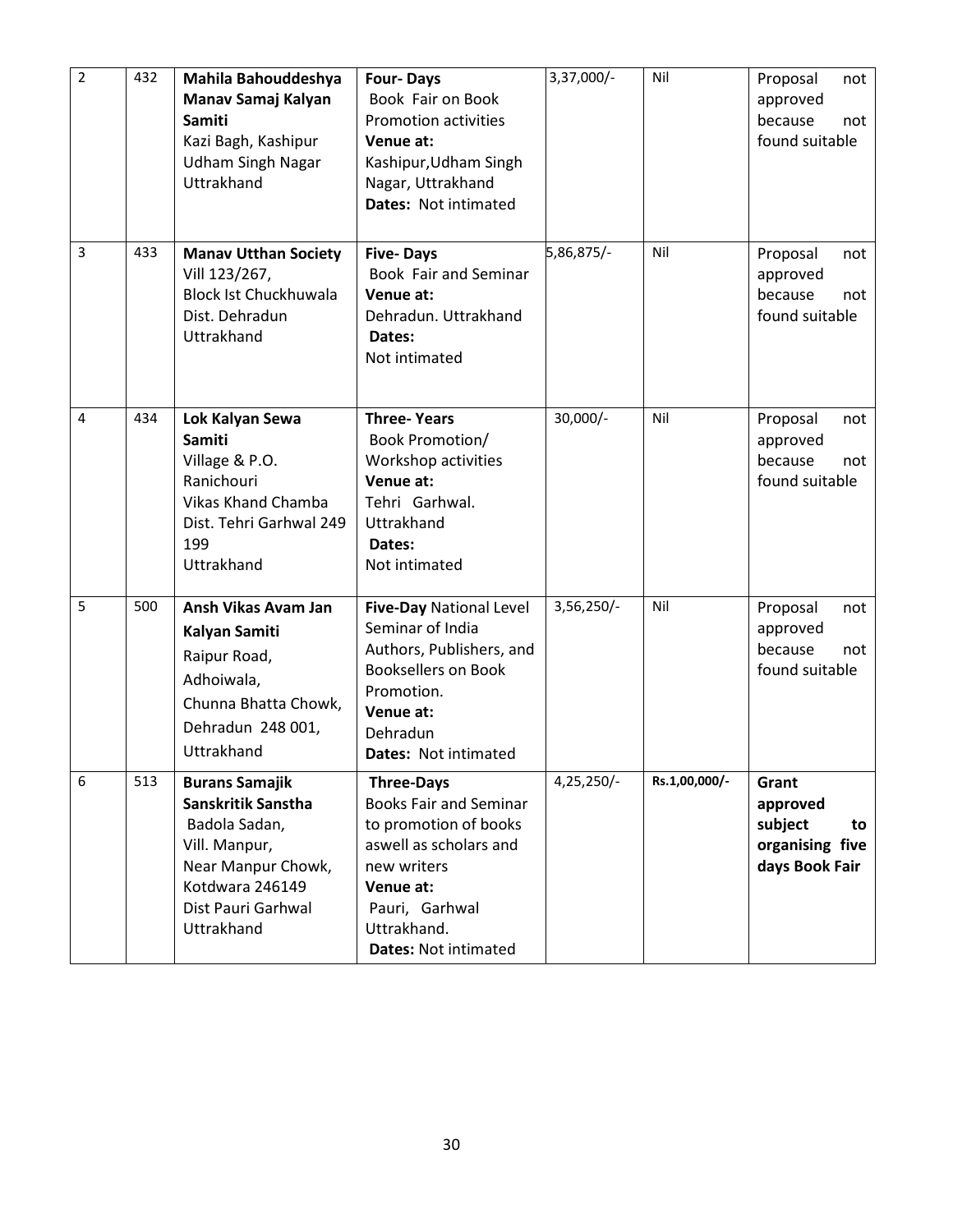| $\overline{7}$ | 530 | Jai Nanda Devi<br>Swarojgar Shikshan<br><b>Sansthan</b><br>Kalpkeshetra, Bharki,<br>Post:- Urgam<br>Joshimath,<br>Dist. - Chamoli<br>Uttrakhand<br>246 443 | Two -Years<br>National Level Seminar<br>Authors, Publishers and<br>Booksellers on Book<br>Promotion.<br>Venue & Dates:<br>Not intimated | 8,79,000/- | Nil           | Proposal<br>not<br>approved<br>because<br>not<br>found suitable |
|----------------|-----|------------------------------------------------------------------------------------------------------------------------------------------------------------|-----------------------------------------------------------------------------------------------------------------------------------------|------------|---------------|-----------------------------------------------------------------|
| 8              | 64  | <b>National Development</b><br>& Welfare Society,<br>Line Jeevangarh,<br>Vikas Nagar,<br>District - Dehradoon<br>(Uttrakhand)                              | Five Days Book Fair &<br>Seminar<br>Venue at:<br>Chakrata (Dehradun)<br><b>Dates: Not intimated</b>                                     | 4,58,600/- | Rs.1,00,000/- |                                                                 |

### Uttar Pradesh

| $\mathbf{1}$   | 351 | Samaj Kalyan Sansthan<br>Village Nagla Maszid,<br>Post - Tundla<br>Distt. - Firozabad<br>Block /Taluk -Tundla<br>$(U.P) - 283204$               | <b>Four-Days</b><br><b>Book Fair and Seminar</b><br>Com Workshop<br>Venue at: Firozabad<br><b>Uttar Pradesh</b><br><b>Dates: Not intimated</b>                                                        | 4,62,750/-   | Rs.75,000/-   |                                                                                                                                                    |
|----------------|-----|-------------------------------------------------------------------------------------------------------------------------------------------------|-------------------------------------------------------------------------------------------------------------------------------------------------------------------------------------------------------|--------------|---------------|----------------------------------------------------------------------------------------------------------------------------------------------------|
| $\overline{2}$ | 352 | Shri Uma Shankar<br>Pushpa Devi Jan<br>Kalyan Siksha Samiti<br>Village Nagla Ganga<br>Ram, Post Pachokhara,<br>Dist. Firozabad<br>Uttar Pradesh | <b>Four-Days</b><br><b>Book Fair and Seminar</b><br>Cum Workshop<br>Venue at: Firozabad<br>Uttar Pradesh<br><b>Dates:</b> Not intimated                                                               | 4,62,750/-   | Nil           | Proposal not<br>approved<br>because Dist.<br>Already<br>Covered                                                                                    |
| 03             | 359 | Prerna Samajik<br>Sanskritik Evam<br>Sahityik Samiti<br>Mohalla Vaidon Tola,<br>Near Meeraji Ki Choky,<br><b>Budaun</b><br>Uttar Pradesh        | Five- Days Book Fair<br>and Seminar on Urdu<br>Literature with<br><b>Children's Activities</b><br>Venue at: Badaun Birth<br>place of Hazrat<br>Nizamuddin Olia<br>Dates: $14th$ to $18th$<br>Nov.2011 | $7,56,000/-$ | Rs.2,00,000/- | Space for stall<br>will be provided<br>free of cost by<br>the NGO for<br>participation by<br>the NBT through<br>Northern<br><b>Regional Office</b> |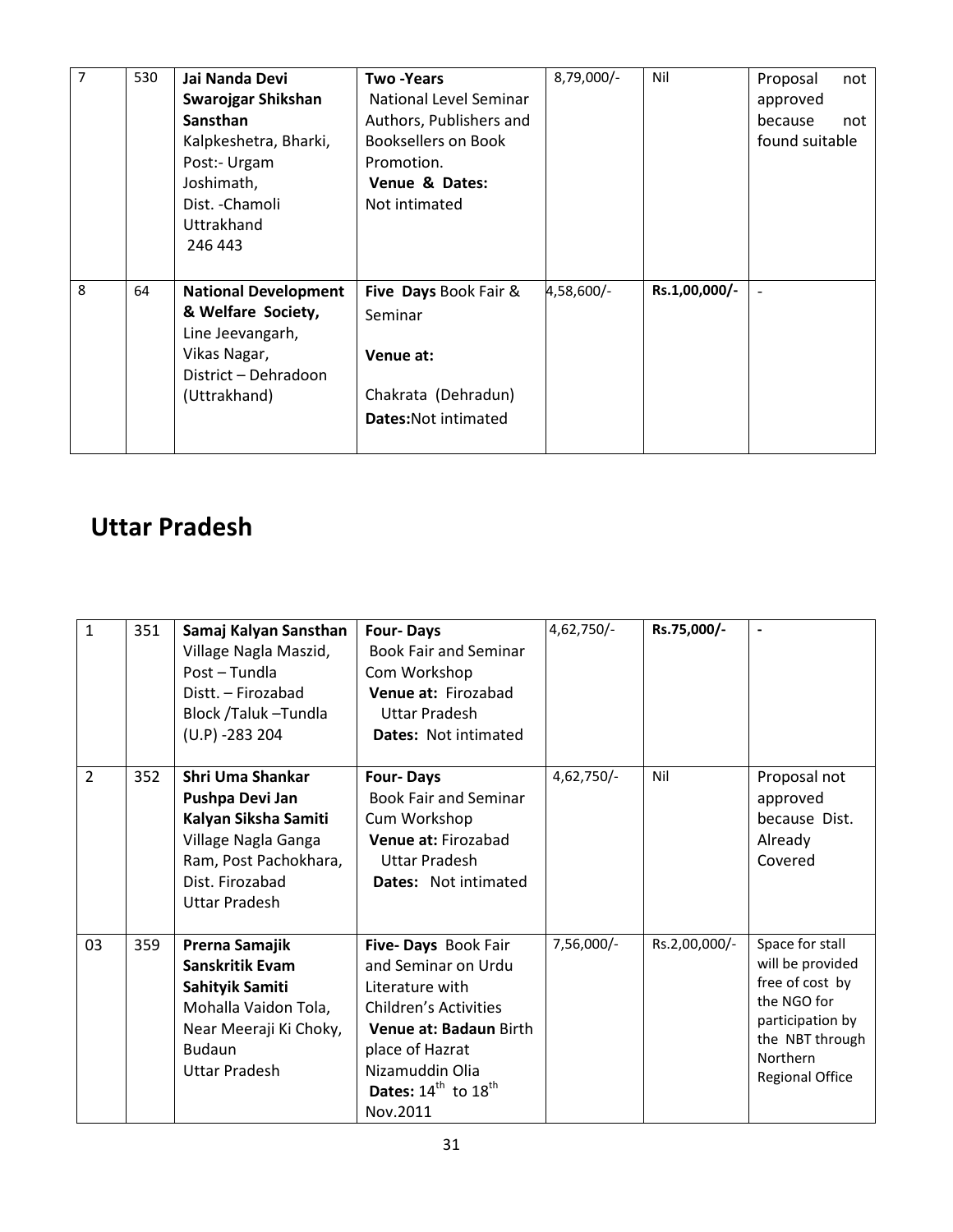| 04 | 364 | <b>Akhil Bhartiya</b><br>Jankalyan Vikas Samiti<br>61 G/10 E Chandpur<br>Salori,<br>Post Tekiarganj,<br>Allahabad, U.P 211 004     | four-Days<br><b>Book Exhibition</b><br>Venue at:<br>Distt.<br>Allahabad.<br>U.P.<br>Dates: 18 <sup>th</sup> to 21 <sup>th</sup><br>August, 2011 & 18 <sup>th</sup> to<br>21 <sup>th</sup> October, 2011 | $3,15,750/-$ | Nil | Proposal not<br>approved<br>because not<br>found suitable |
|----|-----|------------------------------------------------------------------------------------------------------------------------------------|---------------------------------------------------------------------------------------------------------------------------------------------------------------------------------------------------------|--------------|-----|-----------------------------------------------------------|
| 05 | 369 | <b>Samaya Foundation</b><br>56, Pant Nagar-II,<br>Khurram Nagar,<br>Lucknow, 226022<br><b>Uttar Pradesh</b>                        | Four- Days Seminar on<br>Indian Authors,<br>Publishers, Bookseller<br>Venue at: Hardoi, U.P.<br>Dates: Not intimated                                                                                    | 2,46,000/-   | Nil | Proposal not<br>approved<br>because not<br>found suitable |
| 06 | 370 | Jagrati Gramodyog<br>Sewa Sansthan,<br>531 GA/16JA,<br>Chand Ganj Garden<br>Road Aliganj, Lucknow<br><b>Uttar Pradesh</b>          | Four-Days Seminar<br>/Workshop Etc.<br>Venue at: Kanpur-Distt.<br>U.P.<br><b>Dates: Not intimated</b>                                                                                                   | 3,87,750/-   | Nil | Proposal not<br>approved<br>because not<br>found suitable |
| 07 | 381 | Manav Kalyan Evam<br><b>Vikas Parishad</b><br>548 GHA/61, Lal Kothi<br>Parisar,<br>Tejikhera,<br>Manak Nagar,<br>Lucknow, U.P      | Four-Days Book<br>seminar/Workshop Etc.<br>Venue at: Sitapur-Distt.<br>Dates: Not intimated                                                                                                             | 4,71,000/-   | Nil | Proposal not<br>approved<br>because not<br>found suitable |
| 08 | 394 | <b>Hanum at Gramodyog</b><br>Seva Samiti<br>Village Maurapara,<br>PO Khewar<br>Dist. Ambedkar Nagar<br>Uttar Pradesh 424 151       | Seminar Two days<br><b>Exhibition Five Days</b><br>Venue at:<br>Vill. Maurapara, Block<br>Kathar, Distt. Ambedkar<br>Nagar, U.P.<br>Dates: 01 to<br>02, Oct. 2011 & 01 to<br>05, October. 2011          | 3,67,500/-   | Nil | Proposal not<br>approved<br>because not<br>found suitable |
| 09 | 395 | Swami Vivekanand<br>Shiksha Sansthan<br>43, Lakhperabagh,<br>Barel,<br>Dist. Barabanki<br>Uttar Pradesh 225 001                    | Five-Days<br>Books Fair for Indian<br>Authors, publishers and<br><b>Book Sellers on Book</b><br>Promotion<br>Barabanki<br>Venue at<br>U.P.<br><b>Dates: Not intimated</b>                               | 5,25,000/-   | Nil | Proposal not<br>approved<br>because not<br>found suitable |
| 10 | 396 | Sindhu Gramya Vikas<br><b>Evam Shaikshik</b><br><b>Prabandh Sansthan</b><br>L-2/482, Vineet Khand,<br>Gomti Nagar,<br>Lucknow, U.P | Four-Days<br><b>Book</b><br>Seminar/Workshop etc.<br>Venue at<br>Lucknow-<br>U.P.<br><b>Dates: Not intimated</b>                                                                                        | 4,31,250/-   | Nil | Proposal not<br>approved<br>because not<br>found suitable |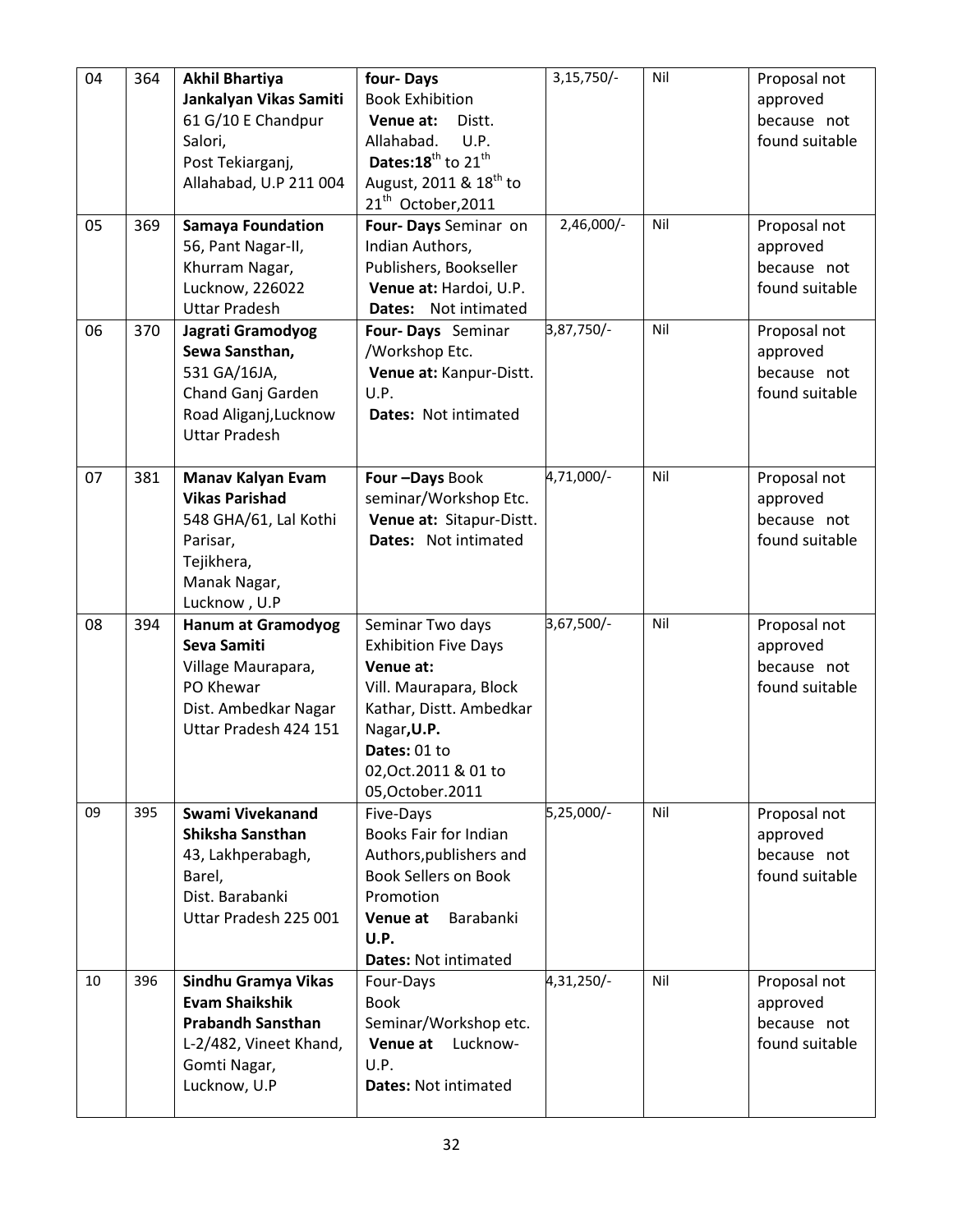| 11 | 397 | <b>Indira Foundation</b><br>$L-1/62$ , Sector B,<br>Priyadarsani Colony,<br>Sitapur Road,<br>Lucknow, U.P                                                                   | Four-Days<br>Seminar on Indian<br>Authors, Publishers and<br><b>Book Sellers</b><br>Venue at: Bahraich-<br>Distt. U.P.<br><b>Dates: Not intimated</b>            | 2,46,000/- | Nil           | Proposal not<br>approved<br>because not<br>found suitable |
|----|-----|-----------------------------------------------------------------------------------------------------------------------------------------------------------------------------|------------------------------------------------------------------------------------------------------------------------------------------------------------------|------------|---------------|-----------------------------------------------------------|
| 12 | 399 | <b>Poorvanchal Vikas</b><br>Sansthan<br>Tiwari Hata,<br>Dharamshala<br>Road, Gorakhpur<br>Admn. Office:<br>B-158, Sector A,<br>Mahanagar<br>Lucknow<br><b>Uttar Pradesh</b> | Four-Days Book<br>Seminar/Workshop etc.<br><b>Venue at</b><br>Gorakhpur-Bihar.<br><b>Dates: Not intimated</b>                                                    | 4,34,250/- | Nil           | Proposal not<br>approved<br>because not<br>found suitable |
| 13 | 404 | <b>Onkar Sewa Sansthan</b><br>Village & Post Katari<br>Dist. Chattrapati Sahuji<br>Maharaj Nagar<br><b>Uttar Pradesh</b>                                                    | Four-Days Seminar on<br>Indian Authors,<br>publisher & Booksellers<br>Venue at Sultanpur<br>U.P.<br><b>Dates: Not intimated</b>                                  | 2,46,000/- | Nil           | Proposal not<br>approved<br>because not<br>found suitable |
| 14 | 408 | <b>Mother Teresa Manav</b><br>Sewa Samiti<br>5/14, Vipul Khand,<br>Gomti Nagar,<br>Dist. Lucknow<br><b>Uttar Pradesh</b>                                                    | Four-Days Book<br>Seminar/Workshop Etc.<br>Venue at Lucknow-<br>Distt. U.P.<br><b>Dates: Not intimated</b>                                                       | 3,99,000/- | Nil           | Proposal not<br>approved<br>because not<br>found suitable |
| 15 | 409 | Harsh Shiksha Evam<br>Sewa Sansthan<br>C-2175, Rajajipuram<br>Dist. Lucknow<br><b>Uttar Pradesh</b>                                                                         | Four-Days Book<br>Seminar/Workshop etc.<br>Venue at Kakori Block<br>Lucknow-Distt. U.P.<br>Dates: Not intimated                                                  | 3,90,750/- | Nil           | Proposal not<br>approved<br>because not<br>found suitable |
| 16 | 410 | <b>Adarsh Public Shikshan</b><br><b>Sansthan</b><br>4/228, Vikas Nagar,<br>Lucknow, U.P                                                                                     | Four-Days<br><b>Book</b><br>Seminar/Workshop Etc.<br>Venue at Bahraich, U.P.<br><b>Dates: Not intimated</b>                                                      | 4,48,500/- | Nil           | Proposal not<br>approved<br>because not<br>found suitable |
| 17 | 411 | <b>Bhartiya Gramin Vikas</b><br>Samiti<br>261, New Civil Lines,<br>Ambedkar Nagar<br>Hardoi<br><b>Uttar Pradesh</b>                                                         | Seven-Days Book fair &<br>Seminar on Dr. B.R.<br>Ambedkar's Literature<br>Venue at: Hardoi U.P.<br>Dates: $05^{\text{th}}$ to $11^{\text{th}}$<br>September 2011 | 7,80,750/- | Rs.2,00,000/- | $\overline{\phantom{a}}$                                  |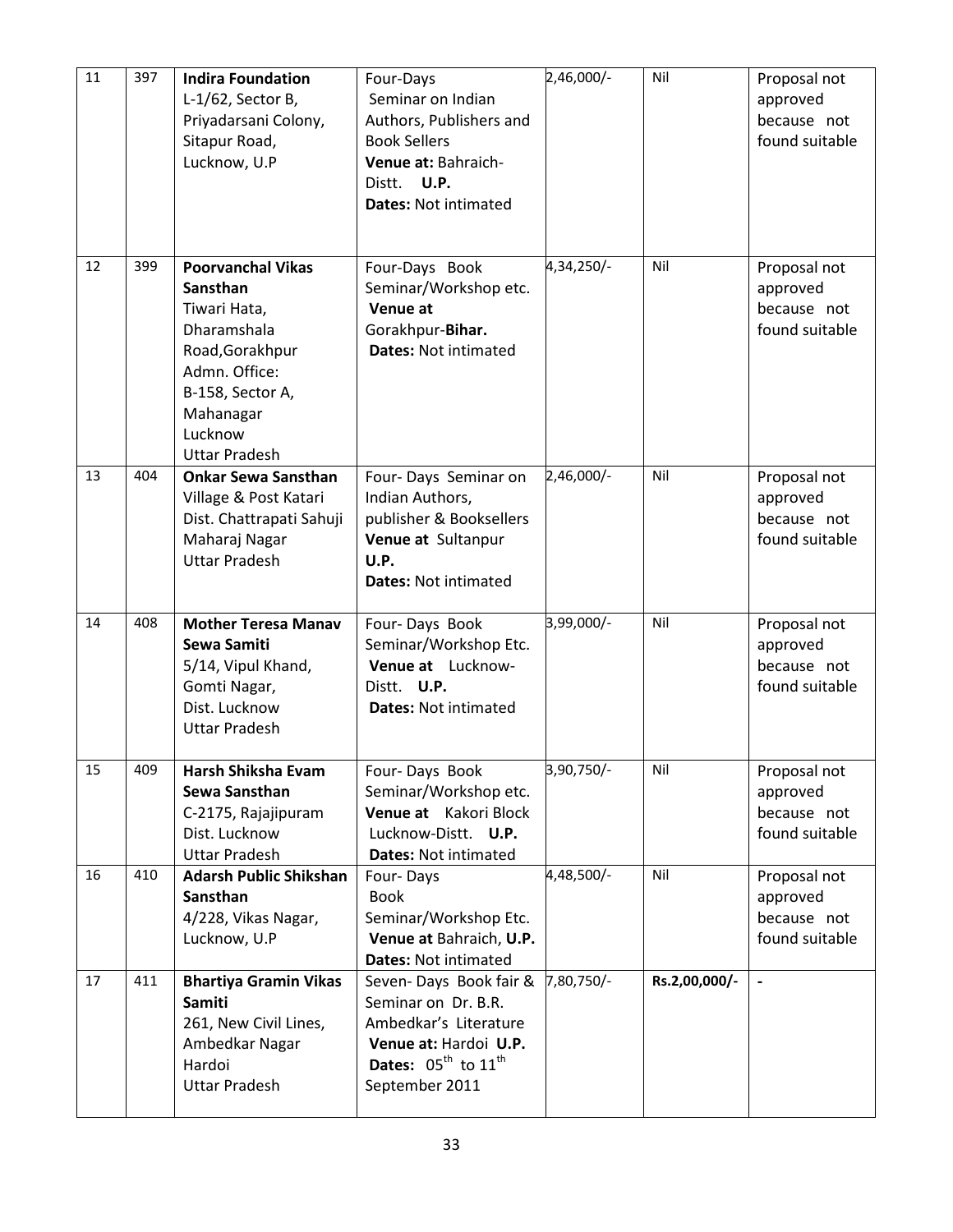| 18 | 413 | Soni Gramoudyog<br>Sewa Samiti,<br>283/1 Avas vikas<br>colony (Adiyapak Gali)<br>Mainpuri 205001<br>(U.P)                                           | Five-Days Book fair &<br>Seminar<br>Venue at Mainpuri,<br>U.P.<br>Dates: Not intimated                                               | 6,67,250/- | Rs.1,00,000/- |                                                                         |
|----|-----|-----------------------------------------------------------------------------------------------------------------------------------------------------|--------------------------------------------------------------------------------------------------------------------------------------|------------|---------------|-------------------------------------------------------------------------|
| 19 | 414 | Sarvodaya Gramin<br>Sewa Sansthan<br>132, Mishrana,<br>Mainpuri<br>$(U.P) - 205001$                                                                 | Five-Days Book fair &<br>Seminar<br>Venue at Ajeetganj<br>Block U.P.<br><b>Dates: Not intimated</b>                                  | 5,24,250/- | Nil           | Proposal not<br>approved<br>because place<br>already<br>covered         |
| 20 | 417 | <b>Help Welfare Society</b><br>Nalapar, Dakshani,<br>Fatehpur<br>Dist. Barabanki<br><b>Uttar Pradesh</b>                                            | Five-Days Book fair<br>Venue at Barabanki<br>U.P.<br><b>Dates: Not intimated</b>                                                     | 4,47,200/- | Nil           | Proposal not<br>approved<br>because not<br>found suitable               |
| 21 | 419 | Aryawart Samaj Sewa<br><b>Sansthan</b><br>Khawaza Bagh Colony<br>Chinhat<br>Lucknow<br><b>Uttar Pradesh</b>                                         | Four- Days Seminar on<br>Indian Authors,<br><b>Publisher &amp; Booksellers</b><br>Venue at Gonda U.P.<br><b>Dates: Not intimated</b> | 2,46,000/- | Nil           | Proposal not<br>approved<br>because not<br>found suitable               |
| 22 | 422 | <b>Shail Hast Kala Vikas</b><br>Samiti<br>MO-S/272, Sarawagi,<br>Dist. Barabanki<br><b>Uttar Pradesh</b>                                            | Five-Days Book Fair<br>Venue at Bahraich U.P<br>Dates: During the year<br>2011-12                                                    | 4,77,000/- | Nil           | Proposal not<br>approved<br>because not<br>found suitable               |
| 23 | 423 | <b>Navneet Foundation</b><br>Kallu Ka Purwa<br>215/5, Shri Negar<br>P.O. Ratapur,<br>Raibarelly, U.P                                                | Five days Book Fair<br>Venue at Raibareli (U.P.)                                                                                     | 3,86,625/- | Rs.50,000/-   | Subject to<br>inspection by<br>the NBT                                  |
| 24 | 435 | <b>Manay Gramotthan</b><br>Jan Kalyan Sansthan<br>Village - Dhusah,<br>Near Naveen Vikas<br>Bhawan<br>P.O.-Balrampur,<br>Distt. Balrampur,<br>(U.P) | Four-Days Seminar on<br>Indian Author, Publisher<br>and Book sellers<br>Venue at: Balrampur<br>U.P.<br><b>Dates: Not intimated</b>   | 2,46,000/- | Nil           | Proposal not<br>approved<br>because not<br>found suitable               |
| 25 | 436 | <b>Mamta Vikas Samiti</b><br>SS/1210, Sec-H, LDA<br>Colony, Kanpur Road,<br>Lucknow -226 012<br>(U.P)                                               | Four-Days Seminar on<br>Indian Author, Publisher<br>and Book sellers<br>Venue at: Barabanki<br>U.P.<br><b>Dates: Not intimated</b>   | 2,33,550/- | Nil           | Proposal not<br>approved<br>because<br>previous grant<br>is not settled |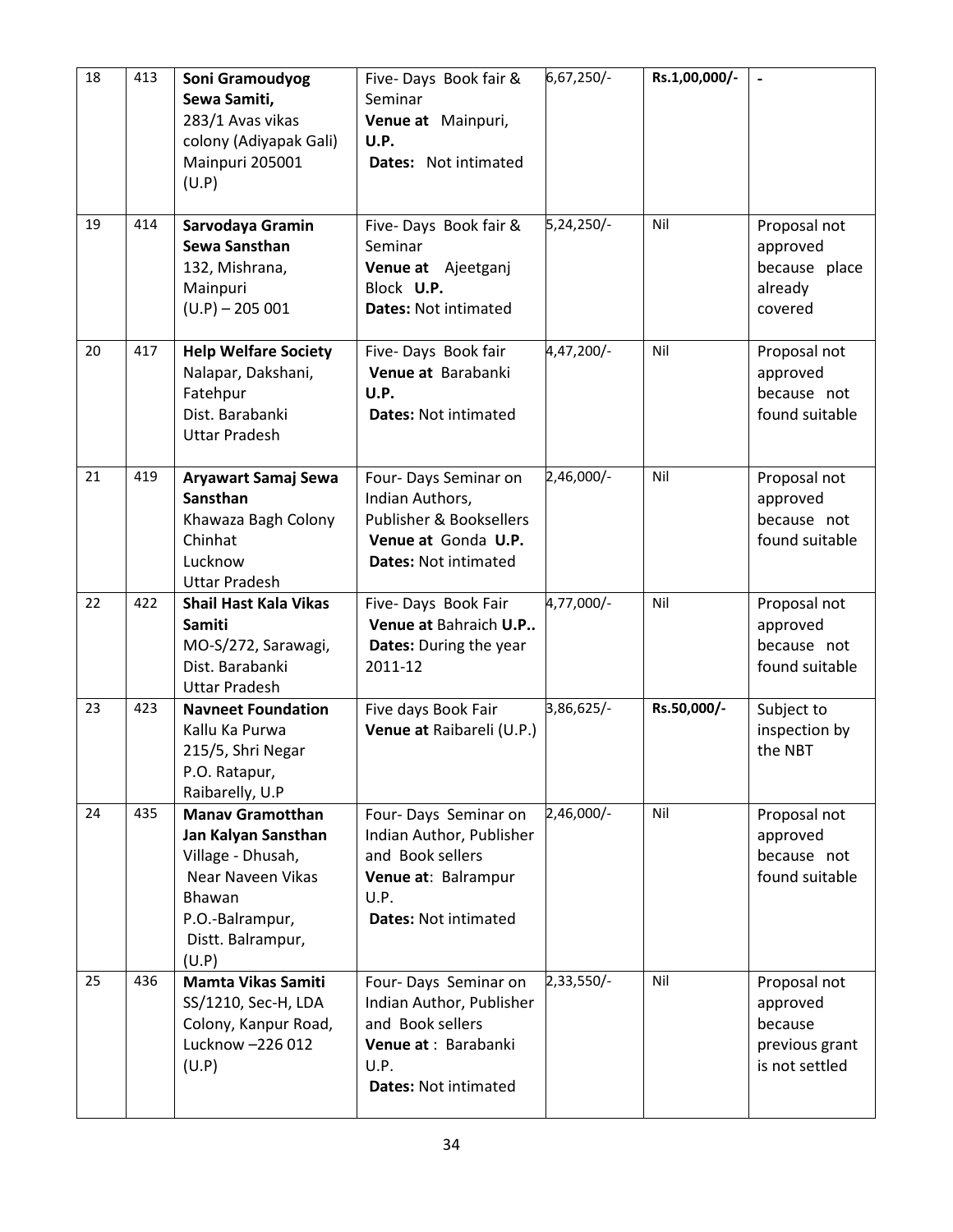| 26 | 437 | Mamta Vikas Samiti                  | Seven-Days Writer           | 5,65,125/- | Nil | Proposal not   |
|----|-----|-------------------------------------|-----------------------------|------------|-----|----------------|
|    |     | SS/1210, Sec-H, LDA                 | Workshop on new             |            |     | approved       |
|    |     | Colony, Kanpur Road,                | Literatures Under           |            |     | because        |
|    |     | Lucknow -226 012                    | Sakshar Bharat Mission      |            |     | previous grant |
|    |     | (U.P)                               | 2012 Under HRD in           |            |     | is not settled |
|    |     |                                     | (Uttar Pradesh)             |            |     |                |
|    |     |                                     | Venue at U.P.               |            |     |                |
|    |     |                                     | <b>Dates: Not intimated</b> |            |     |                |
| 27 | 438 |                                     |                             | 2,46,000/- | Nil | Proposal not   |
|    |     | Pragati Jan Kalyan<br><b>Samiti</b> | Four- Days Seminar on       |            |     |                |
|    |     |                                     | Indian Author, Publisher    |            |     | approved       |
|    |     | Vill. Ishwariganj,                  | and Book sellers            |            |     | because not    |
|    |     | Post Udaipur                        | Venue at: Kanpur U.P.       |            |     | found suitable |
|    |     | Dist. Kanpur                        | <b>Dates: Not intimated</b> |            |     |                |
|    |     | <b>Uttar Pradesh</b>                |                             |            |     |                |
| 28 | 439 | Yug Nirman Vidyalaya                | Five-Days Book Fair on      | 4,87,500/- | Nil | Proposal not   |
|    |     | <b>Samiti</b>                       | Indian Author, Publisher    |            |     | approved       |
|    |     | Vill . & Post Harakh                | and Book sellers on         |            |     | because not    |
|    |     | Dist. Barabanki                     | promotion                   |            |     | found suitable |
|    |     | <b>Uttar Pradesh</b>                | Venue at Harakh             |            |     |                |
|    |     |                                     | ,Distt .Barabanki U.P.      |            |     |                |
|    |     |                                     | <b>Dates: Not intimated</b> |            |     |                |
| 29 | 440 | Lucknow Mahila Sewa                 | Five-Days Seminar           | 1,99,781/- | Nil | Proposal not   |
|    |     | <b>Trust</b>                        | followed by Book Fair       |            |     | approved       |
|    |     | 3/93 Vikas Nigar                    | Venue at Sitapur U.P.       |            |     | because not    |
|    |     | Lucknow 226 022                     | <b>Dates: Not intimated</b> |            |     | found suitable |
|    |     | <b>Uttar Pradesh</b>                |                             |            |     |                |
| 30 | 441 | <b>Sumitra Welfare Trust</b>        | Five- Days Book Fair of     | 6,00,000/- | Nil | Proposal not   |
|    |     | 167/503, Pushp Nivas                | IndianAuthors,              |            |     | approved       |
|    |     | Lakhperabagh Colony                 | <b>Publishers and Book</b>  |            |     | because not    |
|    |     | Dist. Barabanki U.P-225             | Sellers on Book             |            |     | found suitable |
|    |     | 001                                 | Promotion                   |            |     |                |
|    |     |                                     | Venue at: Jaunpur, U.P.     |            |     |                |
|    |     |                                     | <b>Dates: Not intimated</b> |            |     |                |
| 31 | 445 | <b>Uttam Kala Kendra</b>            | Four- Days Seminar on       | 2,46,000/- | Nil | Proposal not   |
|    |     | L-2/501, Vineet Khand               | Indian Authors,             |            |     | approved       |
|    |     | Gomti Nagar                         | Publisher & Bookseller      |            |     | because not    |
|    |     | Lucknow 226 010                     | Venue at: Lucknow, U.P.     |            |     | found suitable |
|    |     | <b>Uttar Pradesh</b>                | <b>Dates: Not intimated</b> |            |     |                |
| 32 | 446 | <b>Vishal Cloth Printing</b>        | Four- Days Seminar on       | 2,46,000/- | Nil | Proposal not   |
|    |     | work Samiti                         | Indian Authors,             |            |     | approved       |
|    |     | 163, Amarjai, Fatehpur              | Publisher & Bookseller      |            |     | because not    |
|    |     | <b>Uttar Pradesh</b>                | Venue at: Fatehpur          |            |     | found suitable |
|    |     |                                     | U.P.                        |            |     |                |
|    |     |                                     | <b>Dates: Not intimated</b> |            |     |                |
| 33 | 448 | <b>Simran Gramudyog</b>             | Four-Days Seminar on        | 2,33,500/- | Nil | Proposal not   |
|    |     | Samiti                              | Indian Authors,             |            |     | approved       |
|    |     | G-136, South City,                  | Publisher & Bookseller      |            |     | because not    |
|    |     | Raiberally Road,                    | Venue at: Ambedakar         |            |     | found suitable |
|    |     | Lucknow                             | Nagar U.P.                  |            |     |                |
|    |     | <b>Uttar Pradesh</b>                | Dates: Not intimated        |            |     |                |
|    |     |                                     |                             |            |     |                |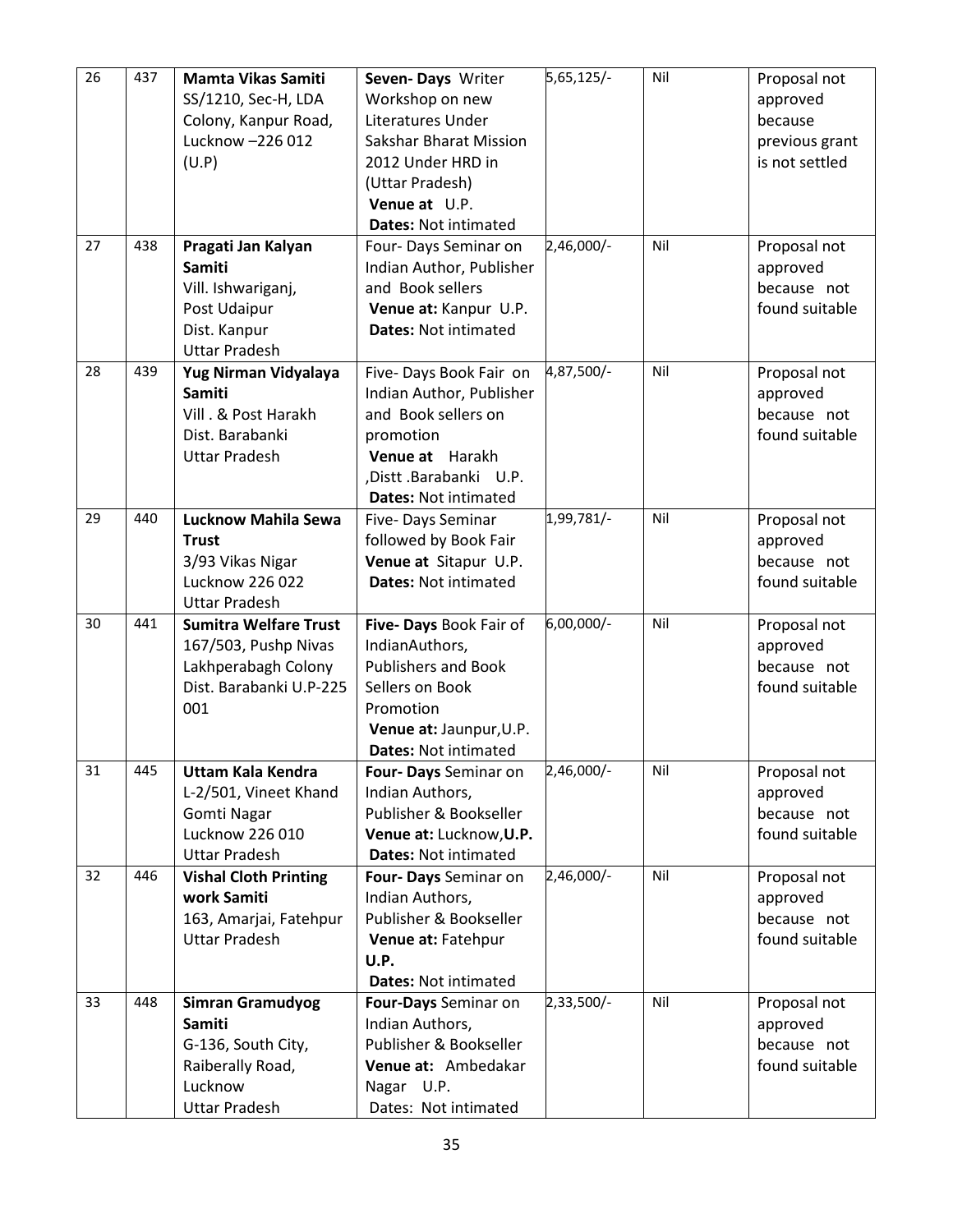| 34 | 449 | <b>MADAD</b>                            | Seven-Days Event                               | 2,04,075/-     | Rs.75,000/- | $\overline{\phantom{a}}$ |
|----|-----|-----------------------------------------|------------------------------------------------|----------------|-------------|--------------------------|
|    |     | Near Rajhans Public                     | Five days Book Fair and                        |                |             |                          |
|    |     | School                                  | Two days Seminar                               |                |             |                          |
|    |     | Sai City, Post Diguria                  | Venue at: Sahjahanpur                          |                |             |                          |
|    |     | (MVM)                                   | U.P.                                           |                |             |                          |
|    |     | IIM Road, Lucknow                       | <b>Dates: Not intimated</b>                    |                |             |                          |
|    |     | 226 020, Uttar Pradesh                  |                                                |                |             |                          |
| 35 | 450 | <b>Jan Sewa Sansthan</b>                | <b>Four-Days</b>                               | 2,46,000/-     | Nil         | Proposal not             |
|    |     | Vill & P.O. Bhelampur,                  | Seminar on Indian                              |                |             | approved                 |
|    |     | Dist. Lucknow                           | Authors, Publisher &                           |                |             | because not              |
|    |     | <b>Uttar Pradesh</b>                    | Bookseller                                     |                |             | found suitable           |
|    |     |                                         | Venue at: Unnao U.P.                           |                |             |                          |
|    |     |                                         | <b>Dates: Not intimated</b>                    |                |             |                          |
| 36 | 456 | <b>Shiv Shakti Gramodyog</b>            | Four-Days Seminar on                           | $2,46,000/-$   | Nil         | Proposal not             |
|    |     | Sansthan                                | Indian Authors,                                |                |             | approved                 |
|    |     | Main Road, Bus Stand                    | Publisher & Bookseller                         |                |             | because not              |
|    |     | Muradnagar                              | Venue at: Ghaziabad                            |                |             | found suitable           |
|    |     | Ghazaiabad 201 206,                     | U.P.                                           |                |             |                          |
|    |     | <b>Uttar Pradesh</b>                    | Dates: $12^{th}$ Feb. to 16                    |                |             |                          |
|    |     |                                         | Feb.2012                                       |                |             |                          |
|    |     |                                         |                                                |                |             |                          |
| 37 | 460 | <b>Adarsh Gramodyog Jan</b>             | Eight-Days Books Fair                          | $5,67,000/-$   | Nil         | Proposal not             |
|    |     | Seva Samiti                             | Venue at: Kanpur                               |                |             | approved                 |
|    |     | 88/12, Block No. 9,                     | Nagar,<br>U.P.                                 |                |             | because not              |
|    |     | Govind Nagar, Kanpur,                   | <b>Dates: Not intimated</b>                    |                |             | found suitable           |
|    |     | U.P                                     |                                                |                |             |                          |
| 38 | 462 | Krishna Jan Kalyan                      | Five - Days Books Fair of                      | $6, 11, 250/-$ | Nil         | Proposal not             |
|    |     | Samiti                                  | Indian Authors,                                |                |             | approved                 |
|    |     | Vill. Sindhai,                          | publishers and Book                            |                |             | because not              |
|    |     | Post Shahganj                           | Sellers on Book                                |                |             | found suitable           |
|    |     | Dist. Jaunpur                           | Promotion                                      |                |             |                          |
|    |     | Uttar Pradesh 223 101                   | Venue at: Jaunapur                             |                |             |                          |
|    |     |                                         | U.P.                                           |                |             |                          |
|    |     |                                         | <b>Dates: Not intimated</b>                    |                |             |                          |
| 39 | 463 | Jan Kalyn Shikshan<br>Prshikshan Samiti | Four-Days Book Fair &                          | $2,33,550/-$   | Nil         | Proposal not             |
|    |     | Moh. Dalchand                           | Seminar on Indian                              |                |             | approved                 |
|    |     |                                         | Authors, publishers and                        |                |             | <b>Budget of</b>         |
|    |     | Dist. Pilibhit, U.P                     | <b>Book Sellers</b><br>Venue at: Pilibhit U.P. |                |             | refreshment is           |
|    |     |                                         | <b>Dates: Not intimated</b>                    |                |             | not good<br>because not  |
|    |     |                                         |                                                |                |             | found suitable           |
| 40 | 478 | Jai Bharat Samaj Sewa                   | Three-Days                                     | $3,75,000/-$   | Nil         | Proposal not             |
|    |     | Samiti                                  | Seminar on book                                |                |             | approved                 |
|    |     | Jai Bharat Nivas,                       | promotion activities of                        |                |             | because not              |
|    |     | Lakhperabagh Colony                     | Indian Authors.                                |                |             | found suitable           |
|    |     | Dist. Barabanki                         | <b>Publishers and Book</b>                     |                |             |                          |
|    |     | Uttar Pradesh 225 001                   | <b>Seekers</b>                                 |                |             |                          |
|    |     |                                         | Venue at: Barabanki,                           |                |             |                          |
|    |     |                                         | U.P.                                           |                |             |                          |
|    |     |                                         | <b>Dates: Not intimated</b>                    |                |             |                          |
|    |     |                                         |                                                |                |             |                          |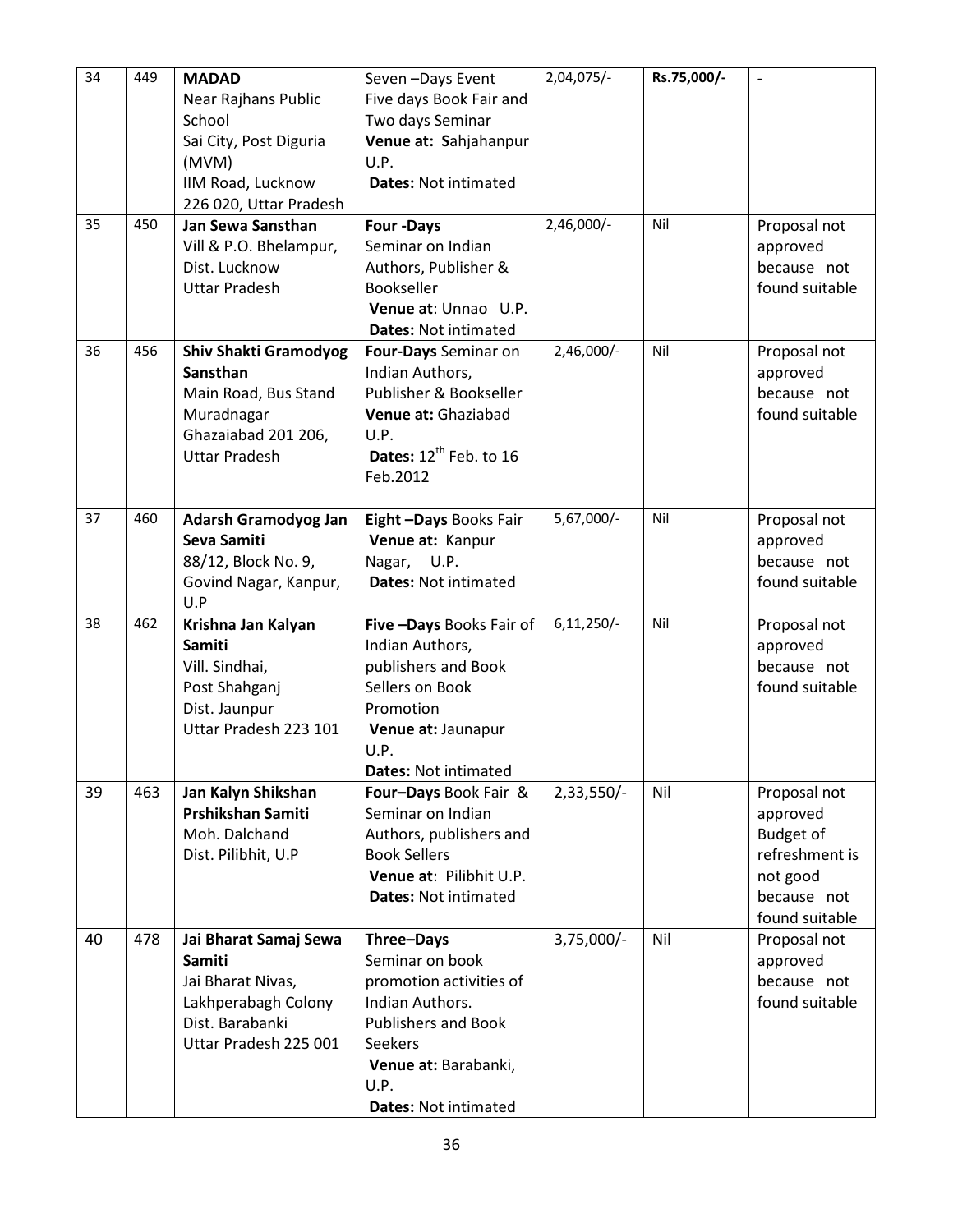| 41 | 479 | <b>Matree Shakti Sewa</b>  | Two--Days                     | $3,38,250/-$ | Nil           | Proposal not   |
|----|-----|----------------------------|-------------------------------|--------------|---------------|----------------|
|    |     | Sanstha                    | book Fair and Seminar         |              |               | approved       |
|    |     | $C-3/55-A-3-R-1,$          | on Creating Interest in       |              |               | because not    |
|    |     | Anand Nagar,               | Reading habits among          |              |               | found suitable |
|    |     | Navalpur,                  | masse                         |              |               |                |
|    |     | Natiniyadai,               | Venue at: Ghazipur, U.P.      |              |               |                |
|    |     | Dist. Varanasi             | <b>Dates: Not intimated</b>   |              |               |                |
|    |     | <b>Uttar Pradesh</b>       |                               |              |               |                |
| 42 | 481 | Kaushik Kala Kendra        | Seven--Days                   | $4,69,125/-$ | Nil           | Proposal not   |
|    |     | Chitbara Gaun,             | book Fair                     |              |               | approved       |
|    |     | Dist. Ballia               | U.P.<br>Venue at: Ballia      |              |               | because not    |
|    |     | <b>Uttar Pradesh</b>       | <b>Dates: Not intimated</b>   |              |               | found suitable |
| 43 | 483 | <b>Manav Gaurav Nirman</b> | Two--Days Book Fair           | $2,11,875/-$ | Nil           | Proposal not   |
|    |     | Sansthan                   | and conference on             |              |               | approved       |
|    |     | Vill. Ramaraipur,          | <b>Conventional Annual</b>    |              |               | because not    |
|    |     | P.O. Gangapur              | Convention of authors         |              |               | found suitable |
|    |     | Varanasi 221 302           | and publishers of distt.      |              |               |                |
|    |     | <b>Uttar Pradesh</b>       | Of Chandauli, U.P.            |              |               |                |
|    |     |                            | Venue at: Chandauli,          |              |               |                |
|    |     |                            | U.P.                          |              |               |                |
|    |     |                            | <b>Dates: Not intimated</b>   |              |               |                |
| 44 | 484 | Maya Silai Kadai           | One--Days                     | $1,71,000/-$ | Nil           | Proposal not   |
|    |     | Prashiksan Sansthan        | State label workshop of       |              |               | approved       |
|    |     | Vill-Gunnour Abdul Hai     | India                         |              |               | because not    |
|    |     | Post Gunnour,              | authors/publishers/boo        |              |               | found suitable |
|    |     | Dist. Badaun               | ksellers on subjects          |              |               |                |
|    |     | <b>Uttar Pradesh</b>       | Venue at U.P.                 |              |               |                |
|    |     |                            | <b>Dates: Not intimated</b>   |              |               |                |
| 45 | 489 | Dr. Ambedkar Samiti        | <b>Four Days</b>              | $4,33,500/-$ | Rs.1,30,000/- | $\overline{a}$ |
|    |     | Village Torh,              | Mega Books Exhibition         |              |               |                |
|    |     | Post. Salempur,            | connected with Book           |              |               |                |
|    |     | Dist. Mahamaya Nagar       | Promotional activities.       |              |               |                |
|    |     | <b>Uttar Pradesh</b>       | Venue at: Girls Inter         |              |               |                |
|    |     |                            | College, Thulai, Distt.       |              |               |                |
|    |     |                            | Mahamaya Nagar. U.P.          |              |               |                |
|    |     |                            | <b>Dates: Not intimated</b>   |              |               |                |
|    |     |                            |                               |              |               |                |
| 46 | 492 | Akhil Bhartiya Manav       | <b>Three-Days</b>             | $3,72,750/-$ | Nil           | Proposal not   |
|    |     | Kalyan Samiti              | Book Fair & seminar on        |              |               | approved       |
|    |     | Village & Post             | children books                |              |               | because not    |
|    |     | Bhadeora,                  | Venue at Hardoi-              |              |               | found suitable |
|    |     | Dist. Hardoi               | Distt.UP.                     |              |               |                |
|    |     | <b>Uttar Pradesh</b>       | Dates: $14^{th}$ to $16^{th}$ |              |               |                |
|    |     |                            | Nov.2011                      |              |               |                |
| 47 | 495 | <b>Vishwas Sansthan</b>    | <b>Ten-Days</b>               | $3,14,400/-$ | Nil           | Proposal not   |
|    |     | 3257, Bhagwant Kaur        | Book Fair & seminar           |              |               | approved       |
|    |     | Colony                     | cum                           |              |               | because not    |
|    |     | Dist. Raebareli 229 001    | Venue at Lalganj,             |              |               | found suitable |
|    |     | <b>Uttar Pradesh</b>       | Raebareli U.P.                |              |               |                |
|    |     |                            | <b>Dates: Not intimated</b>   |              |               |                |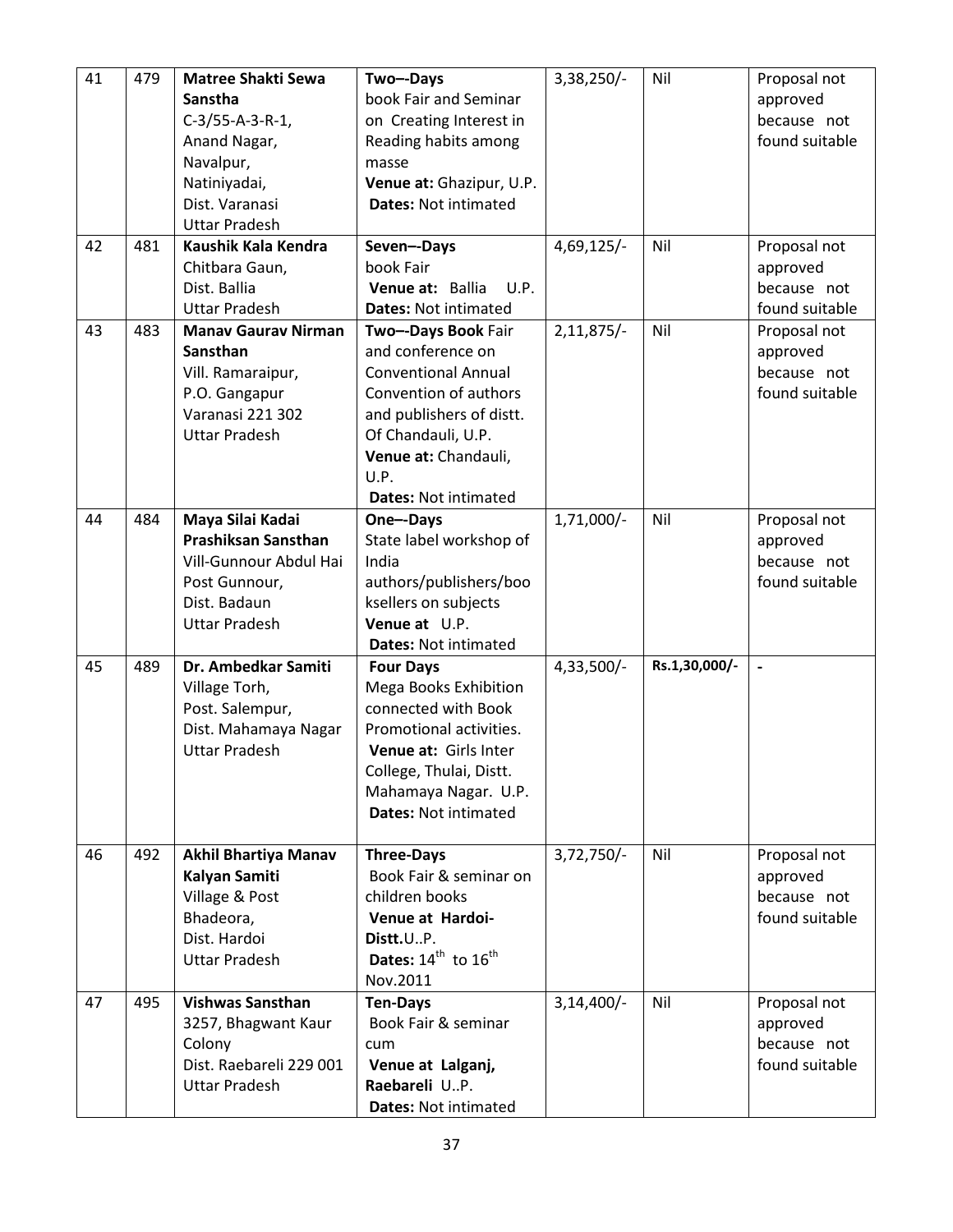| 48 | 497 | Prabhanil<br>Moh-Barpur,<br>P O - Manunath<br>Bhanjan,<br>Dist - Mau<br>Uttar Pradesh 275 101                                                    | <b>Four-Days</b><br>Seminar on Indian<br>Authors. Publisher &<br><b>Booksellers</b><br>Venue at Mau U.P.<br><b>Dates: Not intimated</b>                                                        | $2,46,000/-$ | Nil | Proposal not<br>approved<br>because not<br>found suitable |
|----|-----|--------------------------------------------------------------------------------------------------------------------------------------------------|------------------------------------------------------------------------------------------------------------------------------------------------------------------------------------------------|--------------|-----|-----------------------------------------------------------|
| 49 | 499 | Sri Satya Sai Shiksha<br><b>Evam Gramya Vikas</b><br>Sansthan<br>B-48, Moti Kunj<br>Extension,<br>Mathura, U.P                                   | Seminar /training<br>courses/workshops/an<br>nual conventions, etc.<br>connected with book<br>promotion activities<br>Venue at Uttrakhand<br><b>Dates: Not intimated</b>                       | 1,31,250/-   | Nil | Proposal not<br>approved<br>because not<br>found suitable |
| 50 | 508 | S.P.Gramya Vikas<br><b>Avam Gramoudyog</b><br>Sansthan<br>636G/431, Takrohi,<br>Sector 11,<br>Indranagar, Lucknow,<br>U.P-226 016                | <b>Four-Days</b><br>Seminar of<br>Authors, publishers &<br><b>Book Sellers on Book</b><br>Promotion.<br>Venue at Lucknow, U.P.<br><b>Dates: Not intimated</b>                                  | 2,85,375/-   | Nil | Proposal not<br>approved<br>because not<br>found suitable |
| 51 | 510 | Akhil Bhartiya Adarsh<br>Shiksha Vikas Utthan<br><b>Samiti</b><br>2 Chak Raghunath<br>(Cotton Mill Tiraha)<br>Naini, Allahabad<br>U.P-211008     | Ten-Days Book Fair<br>Venue at Allahabad,<br>U.P.<br>Dates: Not intimated<br>$12^{th}$ Feb. to 16<br>Feb.2012                                                                                  | $5,25,000/-$ | Nil | Proposal not<br>approved<br>because not<br>found suitable |
| 52 | 520 | Sarswati Gramin Vikas<br><b>Sanstha</b><br>Vill Shekhwaa,<br>Takipur P O Sherpur<br>Khana Jaadpur,<br>Dist. Saharanpur<br><b>Uttar Pradesh</b>   | Five-Days National<br>Level Seminar of India<br>Authors. Publishers and<br><b>Booksellers on Book</b><br>Promotion<br>Venue at: Saharanpur,<br>U.P.<br>Dates: $12^{th}$ Feb. to 16<br>Feb.2012 | $3,75,000/-$ | Nil | Proposal not<br>approved<br>because not<br>found suitable |
| 53 | 523 | <b>Jawahar Gramin Vikas</b><br>Sansthan<br>Vill & Post Sirjam (Gori<br>Bazar),<br>Vikas Khand Vatalpur<br>Janpad Deroria<br><b>Uttar Pradesh</b> | <b>Two-Days</b><br>workshop<br>Venue at Not intimated<br><b>Dates: Not intimated</b>                                                                                                           | $3,00,000/-$ | Nil | Proposal not<br>approved<br>because not<br>found suitable |
| 54 | 524 | Jan Kalyan Samiti<br>Durjanpur Ghat Gonda<br>Distt.- Gonda<br><b>Uttar Pradesh</b>                                                               | Seven -Days<br><b>Book Fair and Seminar</b><br>Cum workshop<br>Venue at Gonda U.P.<br><b>Dates: Not intimated</b>                                                                              | $3,20,775/-$ | Nil | Proposal not<br>approved<br>because not<br>found suitable |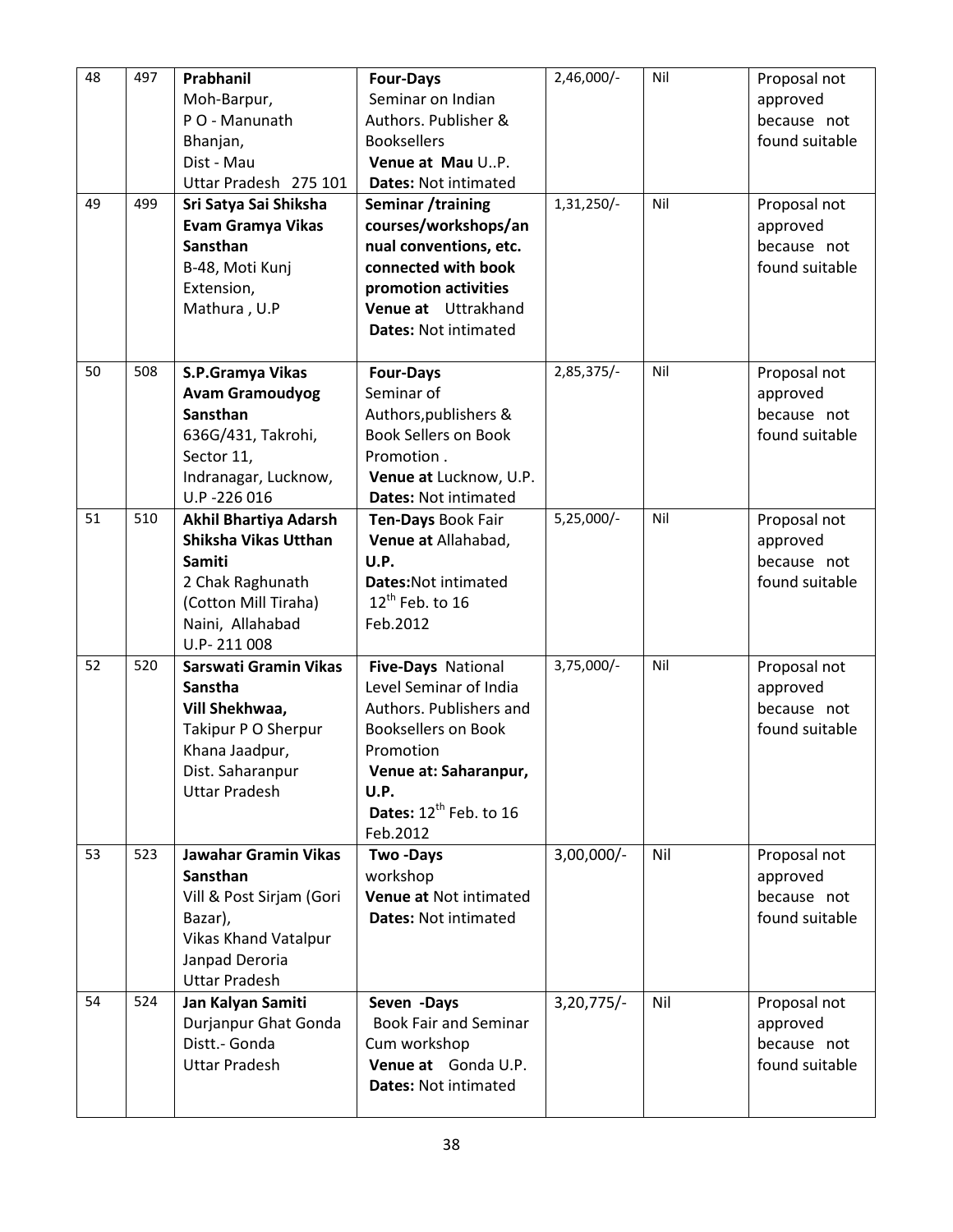| 55 | 525 | Charayveti Sansthan<br>L-6/46 N, Aliganj,<br>Lucknow<br><b>Uttar Pradesh</b>                                                            | Four -Days<br>Seminar on Indian<br>Authors, publisher &<br><b>Books sellers</b><br>Venue at FajabadU.P.<br><b>Dates: Not intimated</b>                                                                                                  | 2,46,000/-                 | Nil           | Proposal not<br>approved<br>because not<br>found suitable                   |
|----|-----|-----------------------------------------------------------------------------------------------------------------------------------------|-----------------------------------------------------------------------------------------------------------------------------------------------------------------------------------------------------------------------------------------|----------------------------|---------------|-----------------------------------------------------------------------------|
| 56 | 526 | Dr. Ambedkar<br>Audyogik Samaj Sevi<br>Sansthan<br>Vill & Post-Sarvan<br>Block-Pardahan<br>Dist.-Mau<br>Uttar Pradesh-275101            | Four-Days<br>Programme for which<br>grant is applied for not<br>mentioned in the<br>application<br>Venue at Mau U.P.<br><b>Dates: Not intimated</b>                                                                                     | $2,46,000/-$               | Nil           | Proposal not<br>approved<br>because not<br>found suitable                   |
| 57 | 539 | <b>Ratnesh Gramodhyog</b><br>Sewa Samiti<br>H.No.04,<br>Shri Bankey Vihari<br>Dham Colony<br>Dayalbagh,<br>Agra, U.P                    | Seven-Days<br><b>Book Fair and Seminar</b><br>cum Workshop<br>Venue at Agra U.P.<br><b>Dates: Not intimated</b>                                                                                                                         | 4,62,750/-                 | Nil           | Proposal not<br>approved<br>because not<br>found suitable                   |
| 58 | 550 | <b>Grameen Vikas</b><br>Parishad<br>Village Budhiabari<br>P.O. Doharia Bazar<br>Dit. Gorakpur<br><b>Uttar Pradesh</b>                   | Five---Days Seminar-<br>cum Book Fair on Indian<br>Authors Publishers and<br><b>Book sellers</b><br>Venue at: Ram Lila<br>Maindan Maharajganj<br>U.P.<br>Dates: $16^{th}$ to $20^{th}$<br>May, 2011                                     | $5,47,500/-$               | Nil           | Proposal not<br>approved<br>because not<br>found suitable                   |
| 59 | 558 | <b>Manav Seva Samaj</b><br>A1/71, Gyan Khand I,<br>Indirapuram,<br>Ghaziabad 201 010<br><b>Uttar Pradesh</b>                            | I)Five ---Days<br>Book Fair<br>II) Five-Days<br><b>Book Fair</b><br>Indirapuram,<br>Ghaziabad<br>U.P.<br>Dates: 14 <sup>th</sup> to 23 <sup>rd</sup><br>Nov.2011<br>II) Patiala Press club,<br>Patiala, Punjab<br>Dates: 1 to 5/12/2011 | 6,33,750/-<br>$5,83,125/-$ | Rs.1,50,000/- | Grant<br>approved<br>to<br>organize book<br>fair at Patiala,<br>Punjab only |
| 60 | 560 | Raja Balbhadra Singh<br><b>Mahila Uthan Socities</b><br>Vill Murauwadih<br>Post Murauwa Bazar<br>Dist. Bahraich<br><b>Uttar Pradesh</b> | <b>Four---Days</b><br>Seminar r on Indian<br><b>Authors Publishers and</b><br><b>Book sellers</b><br>Venue at.<br>Dates: Not intimated                                                                                                  | 2,46,000/-                 | Nil           | Proposal<br>not<br>approved<br>because<br>place<br>already<br>covered       |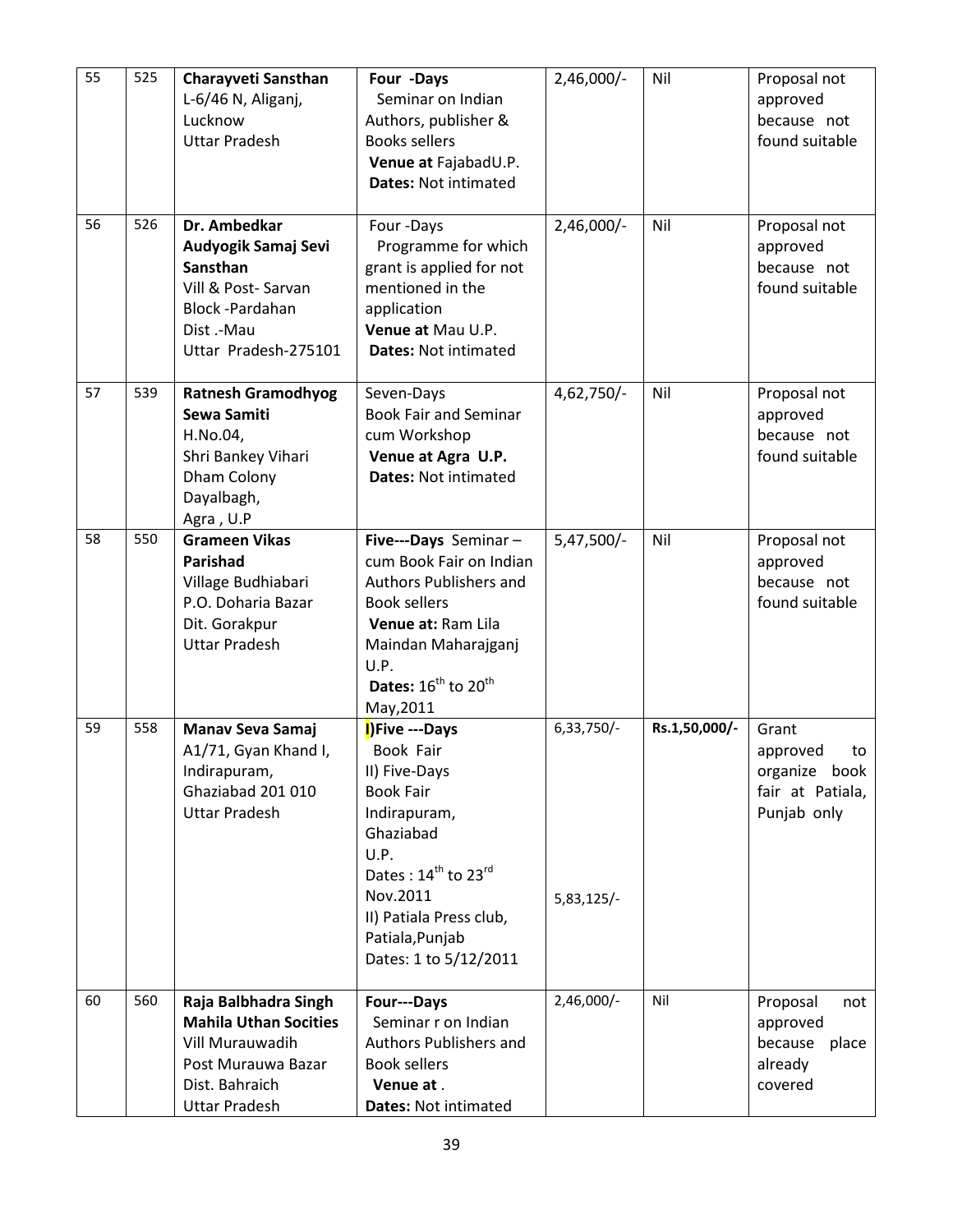| 61 | 564 | <b>Uttar Pradesh Jan</b><br>Sewa Samiti<br>Vill - Dharamdas,<br>Newada (Sunderapur)<br>Post-Khambhauli<br>Distt. - Unnao, U.P                                          | Three---Days<br>Seminar & Book Fair<br>Venue at .Unnao.U.P.<br><b>Dates: Not intimated</b>                                                                                                                        | 2,28,000/-   | Nil | Proposal not<br>approved<br>because not<br>found suitable               |
|----|-----|------------------------------------------------------------------------------------------------------------------------------------------------------------------------|-------------------------------------------------------------------------------------------------------------------------------------------------------------------------------------------------------------------|--------------|-----|-------------------------------------------------------------------------|
| 62 | 566 | Prayatan<br>617, Dicrouz<br>Compound, Maseeha<br>Ganj Seepri Bazar<br>Dist. Jhansi<br><b>Uttar Pradesh</b>                                                             | <b>Book</b><br>Seven---Days<br>Fair<br>Venue at: Datia-Distt.<br>M.P.<br>Dates: 24 <sup>th</sup> to 30 <sup>th</sup><br>Nov.2011                                                                                  | 5,25,000/-   | Nil | Proposal not<br>approved<br>because not<br>found suitable               |
| 63 | 567 | <b>Matri Bhoomi Vikas</b><br>Parishad<br>(Farmerly Bhartiya<br>Rashtriya Vikas<br>Parishad)<br>62/F/14A, Rajapur<br>Allahabad, U. P                                    | Ten---Days Book Fair<br>Venue at . Allahabad<br>U.P.<br><b>Dates: Not intimated</b>                                                                                                                               | $5,62,500/-$ | Nil | Proposal not<br>approved<br>because not<br>found suitable               |
| 64 | 570 | <b>Parakh</b><br>Vill, Thabihar,<br>Karchhana,<br>Allahabad 212 301<br><b>Uttar Pradesh</b>                                                                            | Two---Days Seminar of<br>authors, publishers and<br>book sellers on book<br>promotion activities<br>Venue at: Karchhana<br>U.P.<br><b>Dates: Not intimated</b>                                                    | 1,41,750/-   | Nil | Proposal not<br>approved<br>because not<br>found suitable               |
| 65 | 571 | <b>Vaishnavi Foundation</b><br>Vill. - Jamua,<br>P.O -Pawari,<br>Via -Zari<br>Dist-Allahabad-212<br>106<br><b>Uttar Pradesh</b>                                        | Two---Days Seminar of<br>Five authors, publishers<br>and book sellers on<br>book promotion<br>activities<br>Venue at: Meza &<br><b>Koraon Tehsil of district</b><br>Allahabad U.P.<br><b>Dates: Not intimated</b> | $1,23,750/-$ | Nil | Proposal not<br>approved<br>because not<br>found suitable               |
| 66 | 574 | Udyaniki Krishi -<br>Anusandhan Samiti<br>643A/P27, Sector-C,<br>Mohibullahpur,<br>Snehi Nagar, Tari khana<br>Sitapur Road,<br>Lucknow-226 021<br><b>Uttar Pradesh</b> | One---Days<br>Seminar on Indian<br>authors, publishers and<br>book sellers<br>Venue at .Lucknow,<br>U.P.<br><b>Dates: Not intimated</b>                                                                           | 1,57,500/-   | Nil | Proposal not<br>approved<br>because not<br>found suitable               |
| 67 | 577 | <b>Mamta Vikas Samiti</b><br>SS/1210, Sec-H, LDA<br>Colony, Kanpur Road,<br>Lucknow -226 012,<br>(U.P)                                                                 | Four---Days Seminar on<br>Indian authors,<br>publishers and book<br>sellers<br>Venue at .Lakhimpur-<br>Distt. U.P.<br>Dates: Not intimated                                                                        | $2,33,550/-$ | Nil | Proposal not<br>approved<br>because<br>previous grant<br>is not settled |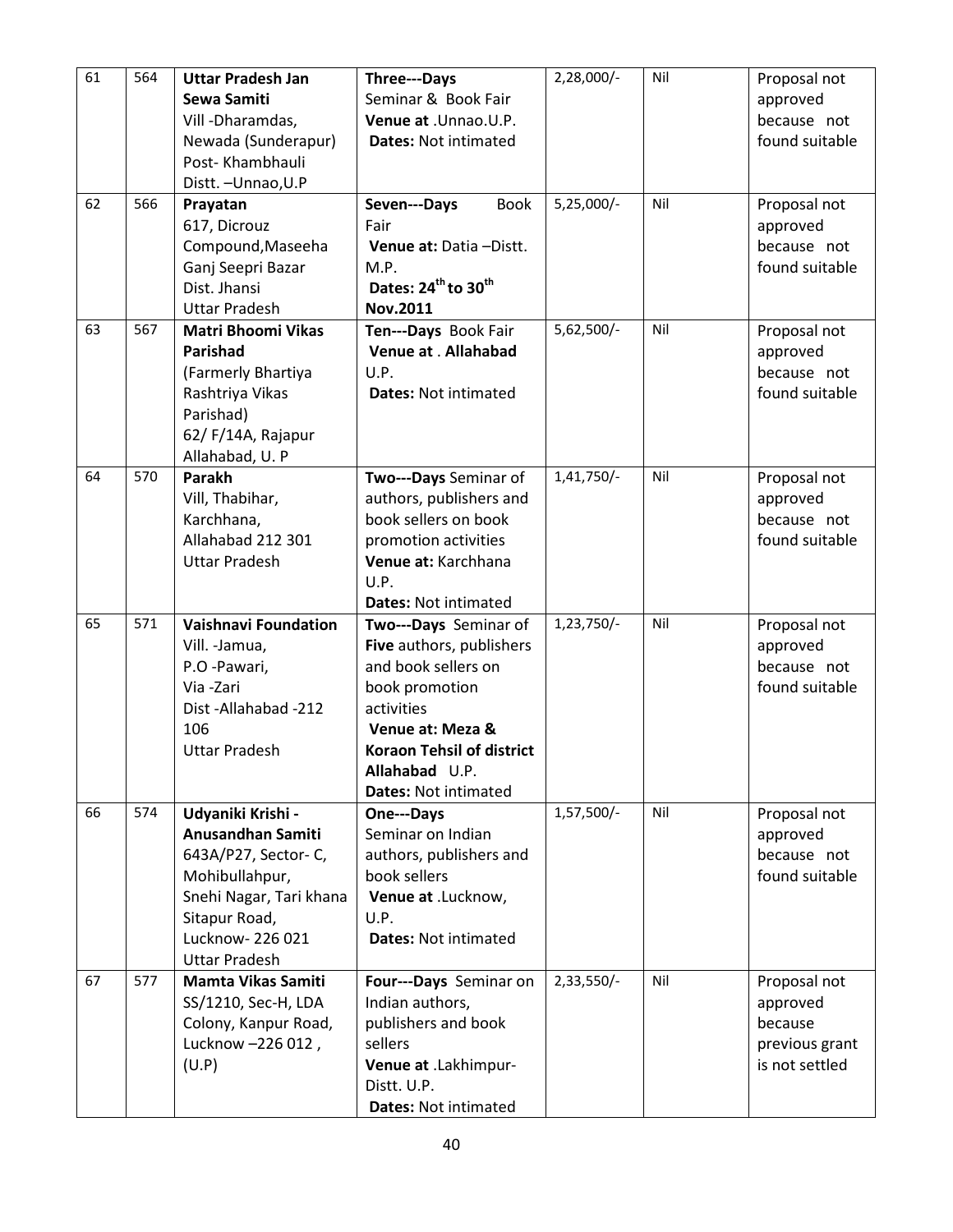| 68 | 579 | <b>Unique Vikas Sansthan</b><br>2/94-B, Vijay Khand,<br>Gomti Nagar<br>Lucknow 226 010<br><b>Uttar Pradesh</b>                                     | Five---Days<br>Seminar Connected with<br>book promotion<br><b>Activities</b><br>Venue at<br>.Barabanki.U.P.<br>Dates: 25 to 29-2-2012                 | 1,76,250/-   | Nil | Proposal not<br>approved<br>because not<br>found suitable |
|----|-----|----------------------------------------------------------------------------------------------------------------------------------------------------|-------------------------------------------------------------------------------------------------------------------------------------------------------|--------------|-----|-----------------------------------------------------------|
| 69 | 581 | Savitri Devi Sewa<br>Sansthan<br>Ramandal, Jaunpur<br><b>Uttar Pradesh</b>                                                                         | Four---Days<br>Seminar on Indian<br>authors, publishers and<br>book sellers<br>Venue at: Barielly-<br>Distt. U.P.<br><b>Dates: Not intimated</b>      | $2,46,000/-$ | Nil | Proposal not<br>approved<br>because not<br>found suitable |
| 70 | 585 | Jeevan Dan Samiti<br>Vill. Math Uchauri,<br>Post Uchauri,<br>The. Saidpur,<br>Dist. Ghazipur<br><b>Uttar Pradesh</b>                               | Five---Days Workshop<br>and book fair for<br>promotion of books<br>Venue at Ghazipur U.P.<br><b>Dates: Not intimated</b>                              | 2,09,906/-   | Nil | Proposal not<br>approved<br>because not<br>found suitable |
| 71 | 589 | <b>Mahila Sewa Sansthan</b><br>ES-1/482, Sec-A,<br>Sitapur Road Yojna<br>Aliganj,<br>Lucknow<br><b>Uttar Pradesh</b>                               | Four-Days Book Fair &<br>seminar<br>Venue at .Kaushambi<br>and Pratapgarh U.P.<br><b>Dates: Not intimated</b>                                         | $2,46,000/-$ | Nil | Proposal not<br>approved<br>because not<br>found suitable |
| 72 | 590 | <b>Gaurav Shiksha</b><br>Sansthan<br>568/174, Kailashpuri<br>Jail Road,<br>Alambagh,<br>Lucknow<br><b>Uttar Pradesh</b>                            | <b>Four--Days</b><br>Seminar on Indian<br>authors, publishers and<br>book sellers<br>Venue at .Lucknow-<br>Distt. U.P.<br><b>Dates: Not intimated</b> | $2,46,000/-$ | Nil | Proposal not<br>approved<br>because not<br>found suitable |
| 73 | 592 | <b>Shri Ganesh Prasad</b><br><b>Smarak Sewa Sansthan</b><br>330/148, Adarsh Vihar<br>Colony,<br>Kalyanpur West,<br>Lucknow<br><b>Uttar Pradesh</b> | Five-Days Book Fair<br>Venue at .Barabanki-<br>Distt. U.P.<br><b>Dates: Not intimated</b>                                                             | 4,27,500/-   | Nil | Proposal not<br>approved<br>because not<br>found suitable |
| 74 | 595 | Panchsheel Manav<br>Kalyan Sansthan<br>Vill. Manjhanpur<br>(Kausambi)<br>Uttar Pradesh 212207                                                      | Three-Days Seminar<br>on book promotional<br>activities<br>Venue at : Manjhanpur<br>,Kausambi U.P.<br>Dates: 12 to 14<br>August 2011                  | 1,69,900/-   | Nil | Proposal not<br>approved<br>because not<br>found suitable |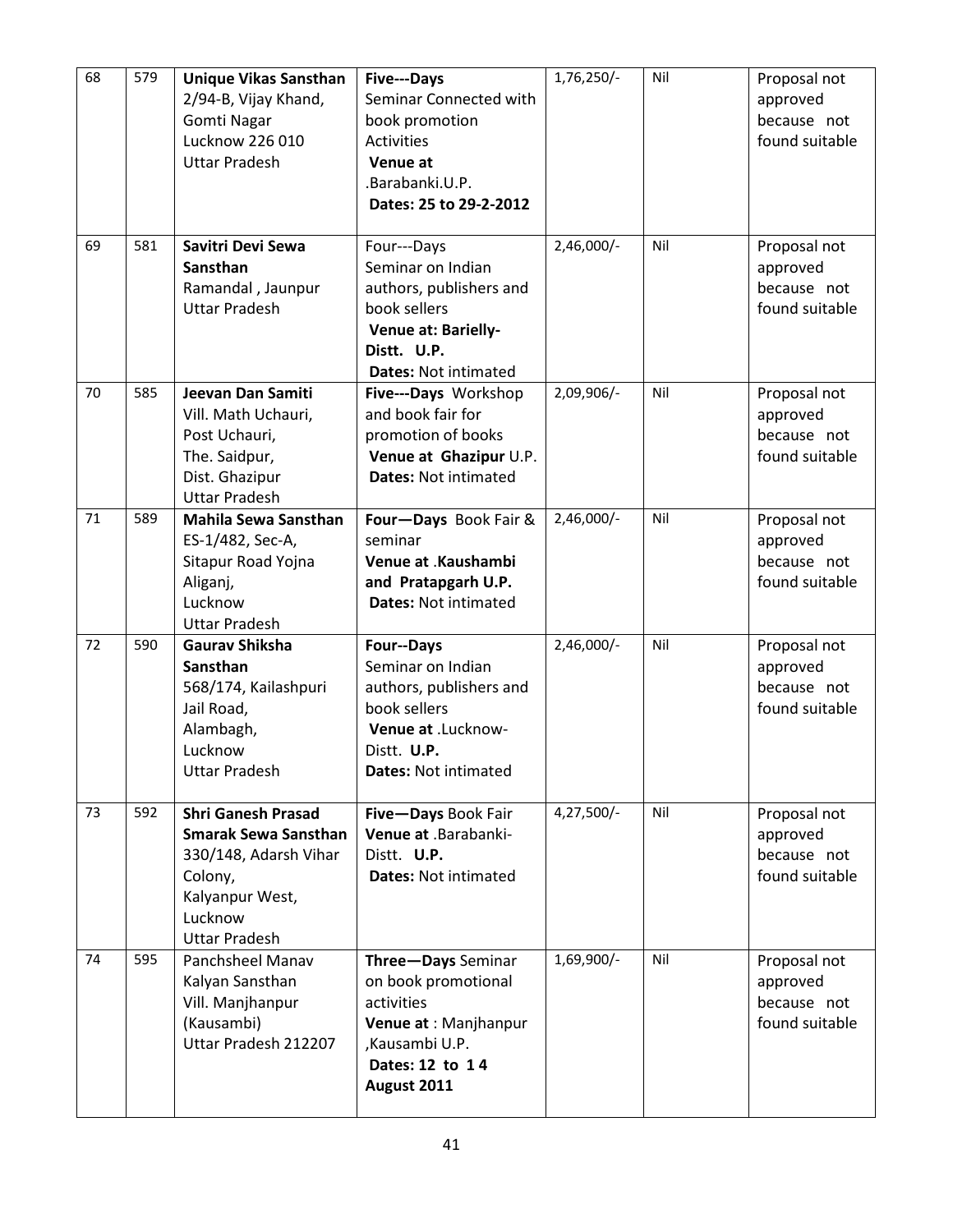| 75 | 598 | <b>Brij Nandan Agnihotri</b><br><b>Memorial Society</b><br>At & P.O. Jarwal Road<br>(Block Jarwal)<br>Dist. Bahraich<br>U. P-271 901 | Two-Days Workshop<br>on Indian authors,<br>publishers and book<br>sellers<br>Venue at : Gonda U.P.<br><b>Dates: Not intimated</b>                                  | $1,15,125/-$ | Nil | Proposal not<br>approved<br>because not<br>found suitable |
|----|-----|--------------------------------------------------------------------------------------------------------------------------------------|--------------------------------------------------------------------------------------------------------------------------------------------------------------------|--------------|-----|-----------------------------------------------------------|
| 76 | 599 | Sai Baba Mahila Evam<br><b>Bal Utthan Samiti</b><br>Vill. Kushal Ka Nagla,<br>Post gangsi<br>Dist Mainpuri<br><b>Uttar Pradesh</b>   | Four--Days<br>Seminar on Indian<br>authors, publishers and<br>book sellers<br>Venue at . Mainpuri<br>U.P.<br><b>Dates: Not intimated</b>                           | 2,46,000/-   | Nil | Proposal not<br>approved<br>because not<br>found suitable |
| 77 | 600 | <b>Mahila Punarothan</b><br><b>Samiti</b><br>Gram & Post Barkachha<br>Kala<br>Dist. Mirzapur 231 001<br><b>Uttar Pradesh</b>         | <b>Four--Days Book</b><br>Seminar/Workshop etc.<br>Venue at .Mirzapur U.P.<br><b>Dates: Not intimated</b>                                                          | 1,33,750/-   | Nil | Proposal not<br>approved<br>because not<br>found suitable |
| 78 | 601 | <b>Mahila Utthan</b><br>Sansthan<br>Vill. & Post-Masauli<br>Dist.- Barabanki<br><b>Uttar Pradesh</b>                                 | Three-Days Seminar<br>on Indian authors,<br>publishers, book sellers<br>and research scholars<br>Venue &Dates: Not<br>intimated<br>The event: Not<br>intimated     | 2,85,000/-   | Nil | Proposal not<br>approved<br>because not<br>found suitable |
| 79 | 602 | <b>Diksir Gramodhyog</b><br>Evam Harizan Kalyan<br><b>Samiti</b><br>Vill. Diksir,<br>Post Begumganj<br>Dist Gonda, U.P               | <b>Four--Days</b><br>Seminar on Indian<br>authors, publishers and<br>book sellers<br>Venue at: Bahraich<br><b>Dates: Not intimated</b>                             | $2,46,000/-$ | Nil | Proposal not<br>approved<br>because not<br>found suitable |
| 80 | 604 | Manvotthan<br><b>Gramodhyog Sansthan</b><br>Vill. & Post -Bhamai,<br>Tehsil- Maudaha<br>Dist. Hamirpur<br><b>Uttar Pradesh</b>       | <b>Three--Days</b><br><b>Book Exhibition</b><br>Total number of<br>exhibitions will be<br>thirty(30)<br>Venue at : Hamirpur<br>U.P.<br><b>Dates: Not intimated</b> | 5,02,500/-   | Nil | Proposal not<br>approved<br>because not<br>found suitable |
| 81 | 605 | <b>Gram Sewa Samiti</b><br>Vill. - Baleshra<br>Post-Kureji<br><b>Block-Chilkaher</b><br>Dist.- Ballia<br><b>Uttar Pradesh</b>        | Thirty (30)<br><b>Book Exhibitions</b><br>3 days each in Balia<br>Distt.<br>Venue at: Ballia U.P.<br><b>Dates: Not intimated</b>                                   | 5,02,500/-   | Nil | Proposal not<br>approved<br>because not<br>found suitable |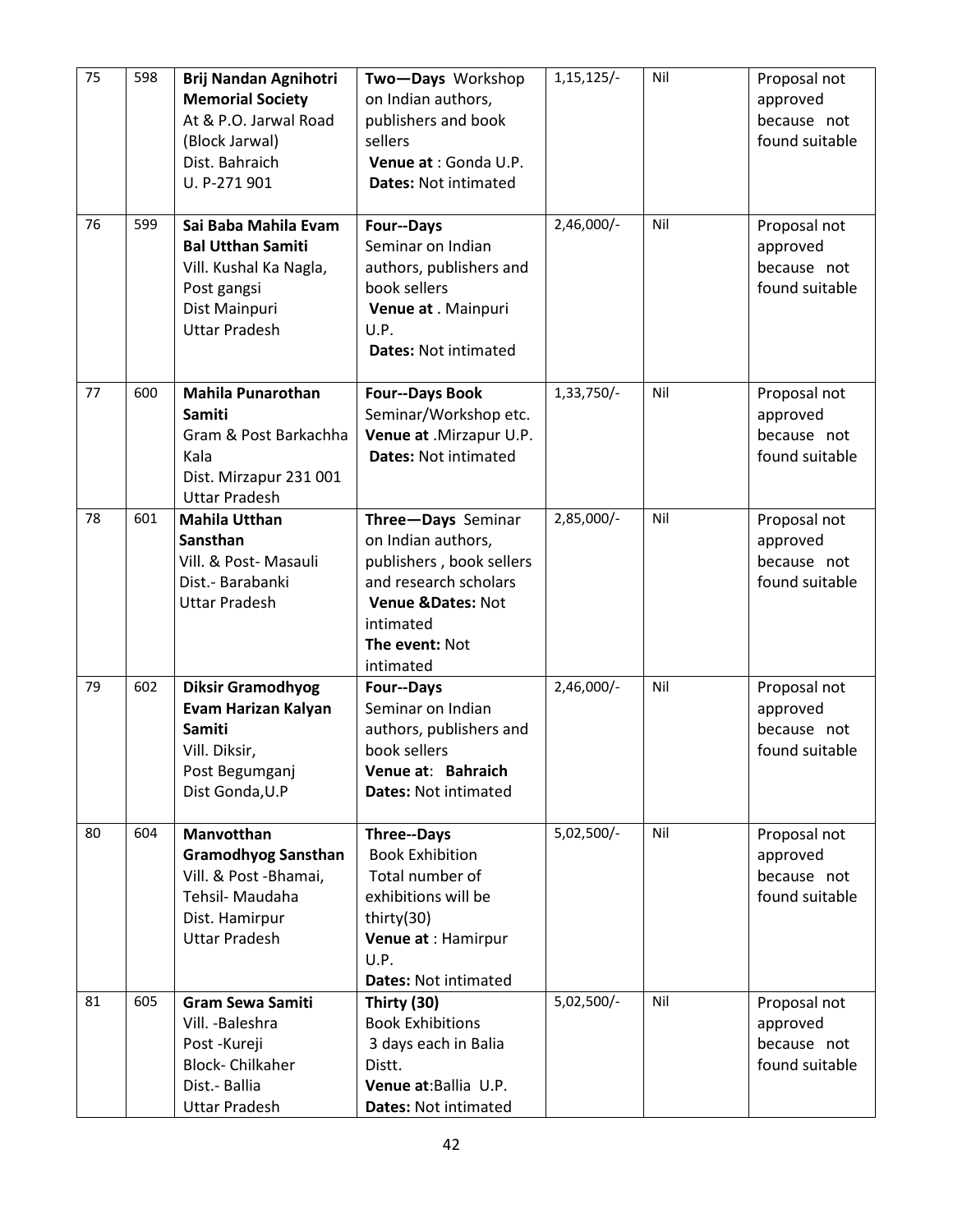| 82 | 608 | <b>Upkar Samiti</b><br>Rupapur, Krishnaji                                                                                       | Ten--Days Book Fair<br>Venue at : Pratapgarh                                                                                                                     | 7,13,700/-              | Rs.75,000/- | --                                                                                                                                 |
|----|-----|---------------------------------------------------------------------------------------------------------------------------------|------------------------------------------------------------------------------------------------------------------------------------------------------------------|-------------------------|-------------|------------------------------------------------------------------------------------------------------------------------------------|
|    |     | Puram, Afeem Kothi<br>Pratapgarh, U.P                                                                                           | U.P.<br><b>Dates: Not intimated</b>                                                                                                                              |                         |             |                                                                                                                                    |
| 83 | 610 | Deep Jan Kalyan Samiti<br>15, Krishnayan Colony<br>Dalepeer,<br>Dist. - Bareilly<br><b>Uttar Pradesh</b>                        | Seven-Days Book Fair<br>and Seminar<br>"Highlighting the role of<br>books in societies<br>advancement"<br>Venue at : Bareilly U.P<br><b>Dates: Not intimated</b> | 2,97,000/-              | Nil         | Proposal not<br>approved<br>because not<br>found suitable                                                                          |
| 84 | 611 | Satyanarayan Sewa<br><b>Sansthan</b><br>Vill. - Haibatpur,<br>P O -Khoripakar<br>Dist.- Ballia<br>Uttar Pradesh-277001          | Five-Days Book Fair<br>and Seminar<br>On Indian authors.<br>Publishers and book<br>sellers<br>Venue at : Ballia U.P.<br><b>Dates: Not intimated</b>              | 4,47,750/-              | Nil         | Proposal not<br>approved<br>because not<br>found suitable                                                                          |
| 85 | 612 | Sarv Kalyani Samiti<br>Village & Post<br>Revatipur<br>Dist. Ghazipur<br><b>Uttar Pradesh</b>                                    | Application not<br>submitted                                                                                                                                     | <b>Not</b><br>submitted | Nil         | Proposal<br>not<br>approved<br>because<br>not<br>found suitable                                                                    |
| 86 | 616 | <b>Pragatisheel Mahila</b><br><b>Foundation</b><br>16, Vill-Semra Goidi<br>Ward Faijullaganj<br>Lucknow<br><b>Uttar Pradesh</b> | Eight-Days Book Fair<br>Venue at : Lucknow<br>Distt.<br>U.P.<br><b>Dates: Not intimated</b>                                                                      | $2,46,000/-$            | Nil         | Proposal<br>not<br>approved<br>because<br>not<br>found suitable                                                                    |
| 87 | 621 | Jagriti Mahila Sewa<br><b>Sansthan</b><br>133, A.B.C. Railway<br>Colony<br>Allahabad<br><b>Uttar Pradesh</b>                    | Ten--Days Book Fair<br>Venue at : Allahabad<br>U.P.<br><b>Dates: Not intimated</b>                                                                               | 7,50,000/-              | Nil         | Proposal not<br>approved<br>because not<br>found suitable.<br>Moreover fair<br>to be organized<br>for grant<br>sanction in<br>2010 |
| 88 | 622 | Shri B.K.S Prakash<br>Deep Pratishthan<br>11-Subhas Bazar,<br>Dist. Hamirpur 210<br>301,<br><b>Uttar Pradesh</b>                | For One Day and<br>publicity for Three<br><b>Months</b><br>Venue at: Hamirpur<br>U.P.<br><b>Dates: Not intimated</b>                                             | 1,75,875/-              | Nil         | Proposal<br>not<br>approved<br>because<br>not<br>found suitable                                                                    |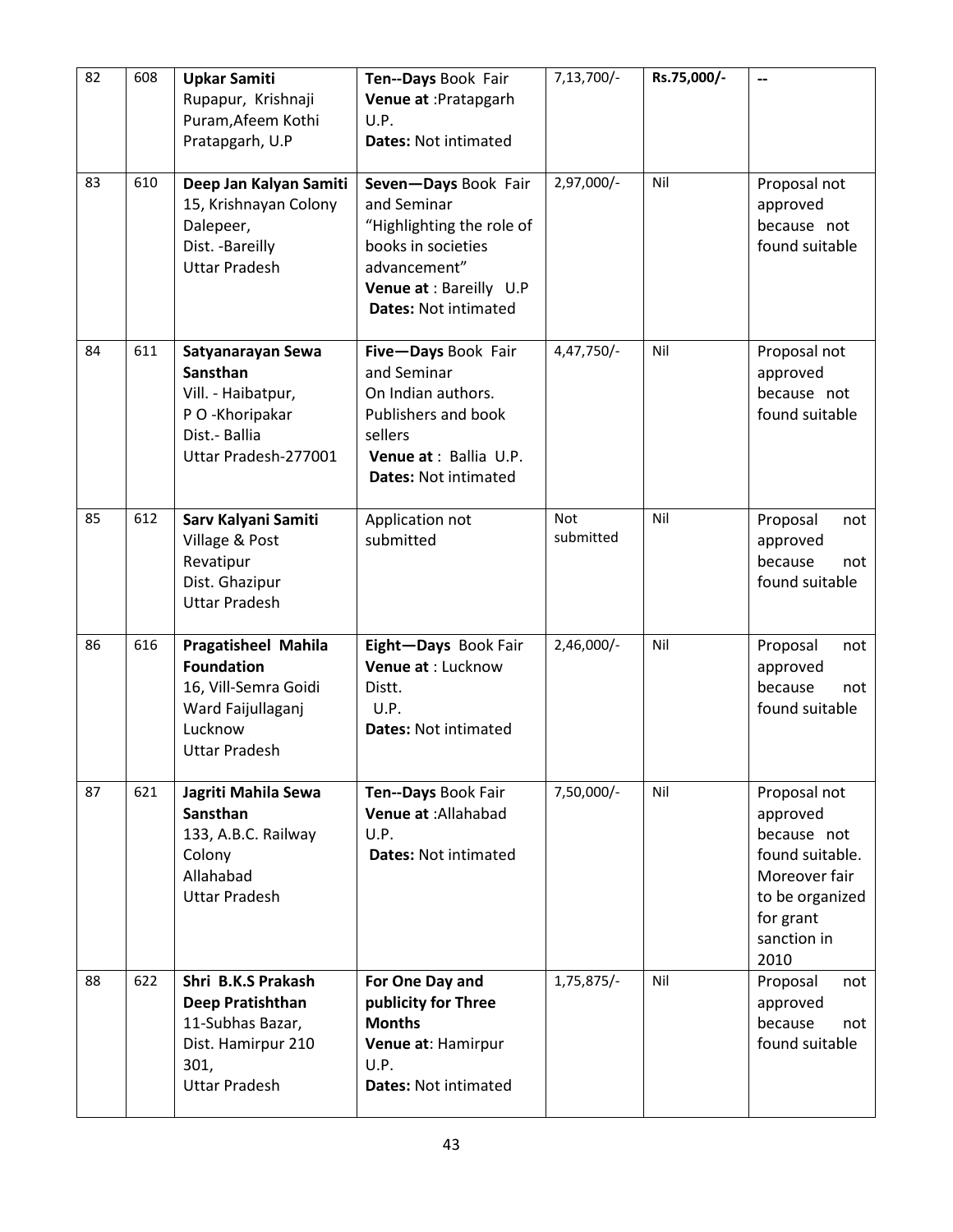| 89 | 628 | Adharshila Samajik           | <b>Ninty days</b>                           | 5,02,500/-   | Nil | Proposal<br>not         |
|----|-----|------------------------------|---------------------------------------------|--------------|-----|-------------------------|
|    |     | <b>Avam Sanskritik Vikas</b> | <b>Thirty Book Exhibitions</b>              |              |     | approved                |
|    |     | Sansthan                     | Three days each in                          |              |     | because<br>not          |
|    |     | 554/86, Damoder              | School, Colleges and                        |              |     | found suitable          |
|    |     | Nagar,                       | Institutions                                |              |     |                         |
|    |     | Alambagh,                    | Venue at :Lucknow-                          |              |     |                         |
|    |     | Lucknow-226 005              | Distt.                                      |              |     |                         |
|    |     | <b>Uttar Pradesh</b>         | U.P.                                        |              |     |                         |
|    |     |                              | <b>Dates: Not intimated</b>                 |              |     |                         |
| 90 | 630 |                              |                                             | $3,20,775/-$ | Nil |                         |
|    |     | Janta Kalyan Sansthan        | Seven-Days<br>Book Fair & Seminar           |              |     | Proposal not            |
|    |     | Sehra Jalalpur               |                                             |              |     | approved<br>because not |
|    |     | Dist. - Ambedkarnagar        | cum workshop                                |              |     |                         |
|    |     | <b>Uttar Pradesh</b>         | Venue at : Ambedkar                         |              |     | found suitable          |
|    |     |                              | Nagar(U.P.)                                 |              |     |                         |
|    |     |                              | Dates: 11 <sup>th</sup> to 17 <sup>th</sup> |              |     |                         |
|    |     |                              | July, 2011                                  |              |     |                         |
| 91 | 631 | Parijat Yuvak Samiti         | <b>Four-Days</b>                            | $3,28,000/-$ | Nil | Proposal<br>not         |
|    |     | Yuvak Milan Kendra,          | Seminar On Indian                           |              |     | approved                |
|    |     | Vill. - Daulatpur            | Authors, Publishers and                     |              |     | because<br>not          |
|    |     | PO - Achhaichha,             | <b>Book sellers</b>                         |              |     | found suitable          |
|    |     | Thesil - Fatepur,            | Venue at : Barabanki                        |              |     |                         |
|    |     | Dist. Barabanki              | U.P.                                        |              |     |                         |
|    |     | <b>Uttar Pradesh</b>         | <b>Dates: Not intimated</b>                 |              |     |                         |
|    |     |                              |                                             |              |     |                         |
| 92 | 632 | Developing &                 | Five-Days workshop                          | 8, 14, 875/- | Nil | Proposal<br>not         |
|    |     | <b>Innovative Social</b>     | Venue at:                                   |              |     | approved                |
|    |     | <b>Harmony Association</b>   | <b>Dates: Not intimated</b>                 |              |     | because<br>not          |
|    |     | Singh Complex,               |                                             |              |     | found suitable          |
|    |     | Thana Chauaraha              |                                             |              |     |                         |
|    |     | Etaunja, Block &             |                                             |              |     |                         |
|    |     | Thesil-Bakshi Ka Talab,      |                                             |              |     |                         |
|    |     | Lucknow - 227 205            |                                             |              |     |                         |
|    |     | <b>Uttar Pradesh</b>         |                                             |              |     |                         |
| 93 | 634 | Adarsh Mahila Kalyan         | <b>Three-Days</b>                           | 2,94,000/-   | Nil | Proposal not            |
|    |     | Shiksha Sansthan             | <b>Book Fair/Exhibition</b>                 |              |     | approved                |
|    |     | 32/30, New Katra,            | Venue at : Rewa M.P.                        |              |     | because not             |
|    |     | Allahabad, U.P               | <b>Dates: Not intimated</b>                 |              |     | found suitable          |
| 94 | 636 | Sarvodaya Vikash             | <b>Two-Days</b>                             | 3,84,375/-   | Nil | Proposal<br>not         |
|    |     | Samiti                       | <b>Book Fair and</b>                        |              |     | approved                |
|    |     | Vill-Korauti                 | conference on                               |              |     | because<br>not          |
|    |     | Post-Korauti                 | conventional local                          |              |     | found suitable          |
|    |     | Varanasi,                    | language writers,                           |              |     |                         |
|    |     | <b>Uttar Pradesh</b>         | Venue at:                                   |              |     |                         |
|    |     |                              | <b>Dates: Not intimated</b>                 |              |     |                         |
| 95 | 637 | Vidya Kala Sansthan          | <b>Four-Days</b>                            | 3,28,000/-   | Nil | Proposal<br>not         |
|    |     | B-1653/2 Indira Nagar        | Seminar On Indian                           |              |     | approved                |
|    |     | Lucknow                      | authors. Publishers and                     |              |     | because<br>not          |
|    |     |                              | book sellers                                |              |     | found suitable          |
|    |     | <b>Uttar Pradesh</b>         | Venue at : Behraich U.P.                    |              |     |                         |
|    |     |                              | Dates: Not intimated                        |              |     |                         |
|    |     |                              |                                             |              |     |                         |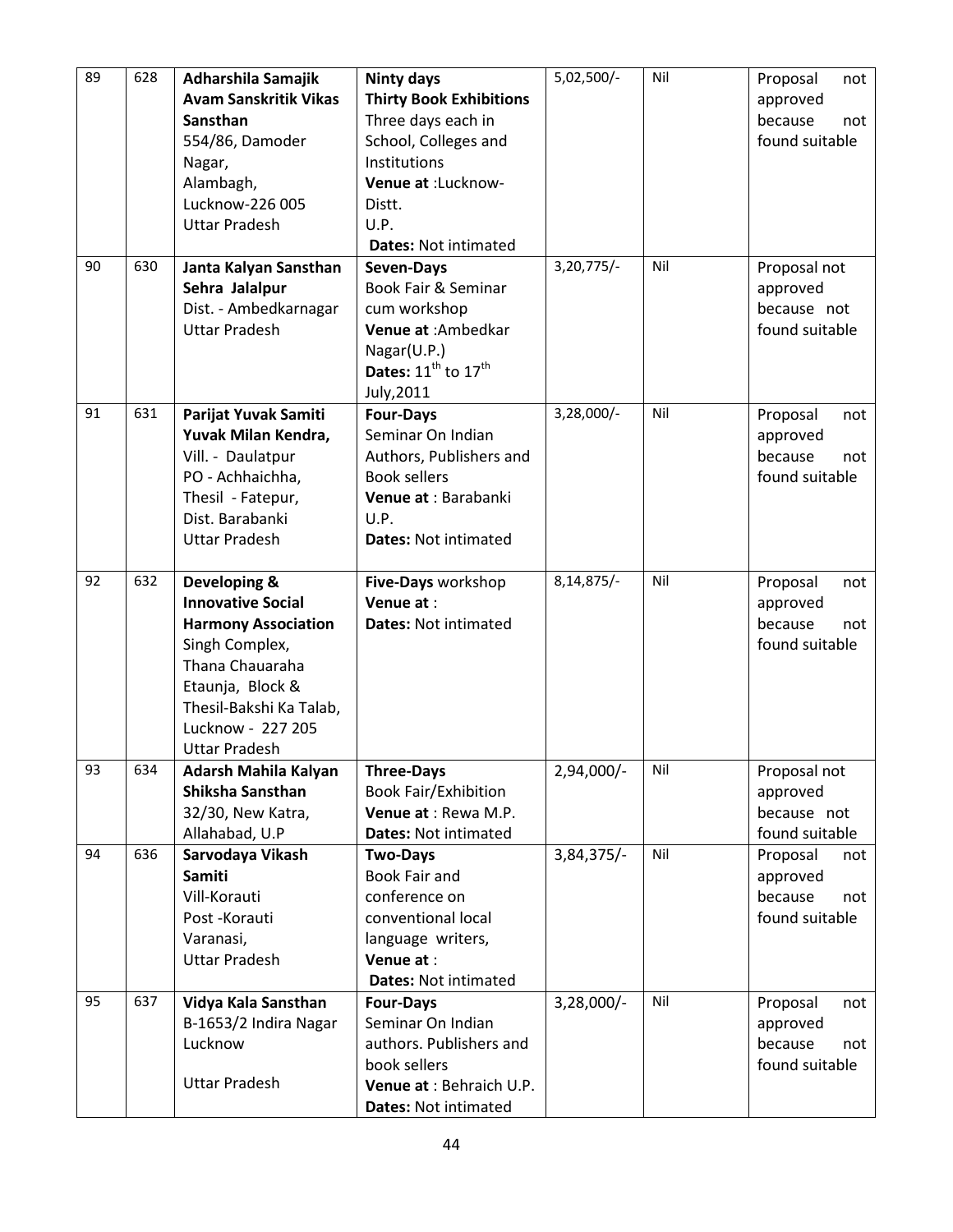| 96<br>638<br>Nil<br>$3,34,420/-$<br><b>Pahal Society For</b><br><b>Nine-Days</b>            | Proposal not                     |
|---------------------------------------------------------------------------------------------|----------------------------------|
| 1 <sup>st</sup> Sunder Nagar (HP)<br><b>Development</b>                                     | approved                         |
| B-54, Sector 53<br>Book Fair 2011                                                           | because not                      |
| Noida 201 303<br>At Sunder Nagar from                                                       | found suitable                   |
| $4^{\text{th}}$ to 12 <sup>th</sup> June 2011<br><b>Uttar Pradesh</b>                       |                                  |
| <b>Ten days</b>                                                                             |                                  |
| 2 <sup>nd</sup> Burdwon (WB) Book<br>$6,03,840/$ -                                          |                                  |
| <b>Fair-2011</b><br>at                                                                      |                                  |
| Burdwon from 12 <sup>th</sup> to                                                            |                                  |
| 21 <sup>st</sup> September2011.                                                             |                                  |
| 97<br>Nil<br>640<br>Dr. Sakharam Mahila<br>Four-Days Book<br>$4,11,000/-$                   | Proposal<br>not                  |
| seminar/Workshop<br><b>Evam Balothan Samiti</b>                                             | approved                         |
| Gram - Visundarpur,<br>Venue at : Narayanpur                                                | because<br>not                   |
| Post-Sadar,<br>Block, Mirzapur Distt.                                                       | found suitable                   |
| Dates: During the Year<br>Dist. - Mirzapur, Uttar                                           |                                  |
| Pradesh<br>2011-2012.                                                                       |                                  |
|                                                                                             |                                  |
| 98<br>643<br>Nil<br><b>Upkar Sansthan</b><br>2,46,000/<br><b>Four-Days</b>                  | Proposal<br>not                  |
| Seminar On Indian<br>Danshah,                                                               | approved                         |
| authors. Publishers and<br>Sahar,                                                           | because<br>not                   |
| book sellers<br>Auraiya                                                                     | found suitable                   |
| <b>Uttar Pradesh</b><br>Venue at: Aurrya U.P.                                               |                                  |
| <b>Dates: Not intimated</b>                                                                 |                                  |
|                                                                                             |                                  |
| <b>Tara Rasheed</b><br>99<br>648<br>Eight-Days Book Fair<br>5,79,000/-<br>Nil               | Proposal not                     |
| <b>Sherwani Girls High</b><br>During the year 2011-                                         | approved                         |
| <b>School Educational</b><br>2012                                                           | because not                      |
| Venue at : Vill-Korali,<br><b>Society</b>                                                   | found suitable                   |
| Vill. Korali,<br>Anapur, Allahabad-Rural                                                    |                                  |
| Anapur, Allahabad,<br>U.P.                                                                  |                                  |
| <b>Uttar Pradesh</b>                                                                        |                                  |
| 100<br>655<br><b>Chand Talimi Society</b><br>Five-Days Book Fair<br>7,68,750/-<br>Nil       | Proposal<br>not                  |
| Upper 4-A/58, Vishal<br>Venue at : Jagdishpur of                                            | approved                         |
| Khand - 4<br>Amethi Dist., U.P.                                                             | because<br>not                   |
| Gomti Nagar,<br>Dates: During the                                                           | found suitable                   |
| Lucknow, U. P<br>year2011-2012                                                              |                                  |
| <b>Kisan Bal Evam Mahila</b><br>659<br>Five-Days Book Fair On<br>$5,25,000/-$<br>Nil<br>101 | Proposal<br>not                  |
| Indian authors.<br><b>Kalyan Samiti</b>                                                     | approved                         |
| Publishers and book<br>Village - Parvanpur,                                                 | because<br>not<br>found suitable |
| Post - Balpur,<br>seller's promotional<br>Tehsil - Karnaiganj,<br>activities.               |                                  |
| Dist. Gonda<br>Venue at : Gonda,                                                            |                                  |
| <b>Uttar Pradesh</b><br>Distt.U.P.                                                          |                                  |
| <b>Dates: Not intimated</b>                                                                 |                                  |
| Saurabh Sewa<br>$5,17,500/-$<br>Nil<br>102<br>667<br>Five-Days Book Fair                    | Proposal not                     |
| Sansthan<br>Venue at : Rajkiya Inter                                                        | approved                         |
|                                                                                             |                                  |
|                                                                                             |                                  |
| Collage Hardoi U.P.<br>Vill & Post - Mawai                                                  | because not                      |
| Dates: 01th Sep to 05 <sup>th</sup><br>Pariyana,<br>Block - Sarojini Nagar<br>Sep, 2011     | found suitable                   |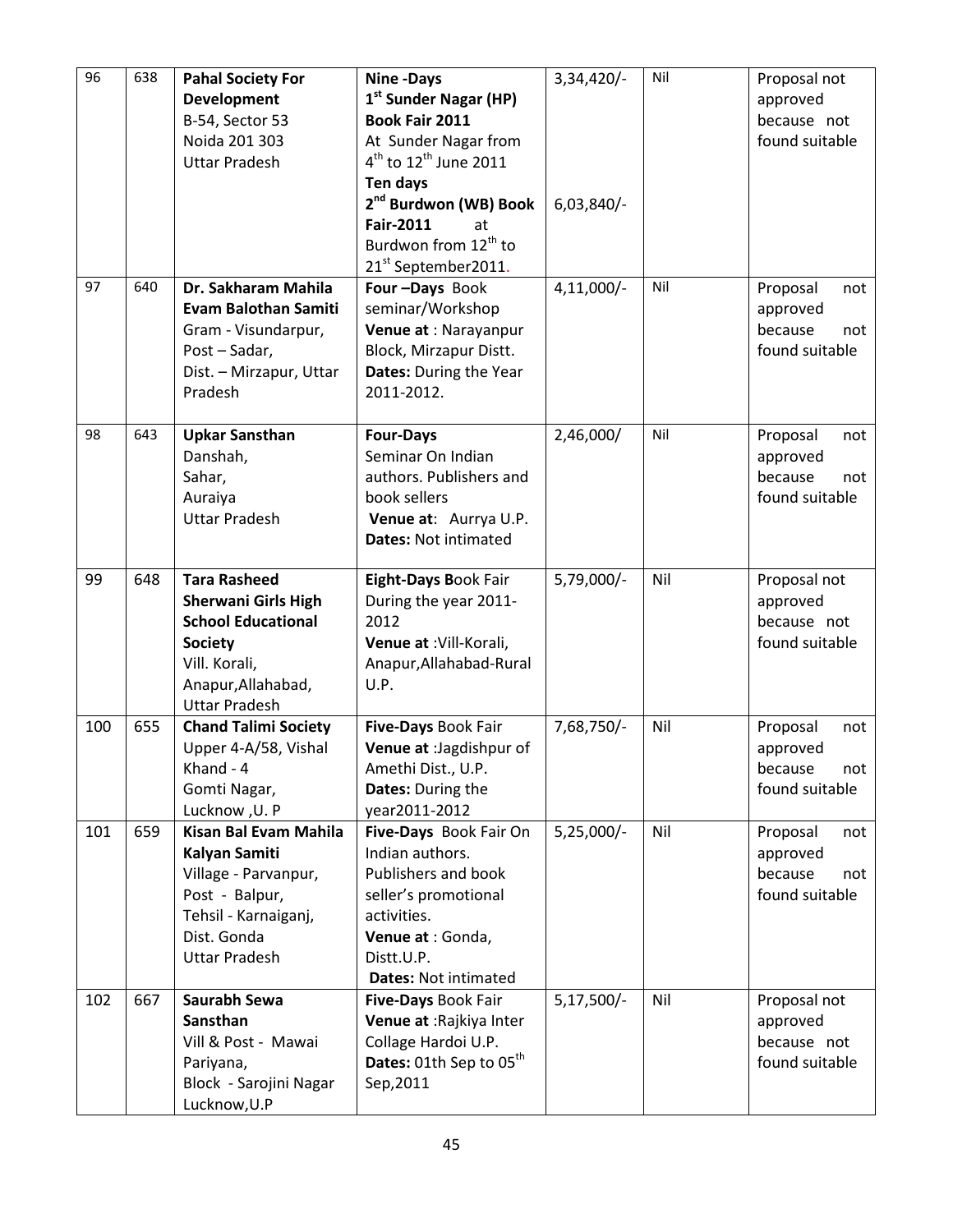| 103 | 668 | Dr. Bhimrao Ambedkar<br><b>Smarak Samiti</b><br>Vill. & Post - Samadpur<br><b>Hardas</b><br>Block - Hasanganj<br>Dist. Unnao, U.P                                                                                             | Five-Days Book Fair<br>Venue at :Barely Inter<br>Collage Barely U.P.<br>Dates: 20 <sup>th</sup> Sep to 24 <sup>th</sup><br>Sep, 2011                                      | $5,13,000/-$            | Nil | Proposal<br>not<br>approved<br>because<br>not<br>found suitable |
|-----|-----|-------------------------------------------------------------------------------------------------------------------------------------------------------------------------------------------------------------------------------|---------------------------------------------------------------------------------------------------------------------------------------------------------------------------|-------------------------|-----|-----------------------------------------------------------------|
| 104 | 669 | Jannua Bahuddesiya<br><b>Gramouddyoge Vikas</b><br><b>Samiti</b><br>Vill. - Khambhapurwa,<br>P O Biswan<br>Dist. Sitapur, U. P.                                                                                               | <b>Not intimated</b><br>Venue at:<br>Not intimated<br>Dates:<br>Not intimated                                                                                             | <b>Not</b><br>mentioned | Nil | Proposal<br>not<br>approved<br>because<br>not<br>found suitable |
| 105 | 670 | Dr. Ambedkar<br><b>Memorial Educational</b><br>& Rural Development<br><b>Society</b><br>Vill. & Post- Parsia Jai<br>Ram Giri, Tehsil. -<br>Madhuban<br><b>Block - Fatehpur</b><br>Mandav, Dist.- Mau<br>Uttar Pradesh 221 601 | Four-Day Book<br>Exhibition<br>Venue at : Maduban,<br>Mau<br>U.P.<br><b>Dates: Not intimated</b>                                                                          | 4,38,750/-              | Nil | Proposal<br>not<br>approved<br>because<br>not<br>found suitable |
| 106 | 674 | <b>Mahila Bal Evam</b><br>Gramya Vikash Seva<br>Sansthan<br>196, Chouhan thok<br>Hardoi - 241001<br><b>Uttar Pradesh</b>                                                                                                      | Four--Day<br>Seminar on Indian<br>Authors,<br>Publishers and<br><b>Booksellers</b><br>Venue at : Hardoi-<br>Distt.U.P.<br><b>Dates: Not intimated</b>                     | $3,28,00/-$             | Nil | Proposal not<br>approved<br>because not<br>found suitable       |
| 107 | 679 | <b>Grameen Gramodyog</b><br><b>Samiti</b><br>F-1 Shastri Nagar,<br><b>Bareilly - 202520</b><br><b>Uttar Pradesh</b>                                                                                                           | <b>One-Month Seminars</b><br>on Authors, Publishers<br>and Booksellers for<br>book promotional<br>Programme<br>Venue at : Not<br>intimated<br><b>Dates: Not intimated</b> | $9,00,000/-$            | Nil | Proposal<br>not<br>approved<br>because<br>not<br>found suitable |
| 108 | 680 | Devi Sahai Somwati<br>Devi Sewa Sansthan<br>2/332, Subhash Nagar<br>Hardoi<br><b>Uttar Pradesh</b>                                                                                                                            | Four-Day Seminars on<br>Authors, Publishers and<br><b>Booksellers</b><br>Venue at : Hardoi U.P.<br><b>Dates: Not intimated</b>                                            | $2,46,000/-$            | Nil | Proposal<br>not<br>approved<br>because<br>not<br>found suitable |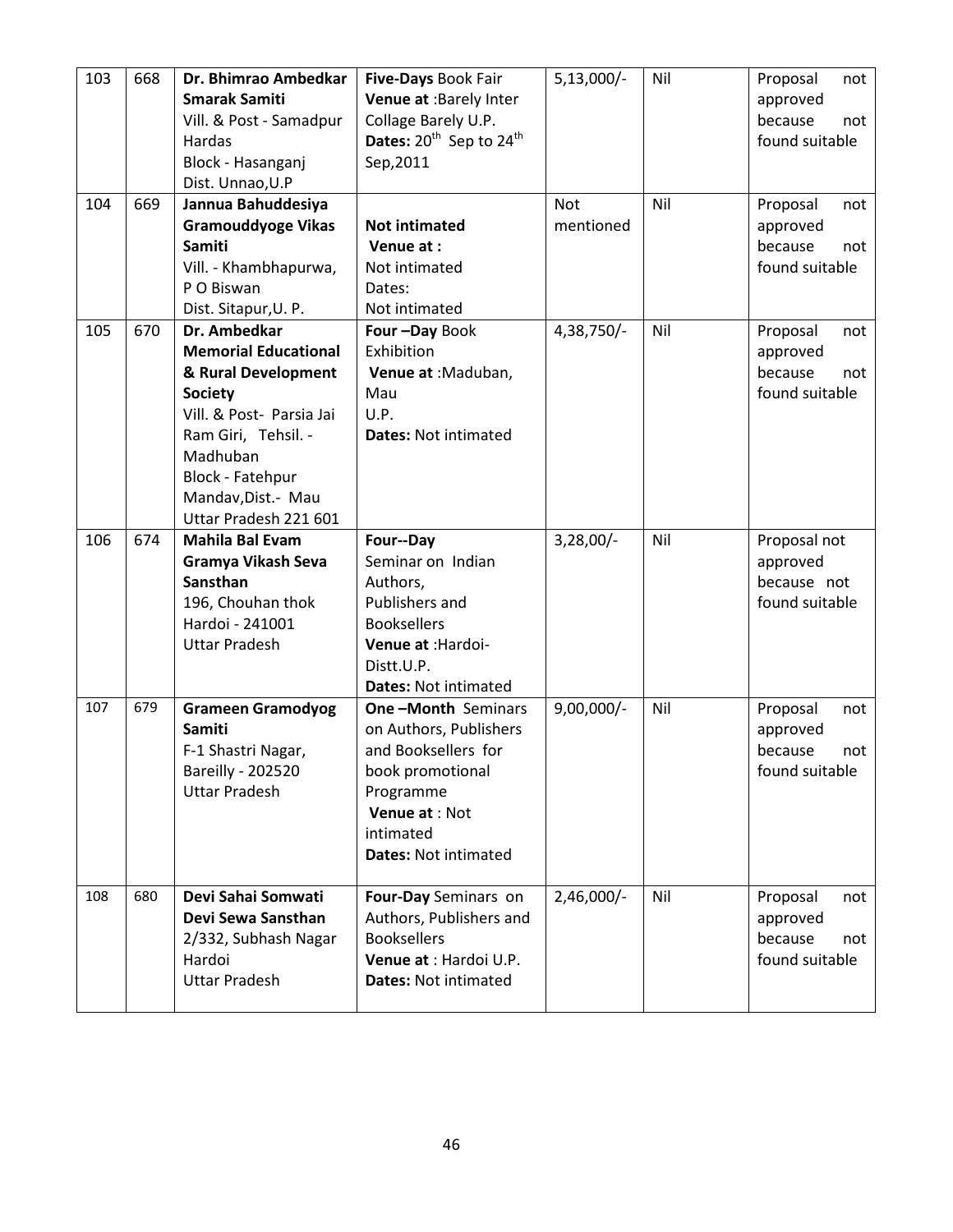| 109 | 681 | <b>Bal Mahila Evam Krishi</b><br><b>Utthan Samiti</b><br>Vill . & Post Saitiyapur,<br>Sandi,<br>Hardoi<br><b>Uttar Pradesh</b>                                                   | Four-Day<br>Seminars to authors,<br>publishers and<br><b>Bookselletrs</b><br>Venue at .Hardoi U.P.<br><b>Dates: Not intimated</b>                                                                                              | 2,46,000/-   | Nil           | Proposal<br>not<br>approved<br>because<br>not<br>found suitable |
|-----|-----|----------------------------------------------------------------------------------------------------------------------------------------------------------------------------------|--------------------------------------------------------------------------------------------------------------------------------------------------------------------------------------------------------------------------------|--------------|---------------|-----------------------------------------------------------------|
| 110 | 682 | Yuva Kalyan Samiti<br>A-7, Insaf Nagar,<br><b>Indira Nagar</b><br>Lucknow<br><b>Uttar Pradesh</b>                                                                                | <b>Three-Day</b><br>Seminars on the role of<br>books & promotion of<br>reading habits among<br>the educated, students,<br>youths and other<br>interested people in<br>these Distt.<br>Venue at.<br><b>Dates: Not intimated</b> | 2,85,000/-   | Nil           | Proposal<br>not<br>approved<br>because<br>not<br>found suitable |
| 111 | 683 | <b>Mattie Health Care</b><br>and Social Welfare<br><b>Instiute</b><br>Sanghatiya Chauraha,<br>(Jalalpur Road)<br>Shahzadpur, Akbarpur<br>Ambedkar Nagar,<br><b>Uttar Pradesh</b> | Four-Day Fair one day<br>Seminar<br>"Importance of the book<br>in the life"<br>Venue at . Ambedkar<br>Nagar, Janpad<br>Dates: 24 Nov. to 27<br>Nov.2011                                                                        | $3,71,000/-$ | Rs.1,00,000/- |                                                                 |
| 112 | 689 | Dr. Ambedkar<br>Swasthya Vikas Sewa<br><b>Samiti</b><br>MO Govind Nagar,<br>Hans Khera Road<br>Near Para Police<br>Chauki,<br>Manak Nagar<br>Lucknow, U.P                        | Five-Days Book Fair<br>Venue at .Rajkiya Inter<br>College Ground, Unnao<br><b>Dates:</b> $26^{th}$ Aug to $30^{th}$<br>Aug.2011                                                                                                | $5,78,750/-$ | Nil           | Proposal<br>not<br>approved<br>because<br>not<br>found suitable |
| 113 | 692 | <b>Gramodyog Vikas</b><br>Samiti<br>Vill- Khandia, Post-<br>Khod<br>Block-Said Nagar,<br>Tehshil Sadar,<br>Dist Rampur 244 901<br><b>Uttar Pradesh</b>                           | Seven - Days Book Fair<br>and Seminar Cum<br>Workshop<br>Venue at.<br><b>Dates: Not intimated</b>                                                                                                                              | $3,20,775/-$ | Nil           | Proposal<br>not<br>approved<br>because<br>not<br>found suitable |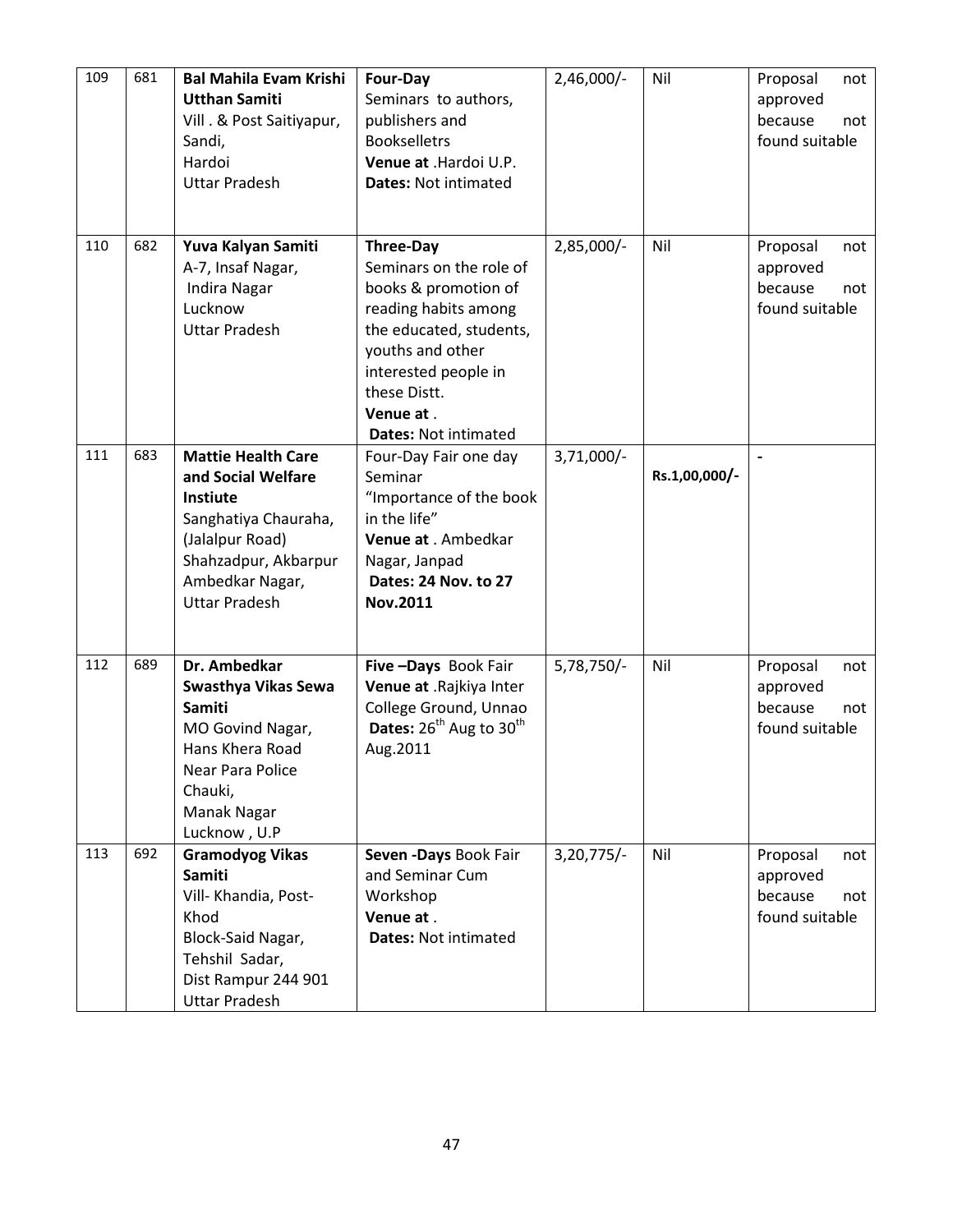| 114 | 230 | <b>Purvanchal Social</b><br><b>Development Society</b><br>Village Tiwaripur,<br>Post Mohamadabad<br>Vikas Khand<br>Mohamadabad<br>Janpad - Ghazipur<br><b>Uttar Pradesh</b> | Seven-Days<br>Book Fair<br><b>Venue at:</b> Varanasi<br>& Ghazipur, U.P.<br>Dates:<br>Not intimated                                                    | $5,31,750/-$<br>for<br>Varanasi<br><b>Book Fair</b><br>&<br>$5,31,750/-$<br>For Gazipur<br><b>Book Fair</b> | Rs.75,000/-   | To<br>organize<br>fair<br>book<br>at<br>one place<br>out<br>of<br>two<br>proposed. |
|-----|-----|-----------------------------------------------------------------------------------------------------------------------------------------------------------------------------|--------------------------------------------------------------------------------------------------------------------------------------------------------|-------------------------------------------------------------------------------------------------------------|---------------|------------------------------------------------------------------------------------|
| 115 | 702 | <b>Indian Society of</b><br><b>Authors</b><br>B-490, Sector 19<br>Noida 201 301                                                                                             | Three Days Seminar on<br>theme of Literature and<br><b>Indian Society</b><br>Venue at : Kochi (Kerala)<br><b>Uttar Pradesh</b><br>Dates: Not intimated | $3,67,875/-$                                                                                                | Rs.2,50,000/- |                                                                                    |

#### West Bengal

| 01 | 546 | <b>Bharatiya Bhasha</b><br>Parishad            | Two---Days<br>Seminar on the subject                            | 4,96,000/- | Rs.2,25,000 |  |
|----|-----|------------------------------------------------|-----------------------------------------------------------------|------------|-------------|--|
|    |     | 36A, Shakespeare<br>Sarani,<br>Kolkata 700 017 | "AAJ KE SAMAY ME<br><b>KAVITA KI BHUMIKA"</b><br>Venue at:      |            |             |  |
|    |     | West Bengal                                    | Kolkata<br><b>Dates:</b> $12^{th}$ & $13^{th}$<br>November 2011 |            |             |  |

#### Remarks

II. The following 22 Cases were approved in the previous meetings by the GIA Committee but these Organizations have not yet submitted the bond/ documents for release of grants in spite of issuing sanction letters to them. These cases were placed before the GIA committee and committee members unanimously approved cancellation grants.

| S.No.          | Date & Meeting No.                                  | Name of the NGO                               | Reason for cancellation of grant                                                                                       |  |  |
|----------------|-----------------------------------------------------|-----------------------------------------------|------------------------------------------------------------------------------------------------------------------------|--|--|
| $\mathbf{1}$   | 6 <sup>th</sup> Meeting<br>31 October 2008          | Sanjeewani, New Delhi                         | Rs.50,000/- was approved by the GIAC<br>other<br>relevant<br>and<br>Bond<br>but<br>documents not submitted by the NGO  |  |  |
| $\overline{2}$ | $7th$ Meeting 22 &<br>27 <sup>th</sup> October 2009 | Vikas<br>Gramodyog<br>Sansthan,<br>Uttrakhand | Rs.40,000/- was approved by the GIAC<br>relevant<br>other<br>Bond<br>and<br>but<br>documents not submitted by the NGO. |  |  |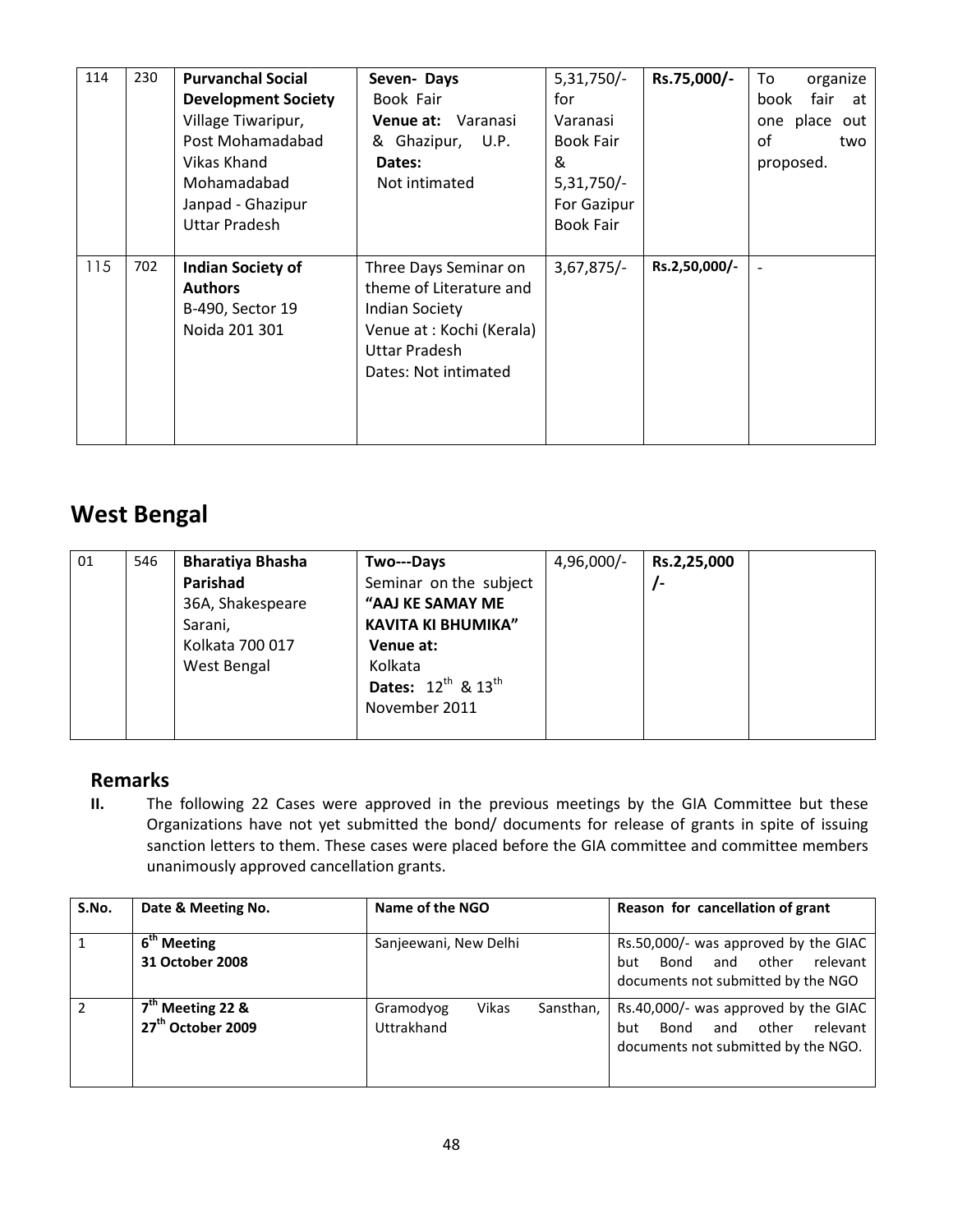| 3  | -do-   | Anchal<br>Parvtiya<br>Sanstha,<br>Uttrakhand                                                | Rs.40,000/- was approved by the GIAC<br>but Sanctioned Letter received back<br>undelivered.                                                 |
|----|--------|---------------------------------------------------------------------------------------------|---------------------------------------------------------------------------------------------------------------------------------------------|
| 4  | -do-   | Siddharth Gramodhyog Sansthan.<br>Agra (U.P.)                                               | Rs.50,000/- was approved by the GIAC<br>but<br>Bond<br>and<br>other<br>relevant<br>documents not submitted by the NGO.                      |
| 5  | $-do-$ | Sarvoday<br>Gramodyog<br>Seva<br>Sansthan, Mau, Uttar Pradesh                               | Rs.25,000/- was approved by the GIAC<br>but correct Bond and other relevant<br>documents not submitted by the NGO.                          |
| 6  | $-do-$ | Mattie Health Care and Social<br>Welfare Institute, Abedkar Nagar,<br>U.P.                  | Rs.25,000/- was approved by the GIAC<br>but NGO has refused the grant.                                                                      |
| 7. | -do-   | Buddhist Educational & Welfare<br>Society, Siwan, Bihar                                     | Rs.40,000/- was approved by the GIAC<br>but Sanctioned Letter received back<br>undelivered.                                                 |
| 8  | -do-   | Sudrak, Kolkata                                                                             | Rs.50,000/- was approved by the GIAC<br>but<br>Bond<br>and<br>other<br>relevant<br>documents not submitted by the NGO.                      |
| 9  | -do-   | Women's Organization for Social<br>Welfare, Keonjhar, Orissa                                | Rs.50,000/- was approved by the GIAC<br>but correct Bond and other relevant<br>documents not submitted by the NGO.                          |
| 10 | -do-   | Enyathung<br>Women<br>Society,<br>Nagaland                                                  | Rs.40,000/- was approved by the GIAC<br>Bond<br>other<br>but<br>and<br>relevant<br>documents not submitted by the NGO.                      |
| 11 | $-do-$ | Sant<br>Maharaj<br>Sri<br>Gajanan<br>Educational and Social Welfare<br>Society, Maharashtra | Rs.50,000/- was sanctioned by the<br>GIAC but Corrected Bond and other<br>relevant documents not received in<br>spite of Reminding the NGO. |
| 12 | $-do-$ | Eklavya, Bhopal, Madhya Pradesh                                                             | Rs.50,000/- was approved by the GIAC<br>other relevant<br>but<br>Bond<br>and<br>documents not submitted by the NGO.                         |
| 13 | $-do-$ | Akshara<br>National<br>Classical<br>The<br>Theatre of India, New Delhi                      | Rs.50,000/- was approved by the GIAC<br>Bond<br>other<br>but<br>and<br>relevant<br>documents not submitted by the NGO.                      |
| 14 | -do-   | Bengal Association, New Delhi                                                               | Rs.1,00,000/- was approved by the<br>GIAC but Bond and other relevant<br>documents not submitted by the NGO.                                |
| 15 | -do-   | Kamgar Foundation, Chhatisgarh                                                              | Rs.50,000/- was sanctioned by the<br>GIAC but Corrected Bond and other<br>relevant documents not received.                                  |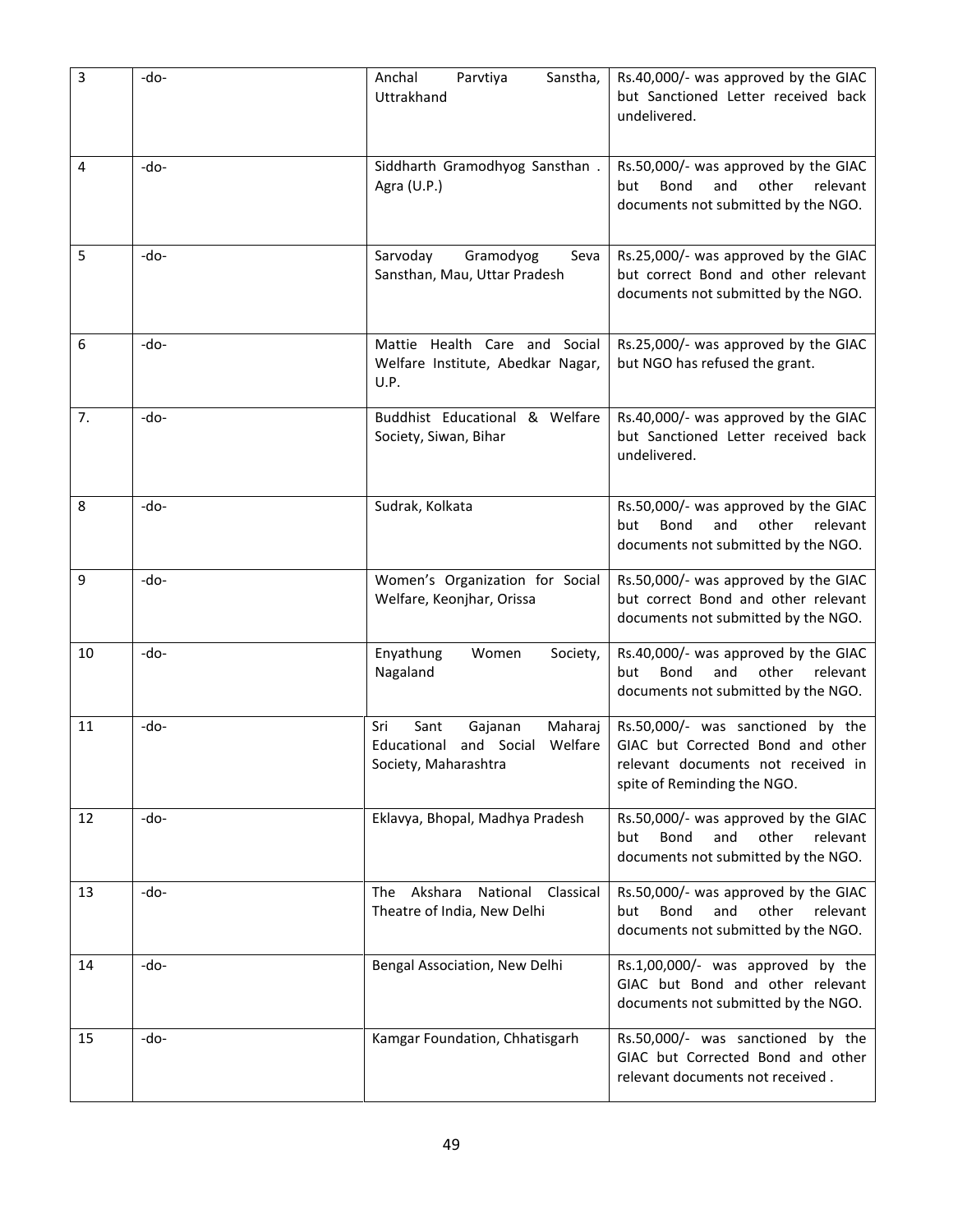| 16 | -do-                                             | Lok Vikas Bindu, Bihar                                                 | Rs.40,000/- was approved by the GIAC<br>other<br>Bond<br>and<br>relevant<br>but<br>documents not submitted by the NGO. |
|----|--------------------------------------------------|------------------------------------------------------------------------|------------------------------------------------------------------------------------------------------------------------|
| 17 | $-do-$                                           | Deep Devi Manav Kalyan Sansthan,<br><b>Bihar</b>                       | Rs.40,000/- was sanctioned by the<br>GIAC but Corrected Bond and other<br>relevant documents not received.             |
| 18 | $-do-$                                           | Publishers<br>All<br>Assam<br>and<br>Booksellers Association, Guwhati, | Rs.50,000/- was approved by the GIAC<br>other relevant<br>Bond<br>and<br>but<br>documents not submitted by the NGO.    |
| 19 | -do-                                             | Educational<br>National<br>Institute,<br>Kamrup, Assam                 | Rs.40,000/- was sanctioned by the<br>GIAC but Corrected Bond and other<br>relevant documents not received.             |
| 20 | $-do-$                                           | Lok Vikas Bindu, Bihar                                                 | Rs.40,000/- was sanctioned by the<br>GIAC but Corrected Bond and other<br>relevant documents not received.             |
| 21 | 7 <sup>th</sup> Special Meeting 22 March<br>2011 | Zila Hoshangabad Nav Gram Bharti<br>Shiksha Samiti, Hoshangabad (M.P.) | Rs.40,000/- was sanctioned by the<br>GIAC but Bond and other relevant<br>documents not received.                       |
| 22 | $-do-$                                           | Sahitya Upkram, Karnal<br>(U.P.)                                       | Rs.50,000/- was sanctioned by the<br>GIAC but Bond and other relevant<br>documents not received.                       |

III. The Committee has reviewed the following GIA cases which were earlier considered in the GIA meeting held on 16-08-2011 in view of VIP references received through MHRD.

| $\mathbf{1}$   | 200 | <b>Society For Awareness,</b><br><b>Welfare, Education &amp;</b><br><b>Rural Advancement</b><br>(S.A.W.E.R.A)<br>Jhimron wali gali<br>Ward no. 8, Safidon<br>city Block Safidon,<br>Distt. Jind, | Days Book Fair &<br><b>Five</b><br>Seminar<br><b>One</b><br>Day<br>with<br>Book<br>connected<br><b>Promotional Activities</b><br>Venue at: Asandha Tehsil<br>of Dist: Karnal (Haryana)<br><b>Dates</b> : $14^{th}$ to $18^{th}$ Dec.<br>2011 | $7,61,250/-$ | Nil        | Proposal was<br>earlier considered<br>in the GIA meeting<br>held on 16-08-2011<br>but not<br>recommended as<br>the proposal was<br>not found suitable. |
|----------------|-----|--------------------------------------------------------------------------------------------------------------------------------------------------------------------------------------------------|----------------------------------------------------------------------------------------------------------------------------------------------------------------------------------------------------------------------------------------------|--------------|------------|--------------------------------------------------------------------------------------------------------------------------------------------------------|
|                |     | Haryana 126112                                                                                                                                                                                   |                                                                                                                                                                                                                                              |              |            |                                                                                                                                                        |
| $\overline{2}$ | 198 | <b>Gram Sudhar Samiti</b><br>V.P.O Badhana<br><b>Block Alewa</b><br>Distt. Jind.<br>Haryana Pin - 126 111                                                                                        | Days Book Fair &<br><b>Five</b><br>Seminar<br><b>One</b><br>Day<br>with<br>connected<br><b>Book</b><br><b>Promotional Activities</b><br>Venue at:<br>Alewa Bock of<br>Dist: Jind<br>Haryana<br>Dates:<br>8 to 12 Sept. 2011                  | $6,41,250/-$ | <b>NII</b> | The case is<br>reviewed but GIA<br>committee did not<br>find any merit in<br>the case and<br>reiterated in earlier<br>recommendations                  |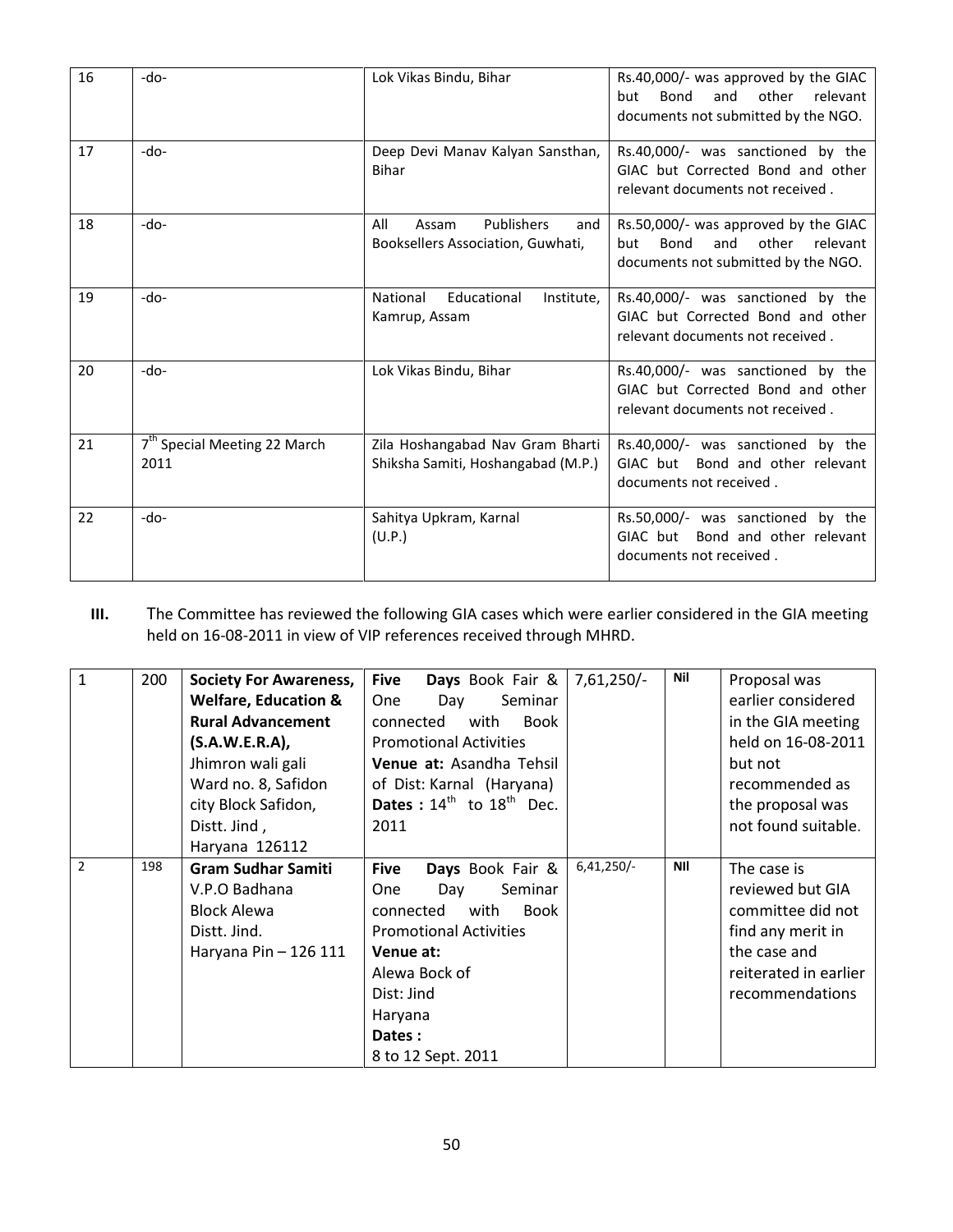IV. The Committee also considered the following cases where the recommendations lettes were received after the due dates:

| $\mathbf{1}$   | 483 | Manav Gaurav Nirman Sansthan   | Approved by Shri Bal                          | Not recommended |
|----------------|-----|--------------------------------|-----------------------------------------------|-----------------|
|                |     | Vill. Ramraipur,               | Kumar Patel, M.P (Lok                         |                 |
|                |     | Gangapur                       | Sabha)<br>vide<br>letter                      |                 |
|                |     | Dist. Varanasi 221 302         | dated 12.10.2011                              |                 |
|                |     | <b>Uttar Pradesh</b>           |                                               |                 |
| $\overline{2}$ | 67  | Shanti Shaikshik Evam Samajik  | Recommendd<br>Sh<br>by                        | Not recommended |
|                |     | Kalyan Sansthan                | Lalji Tandon, M.P. (Lok                       |                 |
|                |     | 645A/134, Janki Vihar          | Sabha)                                        |                 |
|                |     | Jankipuram, Lucknow 226 021    |                                               |                 |
|                |     | <b>Uttar Pradesh</b>           |                                               |                 |
| 3              | 66  | Prag Sarvodaya Samiti          | Approved by Sh Lalji                          | Not recommended |
|                |     | Village-Delhupur,              | Tandon,<br>M.P.<br>(Lok                       |                 |
|                |     | P.O. Sheetalganj               | Sabha)                                        |                 |
|                |     | Dist. Jaunpur                  |                                               |                 |
|                |     | <b>Uttar Pradesh</b>           |                                               |                 |
| 4              | 502 | Dr. Ambedkar Samaj Kalyan      | Approved by Sh Rama                           | Not recommended |
|                |     | Sansthan                       | Kant Yadav, M.P. (Lok                         |                 |
|                |     | Vill. & Post. Jahannaganj,     | Sabha)                                        |                 |
|                |     | <b>Tehsil Sadar Janpad</b>     |                                               |                 |
|                |     | Azamgarh, Uttar Pradesh        |                                               |                 |
| 5              | 40  | Surya Vikas Samiti             | Approved by Sh Harsh                          | Not recommended |
|                |     | Shop NO. 9,                    | Vardhan,<br>M.P. (Lok                         |                 |
|                |     | Nagar Nigam Market,            | Sabha)<br>vide<br>letter                      |                 |
|                |     | Opp. Darulsafa,                | received on 18.10.2011                        |                 |
|                |     | Hazratganj,                    |                                               |                 |
|                |     | Lucknow 226 001                |                                               |                 |
|                |     | <b>Uttar Pradesh</b>           |                                               |                 |
| 6              | 238 | Dr. Khursheed Jahan Girl And   | Application<br>received                       | Not recommended |
|                |     | Boys Inter College Samiti      | from the organization                         |                 |
|                |     | Vishal Khand-4 A/58            | to increase the amount                        |                 |
|                |     | Gomti Nagar,                   | of grant which has                            |                 |
|                |     | Lucknow                        | already<br>been                               |                 |
|                |     | <b>Uttar Pradesh</b>           | sanctioned<br>оf                              |                 |
|                |     |                                | Rs.50,000/-.                                  |                 |
|                |     |                                |                                               |                 |
| 7              | 301 | Sandhya Social And Educational | Application received by                       | Not recommended |
|                |     | Society,                       | organization<br>the<br>to                     |                 |
|                |     | 245, Village Karkardooma,      | increase the amount of                        |                 |
|                |     | Delhi - 110 092                | grant which has already                       |                 |
|                |     |                                | sanctioned<br>been<br>of                      |                 |
|                |     |                                | Rs.2,00,000/-<br>for                          |                 |
|                |     |                                | Chandigarh Book Fair                          |                 |
|                |     |                                |                                               |                 |
|                |     |                                |                                               |                 |
|                |     |                                | Rs.50,000/-<br>and<br>for<br>Meerut Book Fair |                 |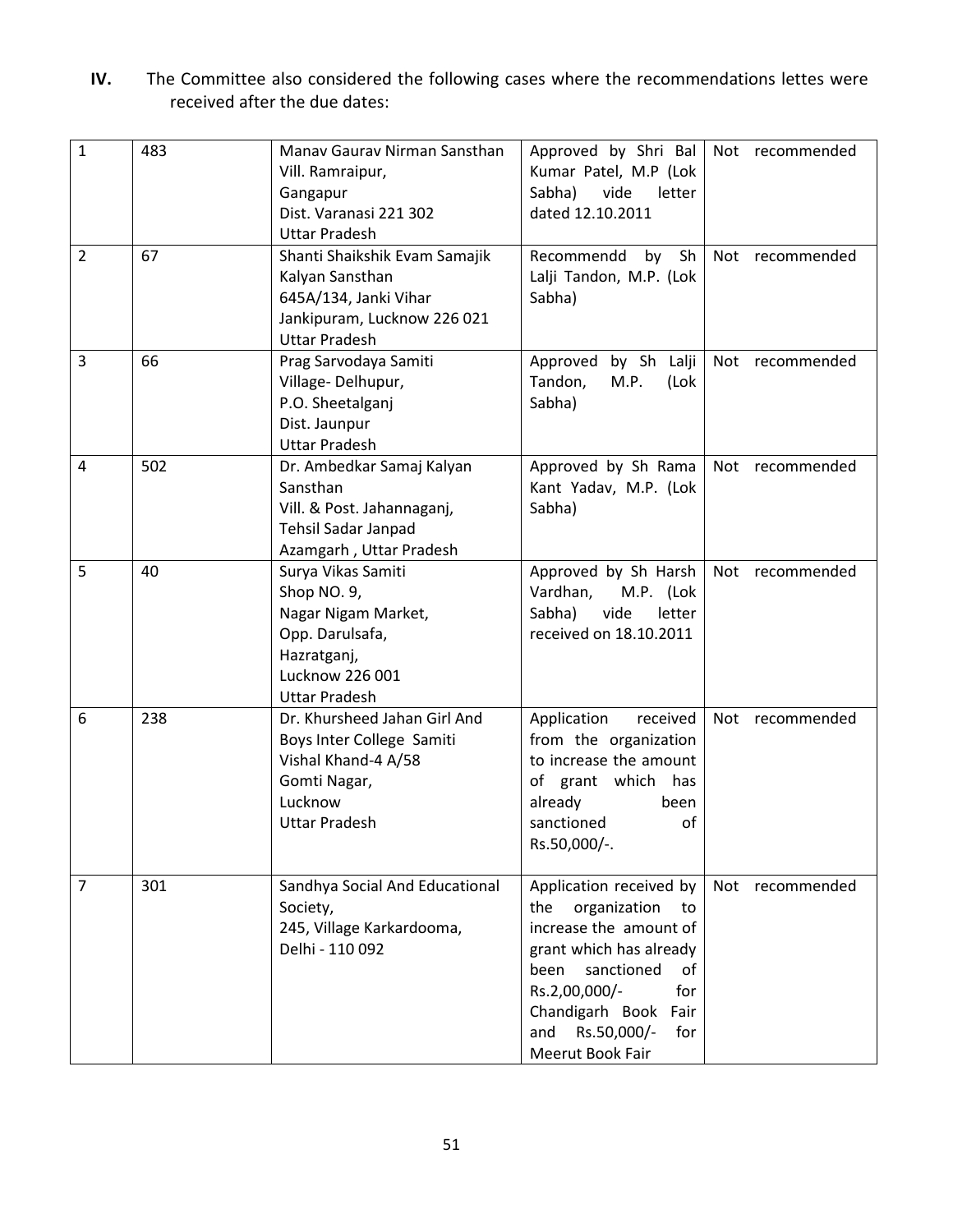- Note: The cases of grant, sanctioned to Bikalpa Bikash-Orissa, Antharashtra Pusthakotsava Samiti, Kerala, Bachpan Society For Children's Literature and Culture, New Delhi, Lekhika Sangh, New Delhi, Purvanchal Social Development Society, Uttar Pradesh, National Development & Welfare Society, Uttrakhand would be shown against the respective states.
- V. The committee reiterated the following points approved in the  $1<sup>st</sup>$  Phase meeting of 9<sup>th</sup> Grant in Aid Committee held on 16.8.2011:-
- 1. It was suggested by the members that grant should be substaintial to enable NGO to carry out one good event. The effort should be to identify 8 to 10 good NGO'S in the field and support them by giving substaintial grant.
- 2. In continuation to above , it is further advised to categorize the NGOs in three categories for consideration to sanction the grant as mentioned below:
	- (a) Those NGOs who are involved directly in the work of book promotional such as FIP, AWIC, Authors Guild of India, Calcutta and New Delhi etc. to consider a huge sum of grant.
	- (b) Those NGOs who have been paid grant in the past and based on good performance, the grant can be enhanced depending on the event proposed.
	- (c) Those NGOs who are new and has applied for grant for the first time. Grant-in- Aid to this group should be restricted to 20-25% of the total available budget.
- 3. To identify 8-10 good organisations/institutions working in the field of book promotion and provide substantial grant to continue with their efforts as a focus institutions.
- 4. To include a clause in the sanctioned letter to the effect that the grantee institutions must ensure the participation of at least 15 booksellers/publishers in the book exhibition/book fair in the country and at least 8-10 booksellers and publishers in the North-East region. The grantee institutions shall provide the Trust complete list of such booksellers/publishers who participated in the Fair with complete address and phone numbers etc. at the time of submission of Utilization Certificate. The grantee institutions shall provide the lists of booksellers/publishers to the Observer, if any, deputed by the Trust during the event.
- 5. To include a compulsory column in the prescribed application form indicating e-mail IDs of the organization concerned for future grants.
- 6. Also to include a condition to the effect that the grant is approved subject to the condition that the Utilization Certificate and other relevant documents shall be furnished by the grantee organization to the Trust within one year of the issue of the sanction letter. Otherwise, the grantee institution is liable to refund the entire amount of Grant-in-Aid. Besides, the Trust reserves its rights to black list such institution through its website and local newspapers for the notice of other government agencies and general public.
- 7. To authorize the Director to send an independent observer to visit the fairs/other events being organized by the granting institutions wherever necessary but such visits should not be less than 20% of the total sanctioned cases.
- VI. In order to effective utilization of Grant-in-Aid, the committee decided that the Educational/ Academic Institutions viz university, college, Deemed university, Institution of higher Education etc.recognized by govt./UGC interested in doing book promotional activity seminars on book related topics should also be covered in the scheme. In the present guidelines of the scheme is extended only the organizations registered under Societies Registeration Act are eligible. It was decided that NBT should immediately takeup the matter with MHRD for modification in the guidelines of the scheme to make